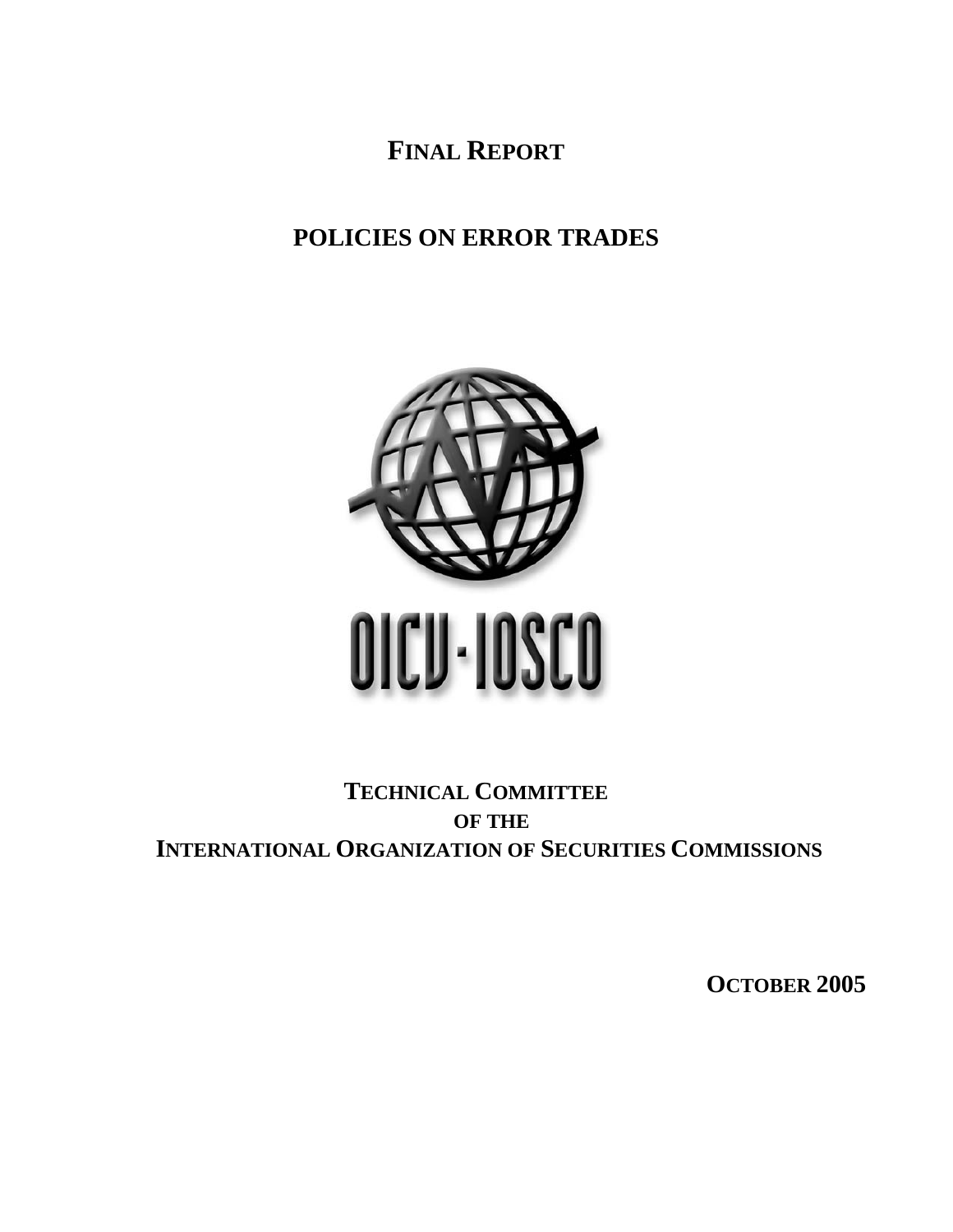### **I. Introduction**

At its meeting in Madrid, Spain in February 2004, the Technical Committee of the International Organization of Securities Commissions (IOSCO) approved a project specification on error trades submitted by its Standing Committee on the Regulation of Secondary Markets (SC2). The Technical Committee instructed SC2, in coordination with the IOSCO SRO Consultative Committee, to examine the policies of organized, regulated securities and derivatives exchanges that require regulatory authorization (exchanges or markets), and of their regulators, concerning the resolution of transactions that are executed in error either due to the actions of a market user or through malfunction of a trading system (error trades).

This inquiry was not prompted by concerns about the effectiveness of electronic systems. On the contrary, electronic trading technology offers many advantages to both fully automated trading exchanges as well as to non-automated "open outcry" exchanges that use supporting electronic technology: expediting transactions in securities and derivatives by enhancing the capacity, accuracy and speed of order transmission and execution; facilitating linkages with clearing houses, back-office systems, and automated routing systems, quotation systems and other electronic trading systems; linking traders in remote locations and facilitating the extension of trading hours in different time zones; enhancing the ability of market authorities to conduct surveillance and develop transaction audit trails; facilitating the real-time disclosure of transaction-related information on the system as well as through linked trading and quotation systems; and enhancing opportunities to reduce and monitor risk through the ability to program trading limits. $<sup>1</sup>$  $<sup>1</sup>$  $<sup>1</sup>$ </sup>

This inquiry was prompted, however, by the recognition that error trade policy, and in particular the process by which trades are cancelled, can affect market integrity and users' confidence in the markets. In addition, the surveillance of erroneous trades and their resolution is material to detecting and deterring market abuse.

The IOSCO *Objectives and Principles of Securities Regulation* (2003 revision) (*Principles*) and the *Methodology for Assessing Implementation of the IOSCO Objectives and Principles of Securities Regulation* (2003 *Methodology*) provide the general framework within which to analyze error trade policies.

The *Principles* state that the three core objectives of securities regulation are: (1) the protection of investors, (2) ensuring that markets are fair, efficient and transparent, and (3) the reduction of systemic risk.<sup>[2](#page-1-1)</sup> Among other things, the *Principles* make clear that "regulation" should also promote market practices that ensure fair treatment of orders and a price formation process that is reliable."[3](#page-1-2) In particular, the *Principles for Secondary Markets* provide that, among other matters:<sup>[4](#page-1-3)</sup>

 $\overline{a}$ 

<span id="page-1-3"></span><span id="page-1-0"></span><sup>1</sup> *See, e.g.*, *Screen-Based Trading Systems for Derivative Products* (IOSCO 1990).

<span id="page-1-1"></span><sup>2</sup> *Principles* ¶ 4.1 and related discussion of the Objectives at ¶¶ 4.2.1, 4.2.2 and 4.2.3.

<span id="page-1-2"></span><sup>3</sup> *Principles* ¶ 4.2.2.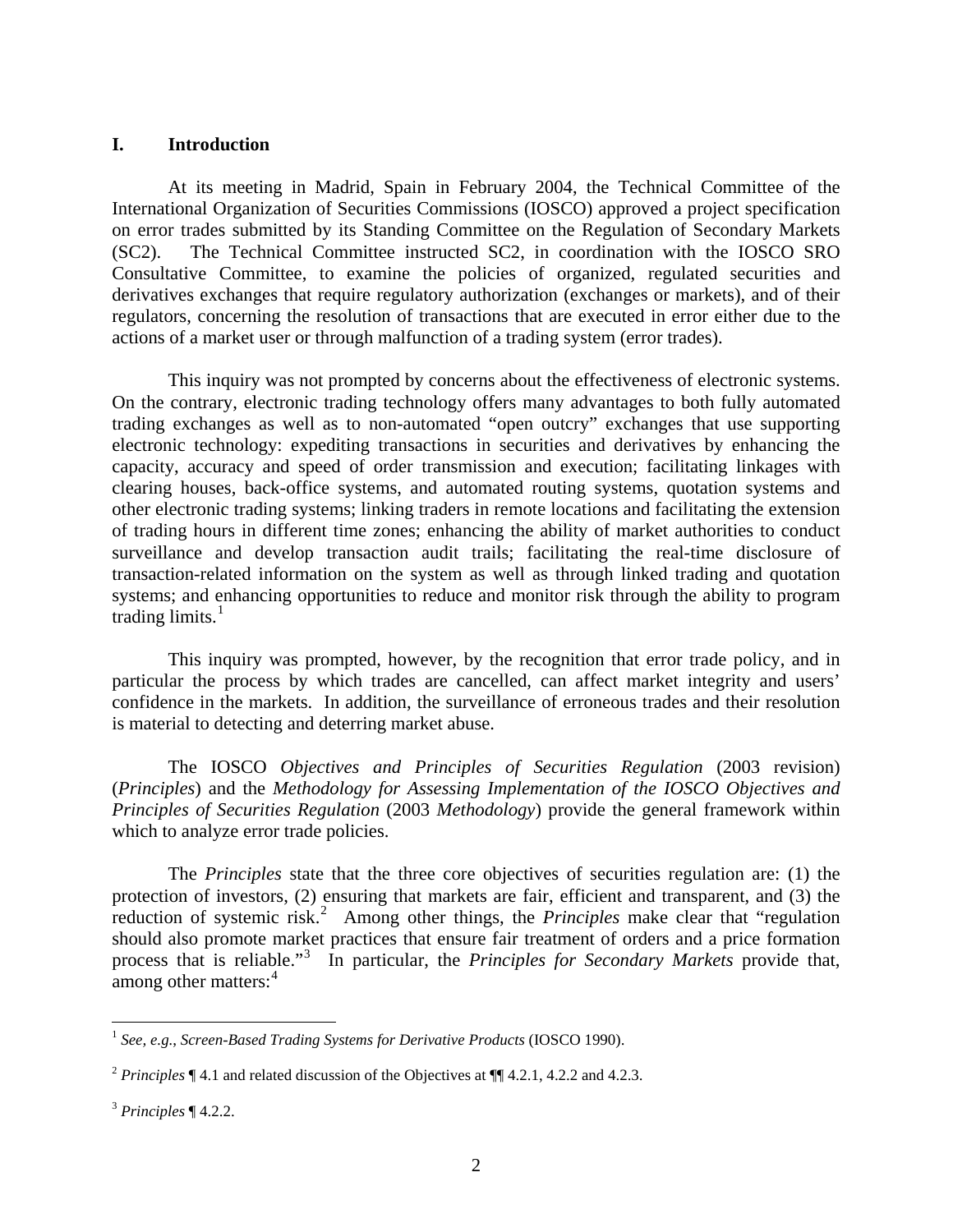- The establishment of trading systems including securities exchanges should be subject to regulatory authorization and oversight;
- There should be ongoing regulatory supervision of exchanges and trading systems which should aim to ensure that the integrity of trading is maintained through fair and equitable rules that strike a balance between the demands of different market users;
- Regulation should promote transparency of trading;
- Regulation should be designed to detect and deter manipulation and other unfair trading practices; and
- Regulation should aim to ensure the proper management of ... market disruption.

The *Principles* and *Methodology* also make it clear that "there is often no single correct approach to a regulatory issue." [5](#page-2-0) Moreover, in drafting the *Principles*, IOSCO concluded that it should avoid being overly prescriptive in its requirements while, at the same time, providing sufficient guidance as to the core elements of an essential regulatory framework for securities activities.<sup>[6](#page-2-1)</sup>

Within this broad framework, SC2 (1) examined areas of difference and similarity in exchanges' approaches to error trade policy, (2) examined those policies within the context of achieving market integrity, transparency, fairness and adequate supervision as reflected in the *Principles,* and (3) attempted to discern whether there are common approaches that markets and regulators should be encouraged to consider in achieving those broad objectives.

This Report adopts for purposes of discussion the following broad, inclusive definition of "error trades": "transactions that are executed in error either due to the actions of a market user or through malfunction of a trading system." This broad definition reflects the Survey results, which disclose that many exchanges consider both user and system errors under error trade policies, while others limit the policies to human errors. Still other exchanges invoke their error trade policies to address situations that cause order imbalances (*e.g.,* cascading stops). Although the implications of a system-wide malfunction could be of greater magnitude than an erroneous trade resulting from user error, this Report makes no recommendations as to the appropriate scope of error trade policies. This is because, in part, error trade rules cannot be viewed in isolation from the operation of other exchange policies that are intended to address similar market integrity objectives (*e.g.,* emergency procedures). More fundamentally, the IOSCO

 $\overline{a}$ 

<sup>4</sup> *Principles* 25, 26, 27 and 29 at ¶¶ 13.4.

<span id="page-2-0"></span><sup>5</sup> *Principles* ¶ 2.

<span id="page-2-1"></span><sup>6</sup> *Methodology Introduction,* section B.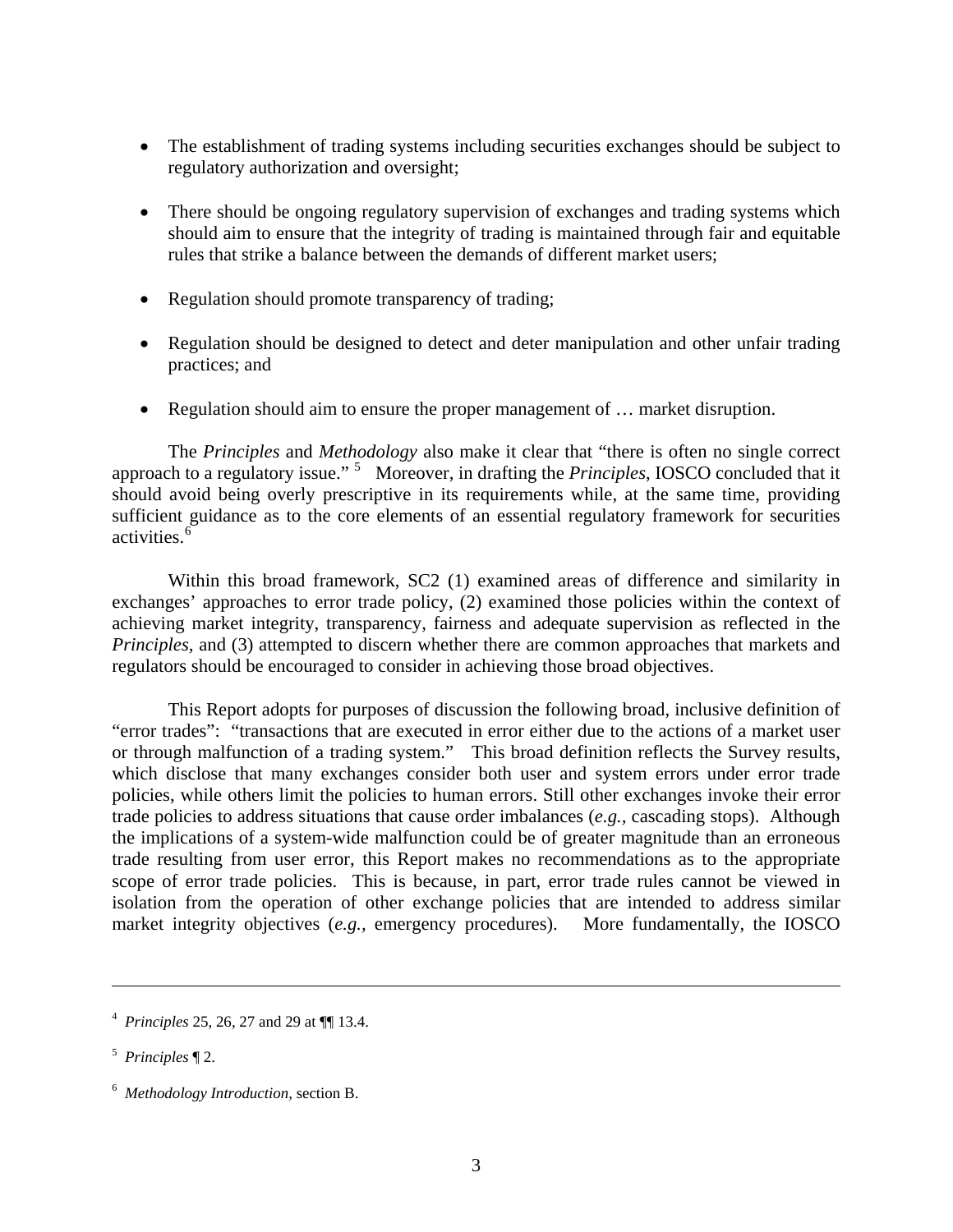*Principles* and *Methodology* do not restrict the techniques by which regulatory goals (*i.e.,* market integrity) can be attained.

 In order to provide guidance to exchanges and regulators, and allow exchanges to assess and develop their practices, this Report articulates several recommendations with respect to the design of error trade policies. These recommendations have been derived from reviewing the existing practices of exchanges, which disclose much similarity with respect to the broad concerns that their error trade policies are intended to address but also show disparity with regard to the specific approaches to implementation. The Technical Committee hopes that publication of this Report will encourage all exchanges to consider the potential benefits of the various approaches discussed in the Report.

While this Report encourages the adoption of error trade policies, it is not intended to mandate a particular application of trade cancellation policies. The adoption of error trade policies will not necessarily lead to trades being cancelled in every case. For example, some exchanges may favor the approach that trades in the market should ordinarily be allowed to stand, even if they are in error, in the interests of market certainty. Exchanges may also want to encourage appropriate levels of care by market users, by refusing to cancel trades simply because they are error trades. In these cases, the market user is likely to be required to accept the responsibility for and consequences of the error trade. Moreover, different policies may be adopted and appropriate for equity and derivative markets. A variety of approaches is consistent with IOSCO's pragmatic and flexible approach to securities regulation.

### **Consultation**

 $\overline{a}$ 

 This project has been materially assisted by the efforts of the IOSCO SRO Consultative Committee, which is comprised of fifty nine IOSCO affiliate members representing securities and derivatives markets as well as other self-regulatory organizations. Twenty-eight responses to a survey (Survey) that was prepared by SC2 were submitted by SRO Consultative Committee members<sup>[7](#page-3-0)</sup>. A summary of the responses to the Survey (Survey Responses) is included as Appendix A. In addition, the members of SC2 responded to a survey on regulatory approaches to error trades, a summary of which is included as Appendix B.

 During its January 2005 meeting the Technical Committee authorized the release of a consultation draft of the report entitled *Policies on Error Trades*, which was made available for

<span id="page-3-0"></span><sup>&</sup>lt;sup>7</sup> Submissions were received from the following members of the IOSCO SRO Consultative Committee: Amman Stock Exchange, Australian Stock Exchange Limited, Board of Trade of the City of Chicago, Inc. ("CBOT®"), Bolsa de Mercadorias & Futuros, Borsa Italiana, BOVESPA, Bursa Malaysia Berhad, Chicago Mercantile Exchange, EuroNext Paris (Cash Markets), FWB Frankfurter Wertpapierbörse / Xetra, Hong Kong Exchanges and Clearing Limited (Derivatives Products), Hong Kong Exchanges and Clearing Limited (Cash Products), Istanbul Stock Exchange, Jasdaq Securities Market Inc., Madrid Securities Exchange, MATIF/MONEP, Mexico Stock Exchange, Montreal Exchange, NASDAQ, New York Stock Exchange, SGX – Derivatives, SGX – Securities, SWX Swiss Exchange, Sydney Futures Exchange, Taiwan Stock Exchange, Tokyo Stock Exchange, Inc., Toronto Stock Exchange, National Futures Association. Since NFA does not operate a market, NFA's response was limited to one question addressing the review of error trade policies.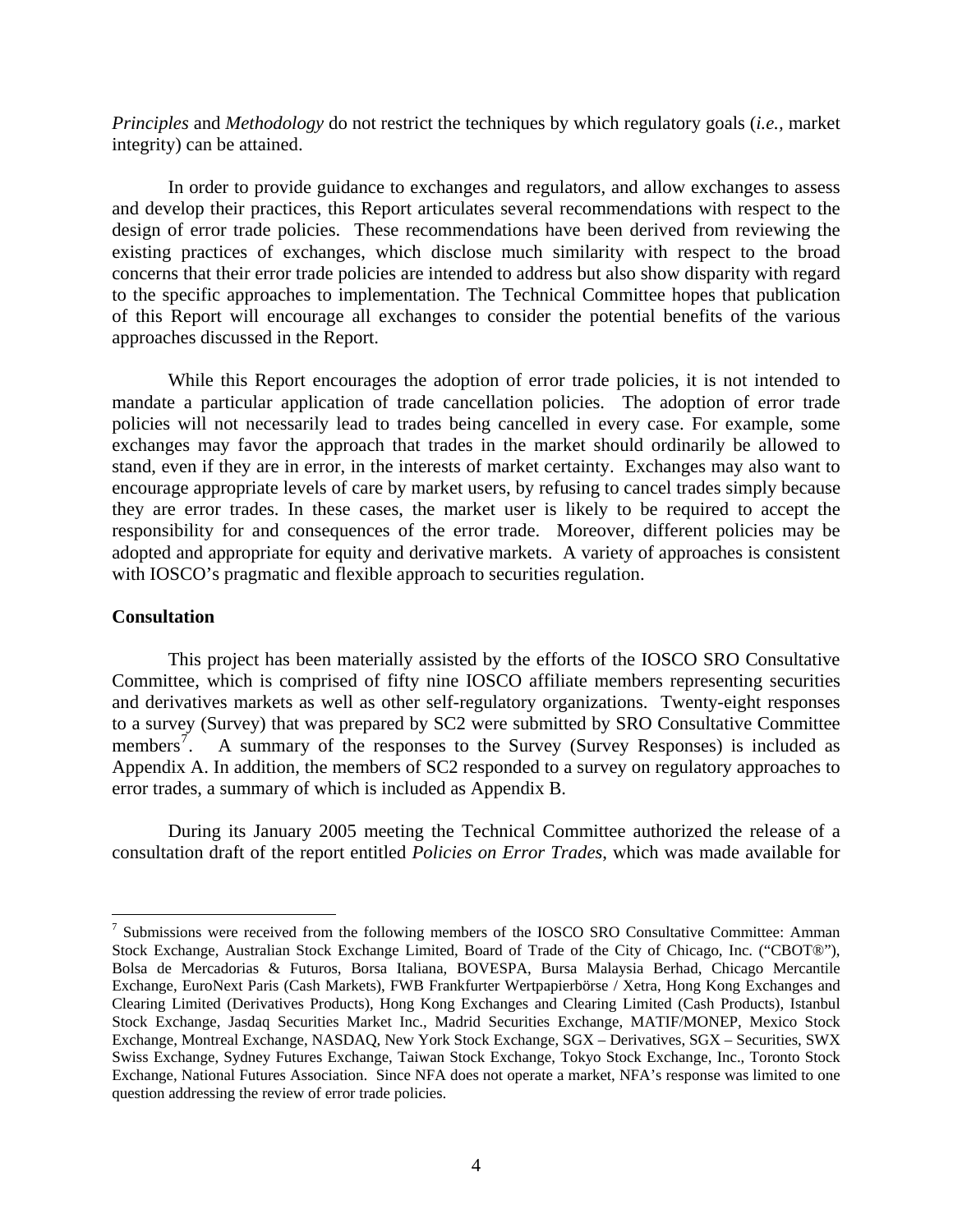public comment on the IOSCO web-site. $8$  A Feedback Statement summarizing and discussing the comments received from the international financial community is presented in Appendix C. During its 2 and 3 October 2005 meeting the Technical Committee approved the present report and authorized its public release.

<span id="page-4-0"></span> 8 *See* IOSCO Public Documents (February 2005).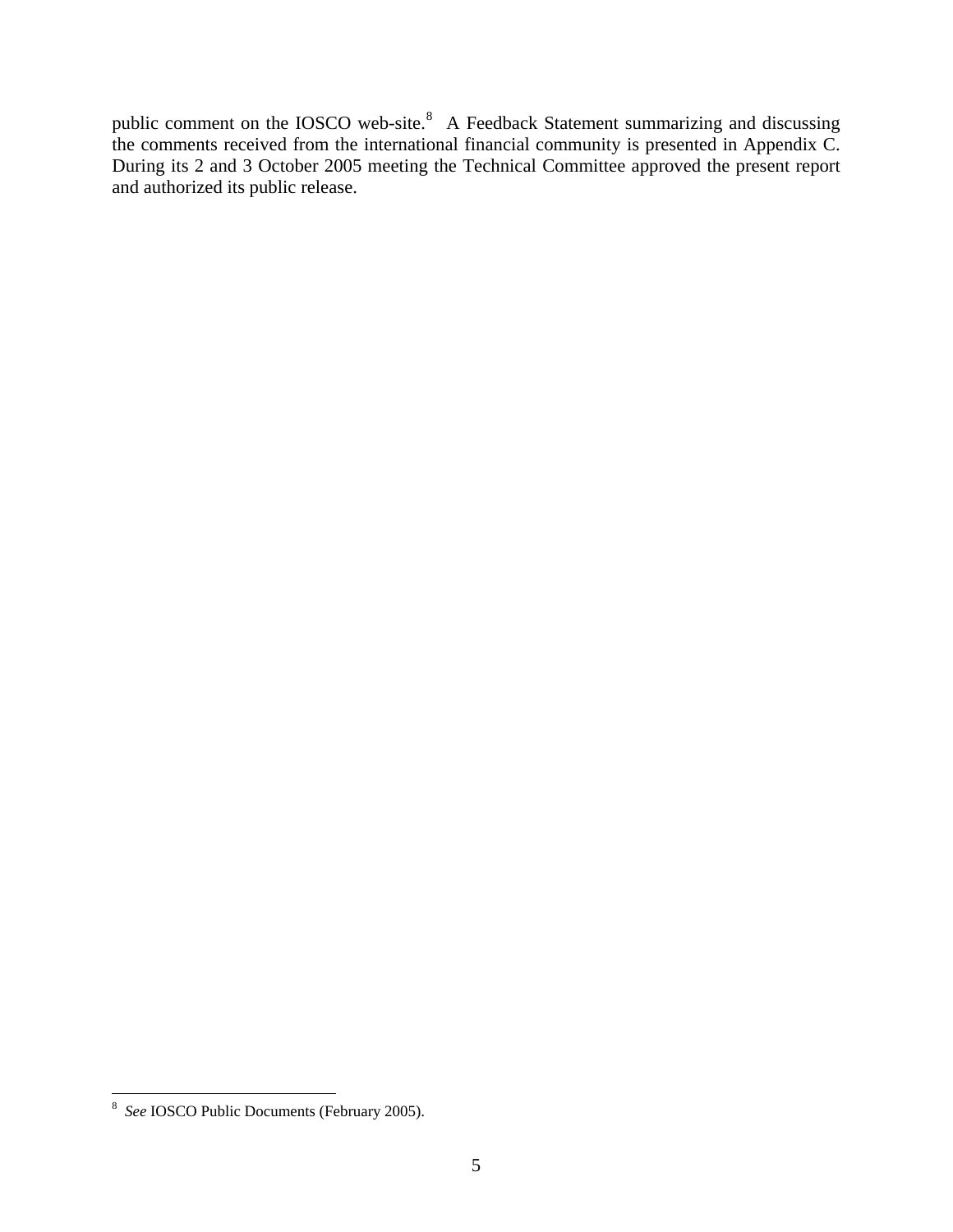# **Recommendations for the Design of Error Trade Policies**

# **1. Adoption of Policies**

- *Exchanges should evaluate the need for and consider adopting error trade policies.*
- *Exchanges should have, and regulators should take into account, an exchange's need for flexibility in the design of error trade policies.*

# **2. Comprehensiveness**

• *Exchange error trade policies should be comprehensive in order to promote the predictability, fairness and consistency of actions taken under the policy.* 

# **3. Predictability and Timeliness**

• *Policies concerning the resolution of error trades should be designed to provide a predictable and timely process.* 

# **4. Transparency**

- *Exchange error trade policies should be made transparent to market users.*
- *Cancellation decisions involving material transactions and resulting from the invocation of error trade policies should be made transparent to market users.*
- *Exchanges should be encouraged to develop and adopt measures to specifically identify or "highlight" error trade messages to market users.*

# **5. Cooperation with other markets**

• *Exchanges should be prepared to share information with other markets when possible concerning the cancellation of trades.* 

# **6. Prevention**

• *Exchanges should evaluate the need for measures to prevent error trades.* 

# **7. Role of the Market Supervisor**

- Market supervisors <sup>[9](#page-5-0)</sup> should support the implementation of error trade policies that are *consistent with the above recommendations.*
- *Market supervisors should take affirmative steps to help ensure that there is adequate surveillance conducted in the markets they supervise to detect whether error trades are related to problematic market activity.*

<span id="page-5-0"></span> $\overline{a}$ <sup>9</sup> This Report uses the term "market supervisor" broadly to include the market itself as well as the market's regulator.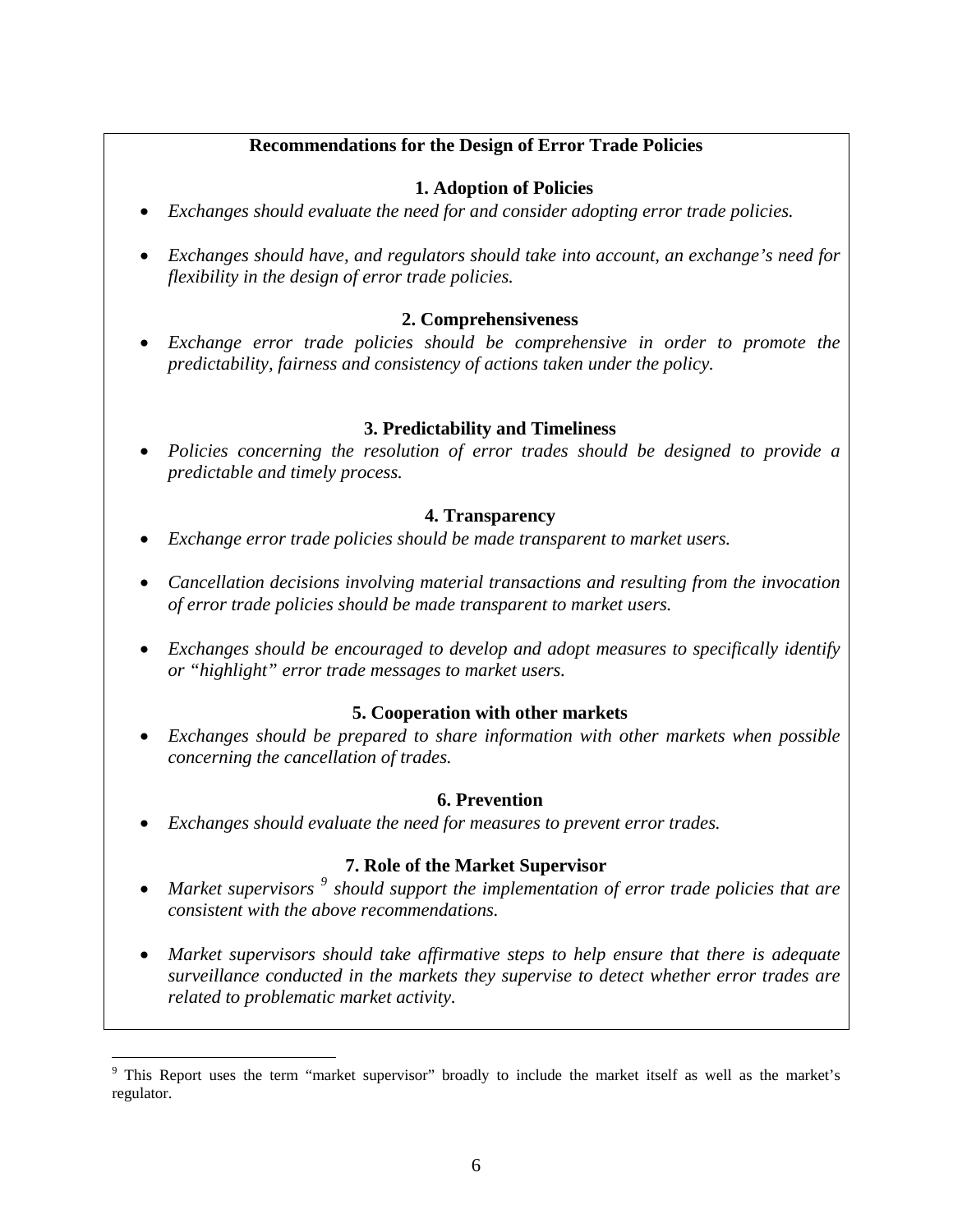### **II. Recommendations for the Design of Error Trade Policies**

### **1. Adoption of Policies**

- *Exchanges should evaluate the need for and consider adopting error trade policies.*
- *Exchanges should have, and regulators should take into account an exchange's need for, flexibility in the design of error trade policies.*

### *Discussion*

 $\overline{a}$ 

### o *Adoption of error trade policy*

Accurate information in respect of market volumes and prices of completed trades is central to both the fairness and efficiency of a market, and in particular to its liquidity and quality of price-formation. Information in relation to volumes and prices of completed trades enables market users not only to take into account the most recent information, but also to monitor the quality of executions they have obtained compared with other market users. In general, where trading information is comprehensive and widely available, the price discovery process is more efficient and the public's confidence in the market is greater.<sup>[10](#page-6-0)</sup>

However, the availability of trading information, particularly when combined with the speed of electronic trading technology and the increased linkages among markets, both within the market's jurisdiction and in other jurisdictions where traders or information providers have access to the market, can also exacerbate the market consequences of transactions that are executed in error either due to the actions of a market user or through malfunction of a trading system. Incidents that involved the application of error trade policies illustrate the degree to which erroneous trades can rapidly affect the market and have widespread consequences for market users.<sup>[11](#page-6-1)</sup>

<span id="page-6-0"></span><sup>10</sup> *See Transparency and Market Fragmentation* (IOSCO 2001), and *Transparency on Secondary Markets: A Synthesis of the IOSCO Debate* (IOSCO 1992).

<span id="page-6-1"></span> $11$  (a) On May 14, 2001, a dealer at a member firm of the London Stock Exchange entered orders in a basket of index stocks with a value approaching £300m when he apparently intended to enter orders totaling approximately £3m. The orders, which resulted in several thousand trades, were entered near to the end of that day's closing auction, during the course of which the FTSE 100 index fell by almost 2.5%.

<sup>(</sup>b) On July 3, 2003, at the Chicago Board of Trade (CBOT) the mini-sized Dow futures experienced a sudden major market movement in the September and December contracts, falling from 9058 to 8474, or 584 points, which is approximately 2/3 of the 10% Circuit Breaker Limit for the U.S. equity futures and securities markets. There was also a 506-point disparity between the low prices of the CBOT's \$10 Dow<sup>SM</sup> Futures contract during this time. The CBOT disallowed trades executed at levels below the 40-point range in both the September and December minisized Dow contracts. For the time between 9:38:00 a.m. to 9:40:04 a.m., trades below 9018 in the September contract and trades below 8986 in the December contract were deemed invalid.

<sup>(</sup>c) On July 14, 2003 the Chicago Mercantile Exchange's (CME) E-Mini Standard & Poor's 500 futures contract dropped briefly, but sharply, in afternoon trading, prompting the exchange to void some 600 transactions. The trading problem at the CME was triggered by an "order imbalance" that led to a "cascading effect" when a number of stop orders were executed in the automated trading system. In August 2003 the CME introduced "stop logic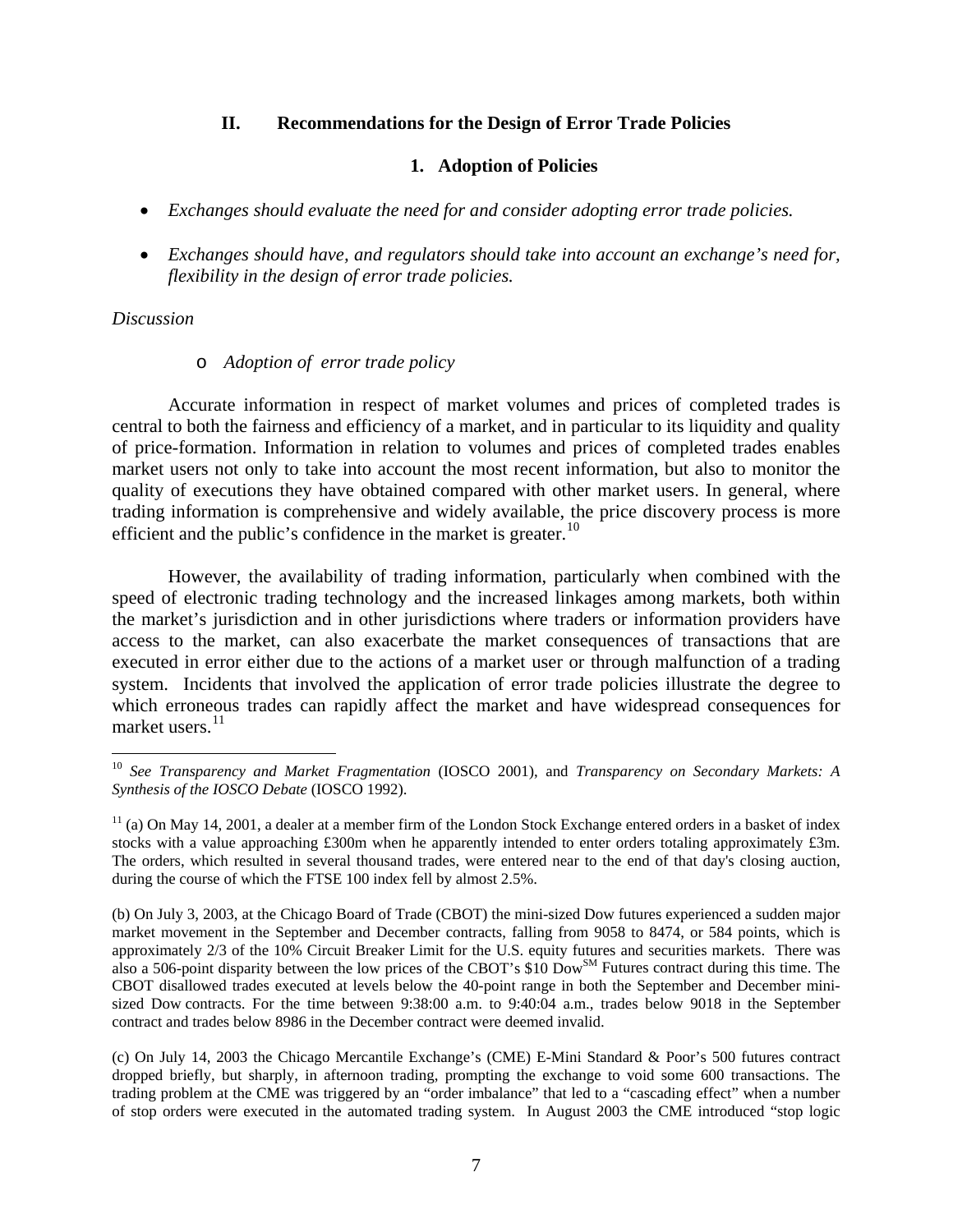Once an error trade is executed, the erroneous trade data will be disseminated and other traders will act on such information.<sup>[12](#page-7-0)</sup> For example, orders for securities or derivatives<sup>[13](#page-7-1)</sup> that are executed erroneously at prices substantially away from the existing trading range and in large volumes could cause other traders to take actions based on reports of such trades, not only in the same security but also in derivative or cash-related markets. Erroneous executed trades also could automatically trigger the execution of contingent trades (*e.g.,* "stop" or "limit" orders). The longer it takes for a trader to report and the exchange to resolve an allegedly erroneous trade, the longer such "inaccurate" trading information could have an effect on price formation.

Moreover, the extent to which third parties (*e.g.,* program buyers or sellers) are able to receive compensation, or rescind a transaction, as a result of error trades (or cancelled error trades) is unclear. The difficulties in determining potential accountability affect the ability of firms to appropriately price and manage related risks and to assess appropriately the costs of doing business on various exchanges.

There may also be particular concerns with regard to the resolution of errors made in connection with cross-border trades. Traders have an interest in understanding the applicable rules at exchanges outside their jurisdictions before committing to trade on those markets. There may be different and/or conflicting rules, standards and processes for error trade resolution in the various jurisdictions. In this regard, any lack of transparency and certainty concerning the explicit conditions under which a trade may be cancelled and how cancelled trades are treated is a source of operational risk.<sup>[14](#page-7-2)</sup> If the policies concerning trade cancellation are not known with certainty, then traders may act in a manner that adds to volatility during periods when "erroneous trading" is affecting market prices. This could exacerbate instability in electronic markets that are used by globally active traders and intermediaries.

<span id="page-7-0"></span> $12$  Erroneous prices may have wider effects, such as affecting mutual fund pricing, triggering margin calls, etc.

<span id="page-7-1"></span> $13$  Certain derivatives (*e.g.*, options) also may be considered securities.

enhancement" that was designed to prevent market spikes that can occur due to the continuous triggering, election and trading of stop orders.

<sup>(</sup>d) On December 5, 2003, the NASDAQ Stock Market (NASDAQ) halted trading in Corinthian Colleges Inc. (COCO) from 10:58 a.m. to 11:55 a.m. due to extraordinary market activity that resulted from multiple orders being caught in a systemic loop and routed to multiple market centres and electronic communications networks (ECNs) by a single customer of a market participant. NASDAQ also determined that all trades reported to NASDAQ in COCO that were executed from 10:46 a.m. to 10:58 a.m. would be cancelled as clearly erroneous. Other markets also cancelled trades in COCO that occurred during this period. See NASDAQ Head Trader Alert #2003-164 (December 5, 2003).

<span id="page-7-2"></span><sup>&</sup>lt;sup>14</sup> Operational risk is "the risk that deficiencies in information systems or internal controls, human errors or management failures will result in unexpected losses." *Recommendations for Central Counterparties*  (IOSCO/CPSS November 2004). Operational risk is often addressed in part by the adoption of exchange or regulatory rules that are designed to control the execution, clearing and settlement phases of exchange trading and to address the consequences of a deficiency.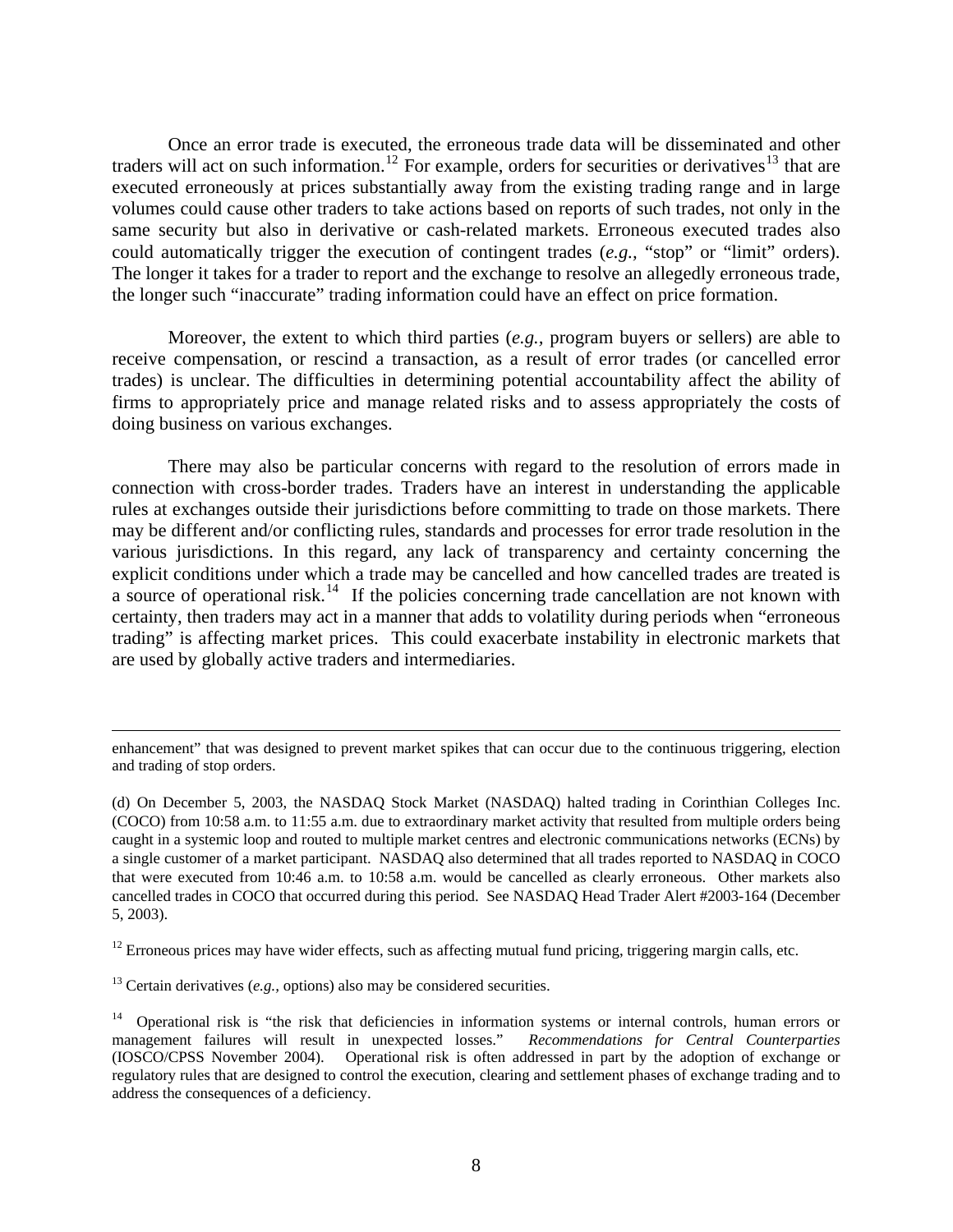These considerations suggest that the adoption of error trade policies will facilitate a market's ability to address the effects of error trades and maintain market integrity and enhance the ability of market users to price and manage risks.

### o *Need for Flexibility*

 $\overline{a}$ 

The goal of preserving market integrity includes a concern with the need to avoid and correct the transmission of erroneous price information to the market and its effect on the price formation process. However, this goal also includes a sometimes conflicting concern with the need to preserve trade certainty. As a result, the design of error trade policies necessarily involves a *judgment* as to how an exchange philosophically perceives or assigns a "utility" to these two concerns, which in turn will influence the exchange's *judgment* as to how it will weigh those concerns within its error trade policy. As noted in the Introduction to this Report, these considerations may result in an exchange adopting the approach that trades in a market should ordinarily be allowed to stand.

 This Report recognizes that a market's judgments with respect to its approach to error trades reflects legitimate policy determinations, which in turn will be expressed in different error trade policies.

 For example, most futures exchanges have established a range of prices above and below the prevailing price within which erroneous trades may not be cancelled under error trade policies ("no-bust" ranges). By establishing such ranges in advance an exchange decides which transaction prices will be considered to have been executed at "valid" prices and provides a measure of predictability and consistency of treatment. <sup>[15](#page-8-0)</sup> Other exchanges have not adopted nobust ranges. However, both the decision by an exchange to adopt a no-bust range and, if so, the range chosen, may be influenced, in part, by the degree to which a market is committed as a matter of "trading philosophy" or "business doctrine" to maintaining trades, the volatility characteristics of the traded product (*e.g.,* futures versus equity securities), the perceived need for such no-bust ranges or the presence of other measures.<sup>[16](#page-8-1)</sup> These decisions are appropriately within the discretion of the exchange.

As the above illustrates, there is no one approach to error trade policy.Accordingly, markets should have, and regulators should take into account a market's need for, flexibility in the design of error trade policies.

<span id="page-8-0"></span><sup>&</sup>lt;sup>15</sup> There are a variety of methodologies to establish "no-bust" ranges described in the Survey and this Report is not intended to mandate the use of "no bust" ranges or, if used, any particular methodology to construct such ranges.

<span id="page-8-1"></span><sup>&</sup>lt;sup>16</sup> Error trade rules may be just one component of an exchange's approach to addressing trade certainty (*e.g.*, price limits, filters programmed into an electronic system's trading algorithm that limit permissible execution prices). *See* for example IOSCO's *Report on Trading Halts and Circuit Breakers* (2002). An exchange could determine that its adoption of price limits and trading halt criteria effectively address erroneous trade scenarios that could have a material effect on the price formation process.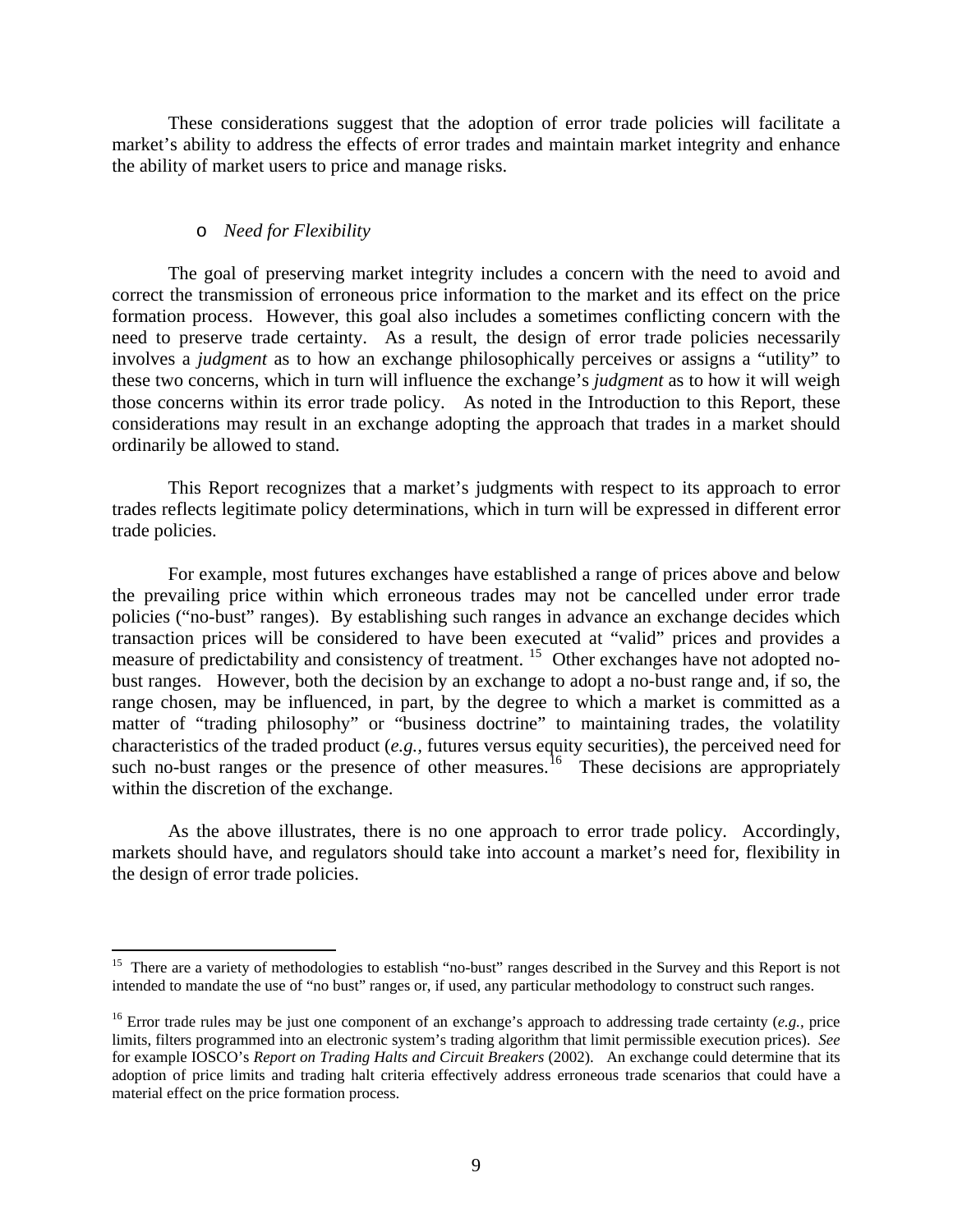### **2. Comprehensiveness**

• *Exchange error trade policies should be comprehensive in order to promote the predictability, fairness and consistency of actions taken under the policy.* 

### *Discussion*

 The IOSCO *Principles* contemplate that exchange rules will be applied consistently and fairly and that no market user should be favored over others.<sup>[17](#page-9-0)</sup> A comprehensive policy that eliminates ambiguities and contemplates in advance the necessary processes and probable consequences of invoking and canceling a trade helps to achieve these goals by allowing market users to understand in advance the circumstances under which a trade may be cancelled, the type of trades that may be cancelled, the parties who may challenge the trade and the scope of all exchange actions once the policy is invoked.

 The predictability of actions that results from a comprehensive policy enhances a sense of fairness by allowing market users to understand and evaluate in advance the risks and costs to which they may be exposed should error trade policies be invoked – whether they have caused the error or their trades have been affected by the error - and to take appropriate actions.

 In order to develop a comprehensive error trade policy the designers are encouraged to review the summary of *Survey Responses* included in this Report and consider the advantages, if any, of the approaches disclosed in that summary.[18](#page-9-1) In this regard, a review of the *Survey Responses* discloses that exchanges have adopted rules that address the following general topics:

- o **Scope of application, definitions, who may invoke the policy and procedures to invoke the policy –** What constitutes an error trade; the systems to which the policies apply; the specific circumstances under which they may be invoked (*e.g.,* for errors in trade price or quantity or system errors); specifically identified categories of person who may invoke the policy (*e.g.,* exchange participants who are parties to the trade, non-parties to the trade, clearing participants, the exchange unilaterally or other third parties); including the rights of third parties to invoke the rules; the type of trades that may be subject to cancellation (*e.g.,* contingent trades); and the procedure to invoke the policy.
- o **Combination trades and third party contingent trades[19](#page-9-2) –** The treatment of combination trades entered into by the parties and the ability of third parties whose trades were affected by an error trade to invoke the policy, either

 $\overline{a}$ 

<span id="page-9-0"></span><sup>17</sup> *Principles* ¶ 4.2.2.

<span id="page-9-1"></span> $18$  This suggestion is not intended to prescribe any particular approach. The application of a cost benefit analysis may be appropriate and helpful in determining whether or how to implement a particular provision.

<span id="page-9-2"></span> $19$  Combination trades pair orders - for example, the purchase of a security and the sale of an option on a security; contingent trades are submitted subject to certain defined criteria such as a minimum sale price or maximum purchasing price.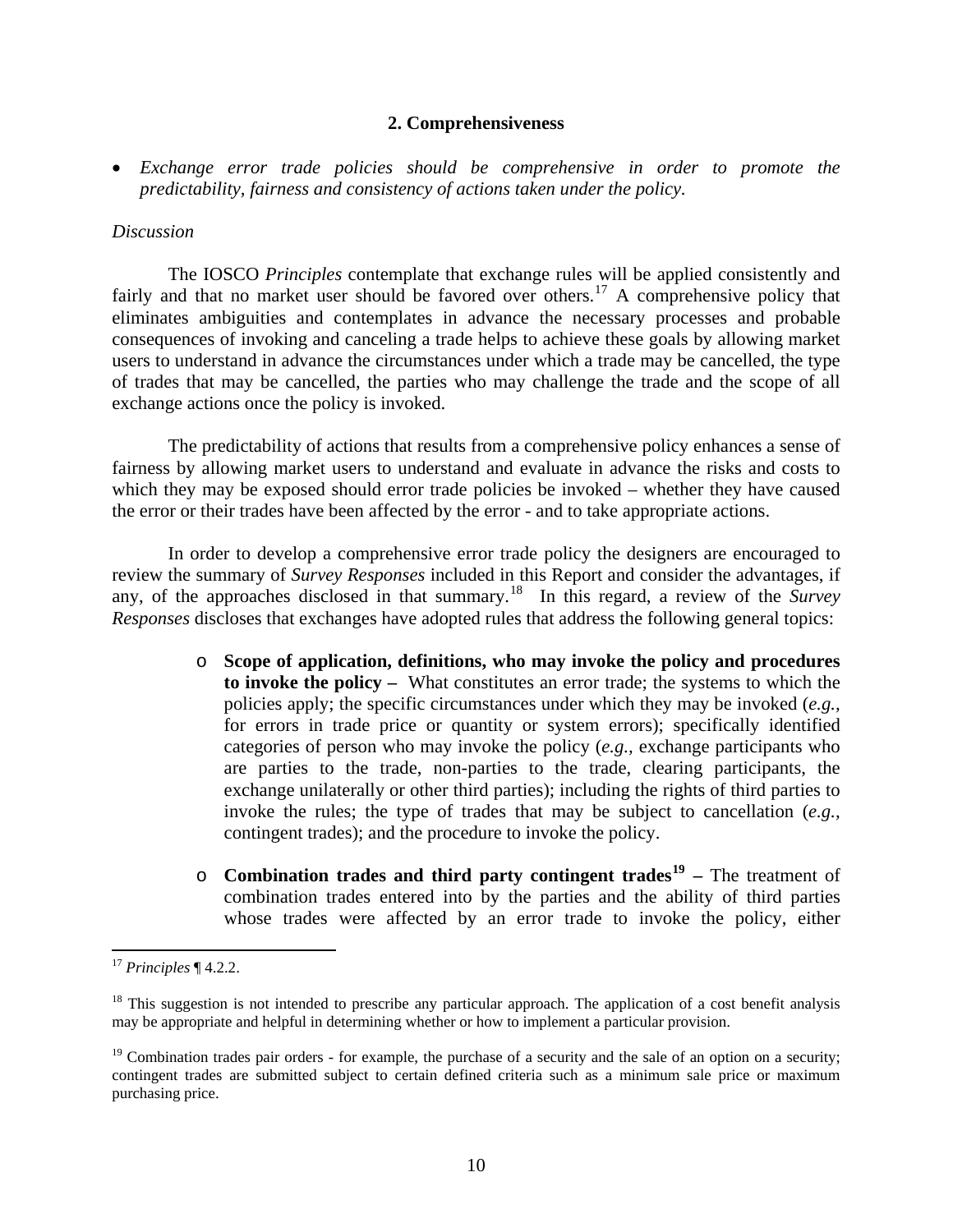contingent trades or non-contingent trades. The specific identification of the types of trades that can be challenged under the policy allows market users to assess their own use of the market and the need to take protective action (*e.g.,* intermediaries may decide to charge additional fees to address uncertainty as to trade finality). $20$ 

- o **No-bust ranges** For exchanges that adopt no-bust ranges, the range, methodology used to determine the range, whether the exchange can cancel a trade within the no-bust range (*e.g.,* to avoid an unfair result such as a trade caused by system errors or where the parties agree), whether the exchange retains the flexibility and discretion not to cancel a trade (*e.g.,* if it has a reasonable basis to conclude that the invocation of the error trade policy was part of a manipulation or otherwise was an attempt to "game" the system.)  $^{21}$  $^{21}$  $^{21}$
- o **Process to determine whether to cancel a trade, notification and right to appeal decision -** Which exchange official or office decides, the written criteria for deciding whether to cancel and/or not cancel a trade, whether consent of the parties is required, timeframes, who must be notified of the decision, and rights to appeal the decision.
- o **Cancellation and voluntary actions by parties** Actions taken by the exchange when it decides to cancel a trade, actions taken by an exchange that does not cancel trades but corrects the price, the ability of parties to maintain a busted trade but voluntarily adjust the price, the existence of other remedies if the trade is not cancelled, the ability of parties to reverse the transaction by other techniques (*e.g.,* prearranged offsetting transactions).
- o **Notification** Whether the exchange is required to provide notice that a trade has been submitted, accepted by the exchange for review and cancelled and if so, to whom notice must be provided, the mechanism for doing so, timeframes and special procedures to bring such notice to the attention of recipients.
- o **Fees or penalties** The existence of any fees or penalties for canceling a trade.
- o **Dispute resolution mechanisms** The existence of dispute resolution mechanisms, obligations to resolve disputes, allocation of losses, ability of parties to agree to financial adjustments to cover losses.

 $\overline{a}$ 

<span id="page-10-0"></span><sup>&</sup>lt;sup>20</sup> The speed of electronic reporting systems means that the execution of an erroneous trade can result in the instantaneous broadcast of erroneous price information to the market. Such price information may in turn immediately trigger various contingency orders and therefore could affect a large universe of market participants. For practical reasons, markets generally limit the universe of participants who may invoke the error trade policy.

<span id="page-10-1"></span><sup>21</sup> Market supervisors' surveillance and investigations should take into account such "gaming" of the system. *See* the discussion below regarding "role of the market supervisor."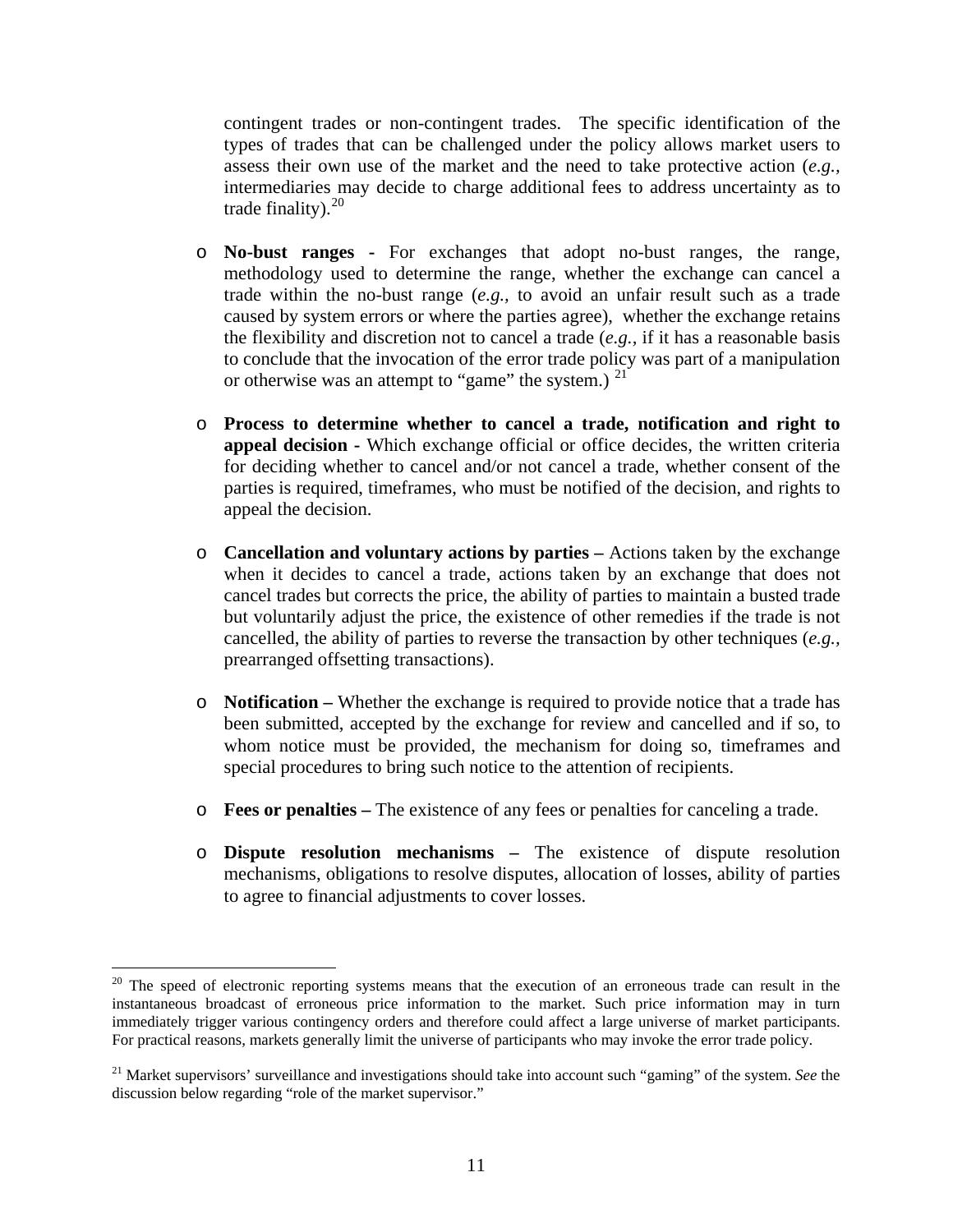o **Prevention –** Measures that are intended to minimize the possibility of error trades, such as price limits or functions programmed into the trading system algorithm that automatically limit the range of permissible buying or selling prices.

### **3. Predictability and Timeliness**

• *Policies concerning the resolution of error trades should be designed to provide a predictable and timely process.* 

### *Discussion*

 $\overline{a}$ 

 As previously noted, the predictable and timely application of error trade policy is an essential component of "fairness" and builds trust and confidence in a market. The establishment of explicit time frames for procedures to be invoked or decisions to be made under error trade policies fosters predictability and consistency of treatment. Such timeframes are particularly justified to promote market integrity and fairness given that an erroneous trade, as well as any subsequent cancellation of such trade, can have an almost instantaneous effect on other traders (either directly or by triggering contingency trades). Similarly, the decision to cancel a trade will have implications for other market users. Fairness to all parties will also be enhanced through the adoption of timeframes that govern the error trade processes and thereby permit market users to understand and take action should the error trade policy be invoked.

 Accordingly, designers of error trade policies should consider adopting explicit timeframes for all procedural requirements of their error trade rules. In establishing timeframes, designers of error trade policies should take into consideration the need for trade certainty and procedural fairness, which would suggest a timeframe that allows for expeditious decision making and the finality of decisions. Consistent with the transparency considerations, timeframes should be made readily accessible to all market users.

# **4. Transparency** [22](#page-11-0)

- *Exchange error trade policies should be made transparent to market users.*
- *Cancellation decisions involving material transactions and resulting from the invocation of error trade policies should be made transparent to market users.*
- *Exchanges should be encouraged to develop and adopt measures to specifically identify or "highlight" error trade messages to market users.*

<span id="page-11-0"></span> $22$  As used in this *Report*, the term "transparency" is used broadly to include the availability of a market's rules and procedures, as well as the availability of transaction-related information.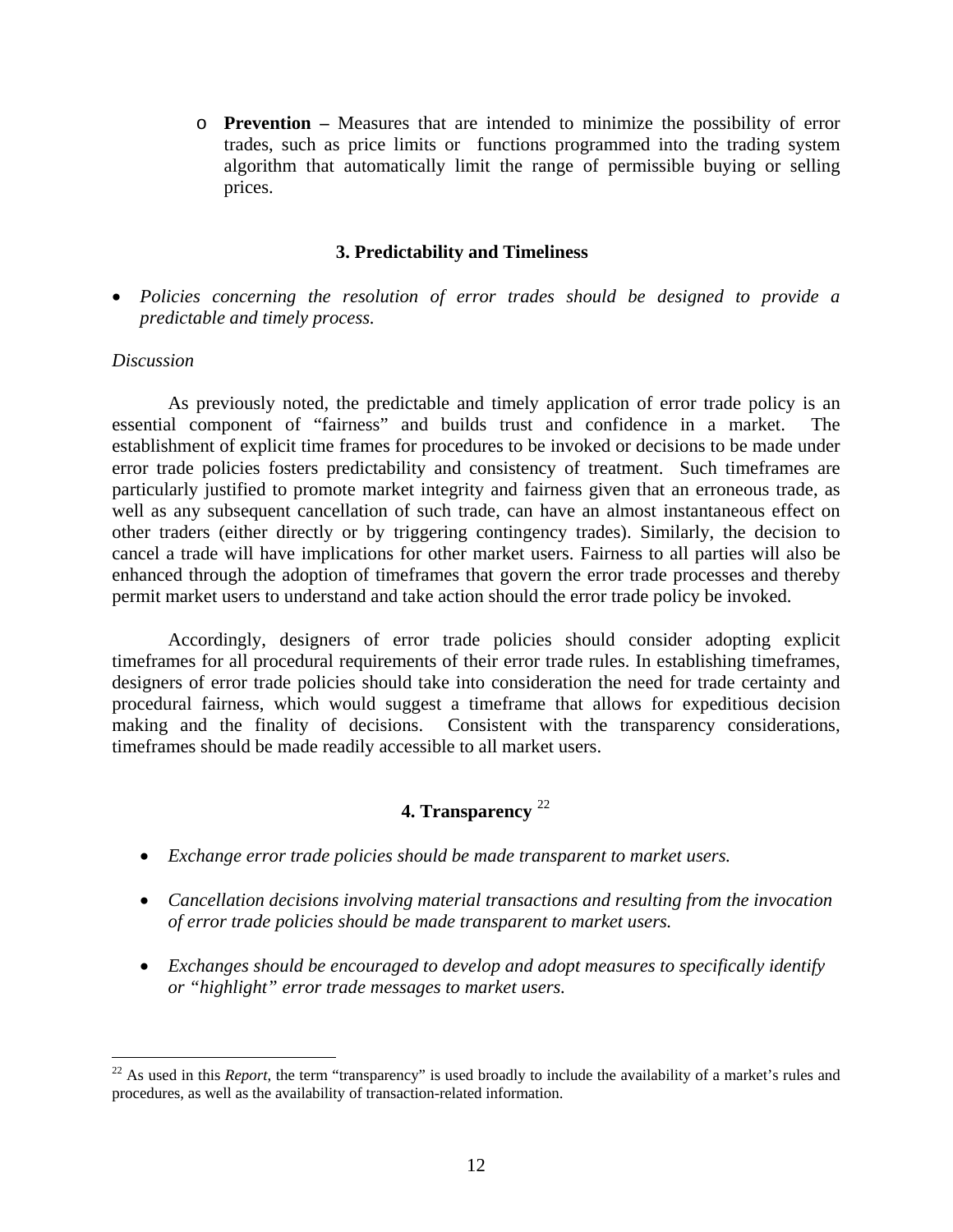### *Discussion*

 $\overline{a}$ 

 *Transparency of Policy -* IOSCO views transparency as a core principle in market regulation, stating in the *Principles* that regulation should promote transparency of trading.<sup>[23](#page-12-0)</sup> Transparency of a market's rules, procedures and important decisions is central to both fairness and efficiency of a market.<sup>[24](#page-12-1)</sup> Accordingly, exchange error trade policies should be transparent and made readily accessible to market users. Ideally, markets should endeavor to make their error trade rules available through the Internet. In addition, any revision to these policies should be made readily accessible as soon as possible.

*Transparency of Results* - The availability and integrity of information on bids and offers is a central factor in ensuring price discovery and in strengthening users' confidence that they will be able to trade at fair prices. Similarly, the availability of information in respect to the volumes and prices of completed trades enables market users to take into account the most recent information and to monitor the quality of execution they have obtained. [25](#page-12-2)

 Because error trades can have an immediate effect on price formation (*e.g.,* through reliance by traders on such information or the triggering of contingency trades), knowledge that a trade has been *challenged* by a party and *taken under review* by an exchange and/or subsequently deemed to be a valid error trade and in fact *cancelled* could be, depending upon the circumstances, highly material to the accuracy of the price formation process and to the trading decisions of market users.

 A review of the *Survey Responses* reveals a variety of approaches concerning the timing and scope of providing notice to the market with respect to requests to invoke the error trade policy, the decision by the exchange to take the challenged trade under consideration and the decision to cancel the trade.

 In general, the principle of transparency disfavors situations of asymmetric access to information. However, as the Technical Committee previously has noted, "establishing market transparency standards is not straightforward" and that "regulators therefore need to assess the appropriate level of transparency in any particular product with considerable care."

 In this regard, the Technical Committee recognizes that a market's approach to transparency and the degree of timeliness is a policy decision that must weigh competing interests.<sup>[26](#page-12-3)</sup> For example, markets may choose not to provide notice to the market that a trade has been challenged out of a concern that such notice would prematurely interrupt the price

<span id="page-12-0"></span><sup>23</sup> *Transparency and Market Fragmentation* (IOSCO 2001) at p. 4.

<span id="page-12-1"></span><sup>24</sup> *See, e.g.* Key Question 6 of the Secondary Markets section in IOSCO's *Assessment Methodology,* which asks whether "similarly situated market participants have equitable access to market rules and operating procedures."

<span id="page-12-2"></span><sup>25</sup> *Transparency and Market Fragmentation* (IOSCO 2001) at p. 4.

<span id="page-12-3"></span><sup>26</sup> See the Secondary Markets section in the *Methodology*.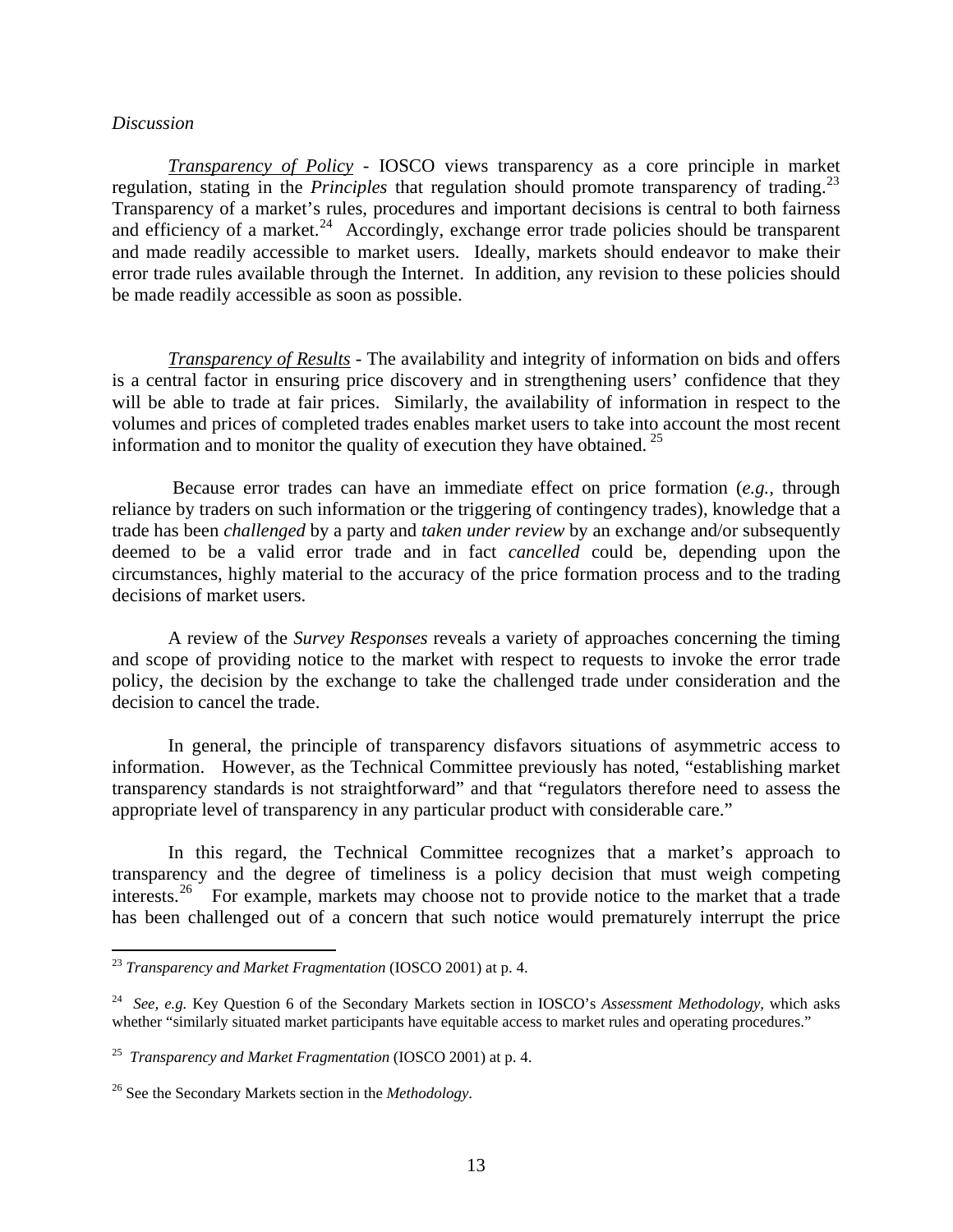discovery process or contribute to added volatility and have secondary consequences on contingent trades (*e.g.,* set off stop orders). Similarly, the market could determine that the trade in question, even if cancelled, would have a *de minimis* effect on trading, and determine that it would provide neither notice of the challenge nor the cancellation. Alternatively, depending upon the magnitude of the trade in question, another market may determine that the potential effect of canceling the trade in question requires that traders be provided notice of both the challenge and the cancellation in order to protect their interests.

 Because the decision whether to provide notice under an exchange's error trade policies is a policy decision that must take into account competing interests, the Technical Committee does not believe that it is appropriate to mandate a particular approach. Accordingly, subject to the general considerations on transparency reflected in the Technical Committee's reports, *it is appropriate that exchanges should retain the flexibility to determine the circumstances under which and at what time they would provide notice to the market of actions taken under their error trade policies*. [27](#page-13-0) In making their determinations, exchanges should take into account the likely impact of the disclosure of a possible cancellation, as potential cancellations of a certain magnitude will influence market users to take steps to protect their interests. This *notification*  decision however in no way affects the need to ensure that all *trade reports* fully and accurately reflect any cancelled trades.

### *Highlighting of messages*

 Many markets have adopted procedures that are intended to help ensure that notices that a trade is subject to error trade procedures or notices of the decision whether to cancel a trade will be specifically highlighted or otherwise brought to the attention of the persons entitled to receive such notice. *Given the large volume of messages that may be transmitted by markets, some of which may be considered "noise" by the users, markets should be encouraged to develop and adopt measures to specifically identify or "highlight" error trade messages to markets and to market users.* 

# **5. Cooperation with other markets**

• Exchanges should be prepared to share information with other markets when possible concerning the cancellation of trades.

### *Discussion*

 $\overline{a}$ 

 The cancellation of a large trade in a security or security index product could affect prices in related products, such as options on the security that trade in another market. Because the price effects may be just as material to the price formation process in the related market,

<span id="page-13-0"></span> $27$  Such decisions could benefit from data showing what effect providing notice of a challenged trade to the market as a whole has on subsequent prices and price volatility (*e.g.,* whether providing notice of challenged trade increases volatility and, if so, what is the time period of such effects and whether the market reacts or appears to recognize that the trade "must" be in error.)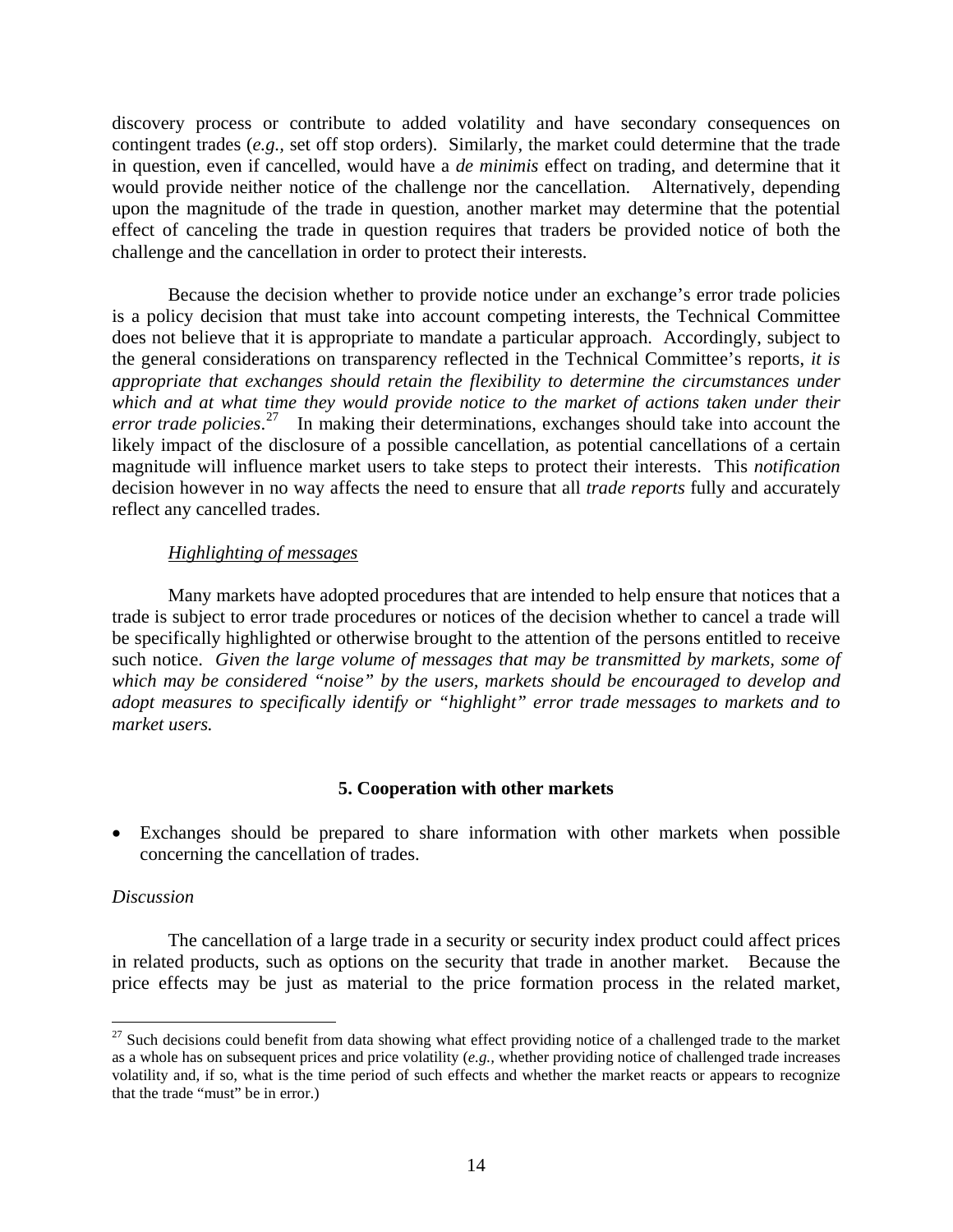exchanges should be encouraged to take into account, when possible, the potential effect of cancelled trades (*i.e.,* of a certain magnitude) on related markets known to the exchange and be prepared to share information regarding the cancelled trade with the other markets. It is recognized, however, that there may be circumstances where this is difficult, impractical or in fact impossible. The important point is that the scope of information that potentially can be shared should be considered in advance of a request from another regulator.

### **6. Prevention**

#### • *Exchanges should evaluate the need for measures to prevent error trades.*

### *Discussion*

 $\overline{a}$ 

 Nearly all markets that provided survey responses have adopted measures that are intended to reduce the possibility of error trades, for example, by including price limits<sup>[28](#page-14-0)</sup> or technological modifications in the trading algorithm. Price limits can reduce error trades by automatically rejecting a submitted trade that falls outside of the price limit. Algorithm modifications include quantity and price filters, algorithms designed to detect conditions where the consecutive triggering of stop orders would result in trades in excess of the predetermined no-bust range, order quantity limitations, and various "alert" type messages that are triggered by unusual orders. A majority of markets have similarly adopted measures that require their participants to implement "technology or procedures" that are intended to avoid erroneous trades, such as filters, order confirmation alerts, credit controls, pre-execution checks, and error trade prevention alerts.

 As exchange participants with direct access to the trading system are the first line of defense in preventing error trades, exchanges should, when designing rules applicable to their members, also take into account the role that intermediaries can play in preventing error trades (*e.g.,* by addressing the adequacy of capacity, training and oversight of persons with direct access to the exchange's trading system). $^{29}$  $^{29}$  $^{29}$ 

The various measures described above are consistent with the approach contemplated by IOSCO's *Principles for Screen-Based Trading Systems for Derivative Products – Review and Additions* (October 2000) (Screen-Based Principles). In this regard, Screen-Based Principle No. 5, which addresses security and system vulnerability, capacity, access controls, and internal

<span id="page-14-0"></span><sup>&</sup>lt;sup>28</sup> Exchanges adopt price limits for purposes other than limiting erroneous trades. For example, price limits constitute a mechanism for automatic trading interruptions and are set at levels generally intended to address large fluctuations in a security's price that are considered to jeopardize an orderly marketplace. The triggering of a price limit following any sharp price change limits the immediate extent of any price move and provides investors with the opportunity to evaluate and act on the information. See IOSCO's *Report on Trading Halts and Circuit Breakers* (2002), p. 12.

<span id="page-14-1"></span> $29$  The role of intermediaries is beyond the scope of this Report. However, exchanges should, in imposing requirements on their system participants, examine what actions the exchange could take to lessen the possibility of error trades that are submitted to the exchange by participants having direct access to the exchange.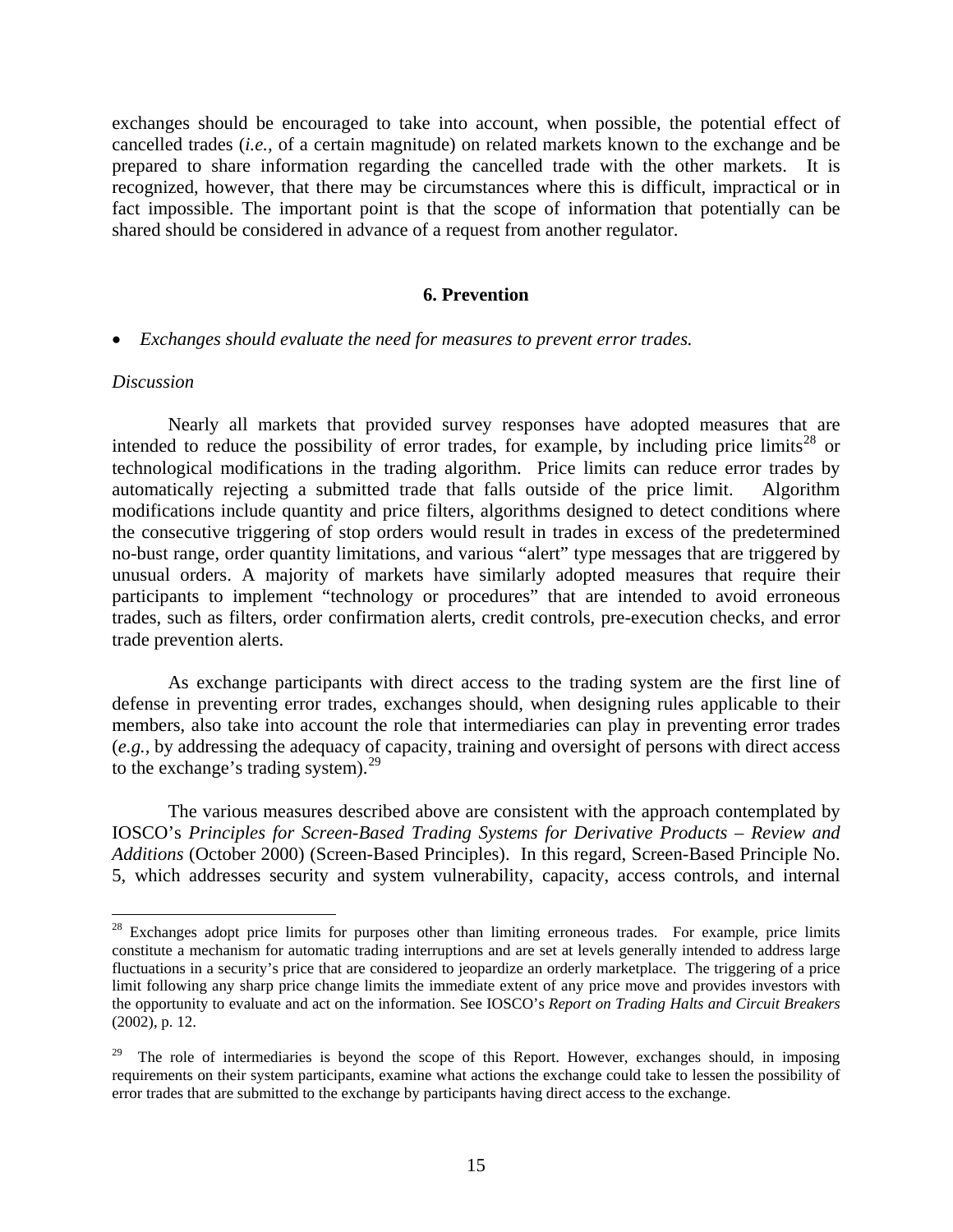controls<sup>[30](#page-15-0)</sup> and Screen-Based Principle No. 6, which addresses competency, integrity and authority of system users, are particularly relevant.<sup>[31](#page-15-1)</sup> Accordingly, exchanges are encouraged to apply the broad range of considerations suggested in the *Screen-Based Principles* when developing their error trade policies. Designers of error trade policies are also encouraged to evaluate and adopt where appropriate market mechanisms and participant trade supervision requirements to prevent the submission of error trades.

# **7. Role of the Market Supervisor**

- *Market supervisors [32](#page-15-2) should support the implementation of error trade policies that are consistent with the above recommendations.*
- *Market supervisors should take affirmative steps to help ensure that the markets they supervise conduct adequate surveillance to detect whether error trades are related to problematic market activity.*

### *Discussion*

 The IOSCO *Principles* contemplate that market supervisors will take an active role to ensure that markets meet the criteria for authorization and that such requirements will continue to be met after authorization.<sup>[33](#page-15-3)</sup> The IOSCO *Principles* make clear that issues of fair access, capacity and competency, fair treatment of orders, transparency of market rules and transaction information, and the reliability of the price formation process are matters that must be considered by a regulator. These broad objectives are relevant in the context of error trade policies. As discussed above, the *Screen-Based Principles* have particular relevancy to the supervisory considerations affecting error trade policies.

 The *IOSCO Principles* require that there be ongoing regulatory supervision of exchanges and trading systems and that regulation should be designed to detect and deter manipulation and other unfair trading practices.  $34$  In the context of error trades, surveillance programs should

<span id="page-15-0"></span> $\overline{a}$  $30$  Screen-Based Principle 5 states that: "Before implementation, and on [a] periodic basis thereafter, the system and system interfaces should be subject to an objective risk assessment to identify vulnerabilities (*e.g.,* the risk of unauthorized access, internal failures, human errors, attacks and natural catastrophes), which may exist in the system design, development or implementation."

<span id="page-15-1"></span><sup>&</sup>lt;sup>31</sup> Screen-Based Principle 6 states that: "Procedures should be established to ensure the competence, integrity and authority of system users, to ensure that system users are adequately supervised and that access to the system is not arbitrarily [or] discriminatorily denied."

<span id="page-15-2"></span> $32$  As previously noted, this Report uses the term "market supervisor" broadly to include the market itself as well as the market's regulator.

<span id="page-15-3"></span><sup>33</sup> See *Principles* 25 and 26.

<span id="page-15-4"></span><sup>34</sup> See *Principles* 26 and 28.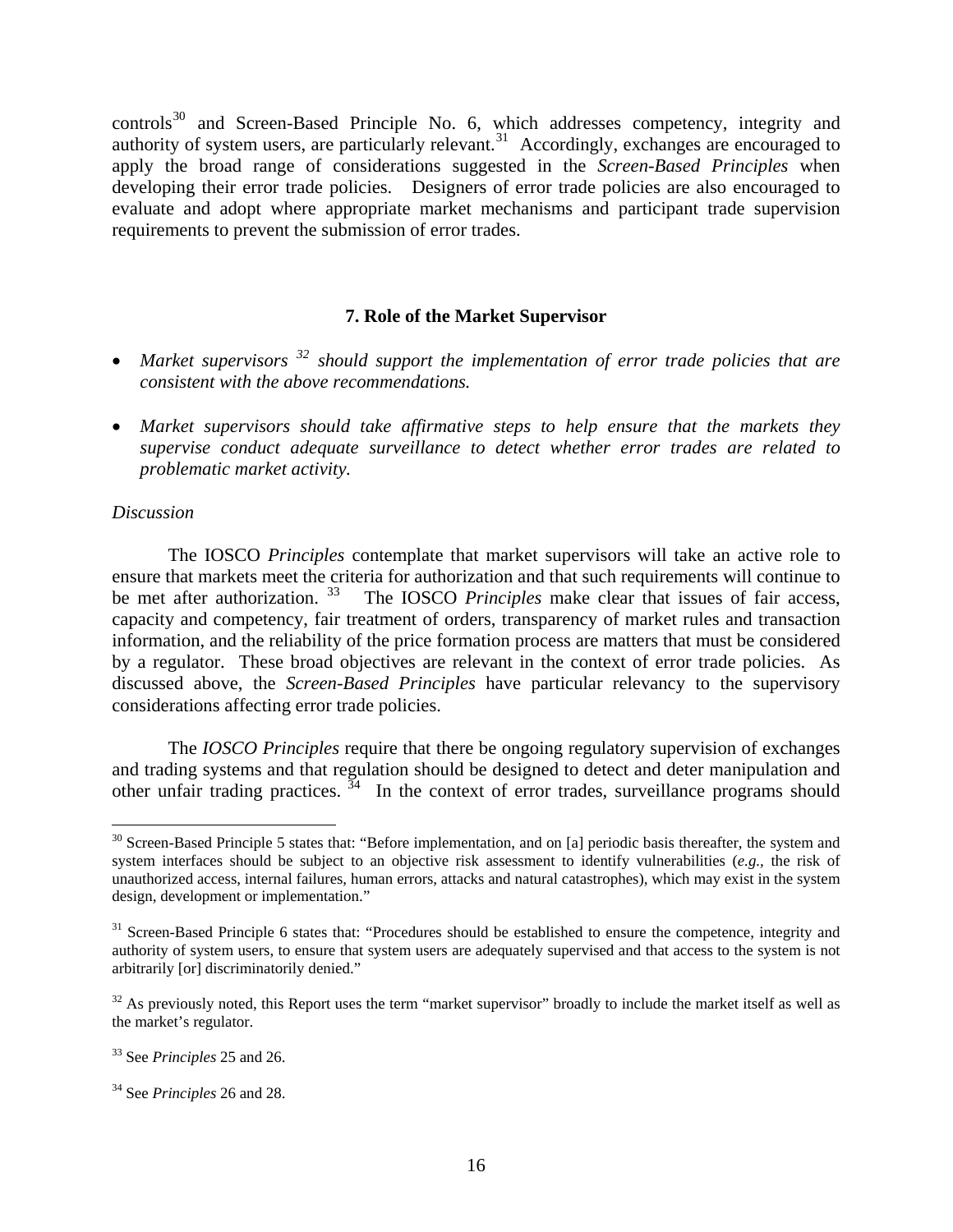recognize that a repeated pattern of error trades could be indicative of problematic market activity (*i.e.*, attempted manipulative or other abusive market activity), system inadequacies at the user or market level (*e.g.,* a defect in the trading system's algorithm or hardware) or oversight inadequacies at the user or market level (*e.g.,* lack of supervision that fails to detect the intentional overriding of trading limits or the use of error trades to hide otherwise improper trades).

 For all these reasons, market supervisors should take affirmative steps to help ensure that the markets they supervise conduct adequate surveillance to detect whether error trades are related to problematic market activity.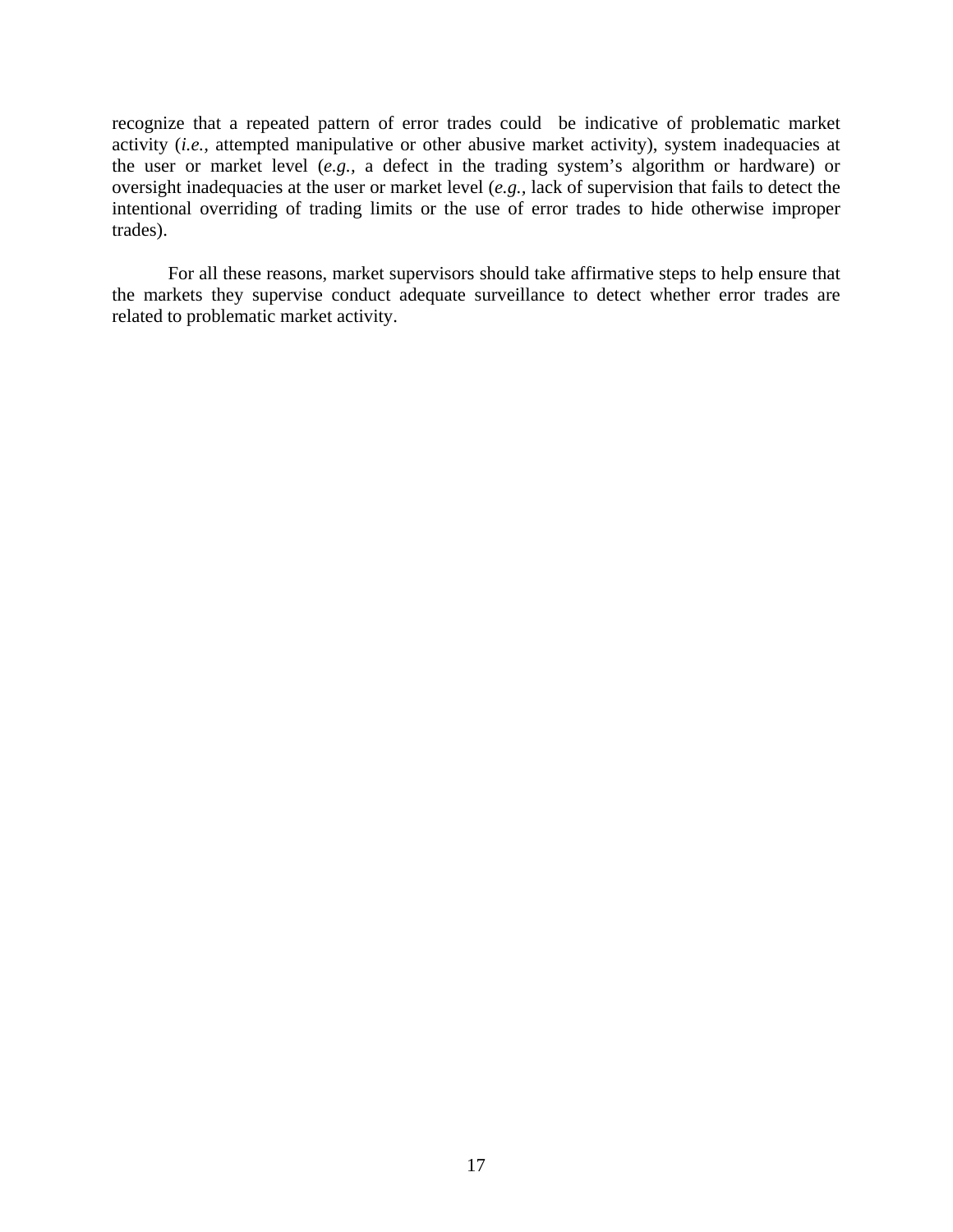# **Appendix A**

# **Summary of Responses to Questionnaire on Exchange Error Trade Policies**

Survey responses reflect policies as of October 2004. Twenty-eight survey responses were received from the SRO Consultative Committee. Readers are cautioned that survey responses may be subject to ambiguities of interpretation (either by the exchange completing the survey or the drafters of the Report). Negative responses should not necessarily be interpreted as meaning the exchange does not permit a particular action or follow a particular process, only that it does not have an explicit rule addressing the survey question at issue. Finally, rules are subject to change and readers should refer to the current exchange rule book and to the exchange itself for current rules and for definitive interpretations of those rules. A copy of the questionnaire that was submitted to the SRO Consultative Committee is integrated.

### **Existence of rules, transparency, purpose and scope (Questions 5-17)**

Existence of rules. The majority of exchanges have written error trade policies (only two exchanges indicated that they do not have written rules (Q5)) and make them available on their web-sites. One of the latter exchanges stated that notwithstanding the lack of written rules, the exchange did honor requests to cancel trades provided there was mutual agreement by the two sides of the trade.

Purpose. When mentioned, the policies speak in terms of protecting market integrity and fairness (Q9).

Definition of error trade. The majority of rules define what constitutes an error trade very broadly to address both system and human errors. Many exchanges' policies also explicitly include as errors trades that have an adverse effect on price formation (Q8). All of these types of trades appear to be treated similarly under the error trade policies without distinction as to the underlying cause. Thus exchange error trade policies function as a general grant of authority for the exchange to address in an orderly fashion system, human and aberrational market conditions.

There is much diversity regarding the universe of trades covered. Error trade policies extend to trades described variously as follows: result of entry errors (price, quantity, type of order (*e.g.,* entering a buy instead of a sell)), executed at a price greater than the "no-bust" range regardless of cause, as the result of an obvious material error and the requester stands to lose an amount of money that exceeds a threshold amount, trades not in line with market conditions (deviates from price parameters, out of the normal price range or fair market value), if fair and orderly trading is not guaranteed, extraordinary market conditions exist in which cancellation is necessary for the maintenance of a fair and orderly market, as the result of misconduct, system trouble, obvious errors in price, quantity or identification of the security. Thus, it appears that exchanges use the error trade policies as a source of authority to handle a range of anticipated issues such as entry errors or system, failures, and also trades that may have deleterious effects on price formation. *See* Qs 10-15.

Relevancy of time when invoked.Ten exchanges answered "yes" to the question "Is the time of day that the error occurs considered a factor in determining an appropriate response?" Q16. For example, one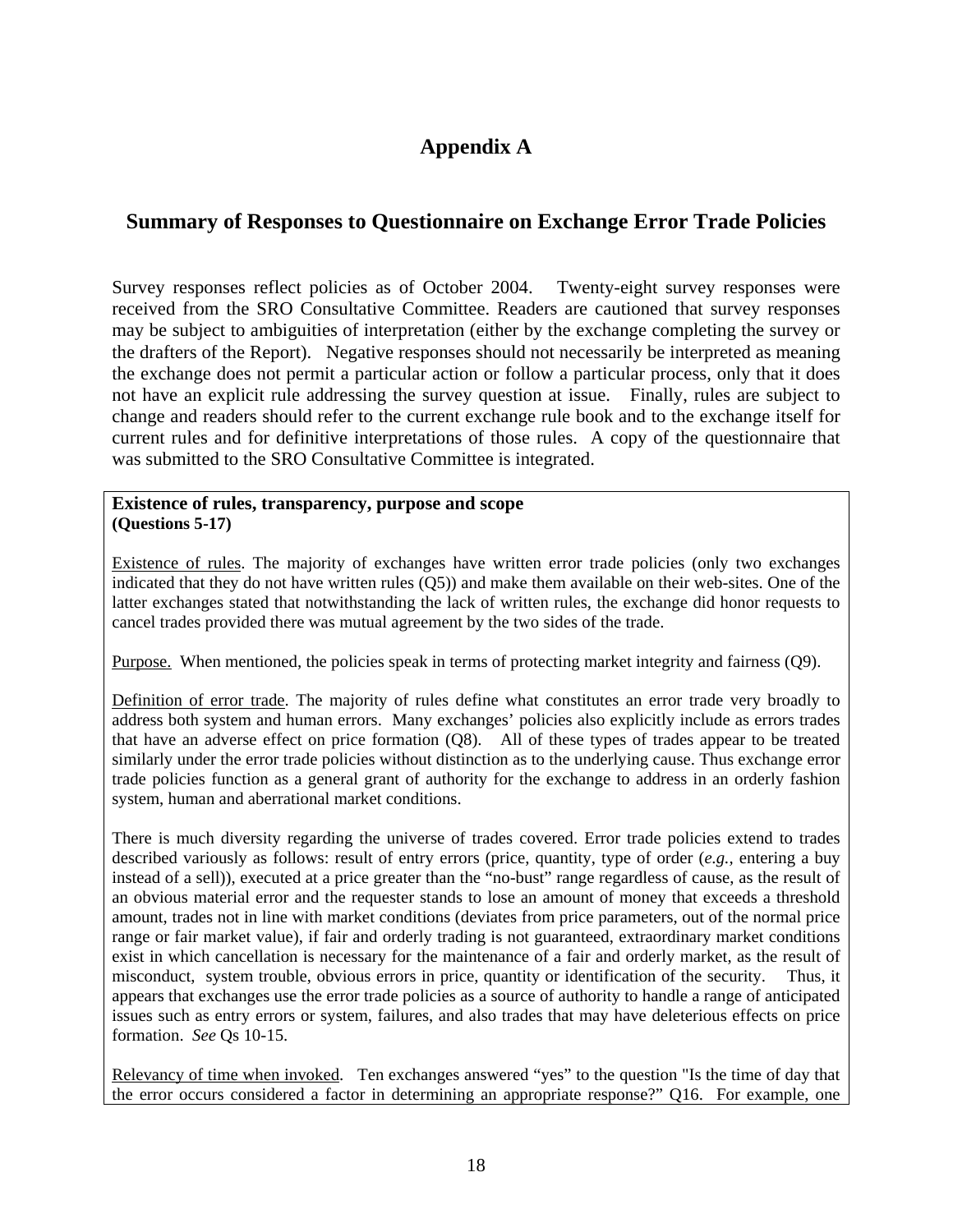exchange will not accept a request to cancel a trade after the market has closed, another limits the reference price used for determining the no-bust range during "side-by-side" trading (*i.e.,* on the open floor and on an electronic system), and several exchanges note that there may be differences in how a request to cancel a trade is processed depending upon the time when the request is received or upon the market "phase" (i.e., whether the order were entered during a call auction or during a continuous trading phase).

### **Who may invoke the policy? Direct participants (Qs 18-22)**

Of the exchanges that have error trade policies, all allow exchange participants who are parties to a trade to invoke the policies (Q18). Significantly, sixteen exchanges permit the exchange itself to invoke the policy, a necessary authority that allows the exchange to address unusual market conditions (Q19). A majority of exchanges (19) do not permit a clearing participant to invoke the policy (Q20), although 8 do. Although a majority (22) do not permit non-parties to invoke the policy, a minority of 8 exchanges do allow third-parties to challenge a trade (Q21). Five exchanges state that they do permit third parties to invoke the error trade policies (Q22).

### **Who may invoke the policy? Third party contingent trades and other systemic consequences triggered by the error trade (Questions 58-60)**

Nine exchanges have rules that permit parties to a contingent trade that was triggered by the "erroneous" trade to invoke the error trade rules (Q58). None of the exchanges enumerate or otherwise list the type of contingency trade that may be cancelled (Q59). Seven exchanges indicate that their rules permit the exchange alone to decide whether to cancel such contingent trades (Q60).

### **Who may invoke the policy? Third party trades based upon the erroneous trade (Question 61)**

Seven exchanges indicated that their rules permit parties to invoke the error trade rules if they have made trades (including trades in derivatives or options) based upon erroneous market information stemming from an error trade (Q61). These exchanges seem to treat such applications under their usual procedures and would require the same level of proof. For example, one exchange states that *"the party to a secondary trade would be required to make an independent demonstration that the secondary trade was itself clearly erroneous."* 

### **Third Party Objections (Question 33)**

Six exchanges permit a third party to object to a trade being cancelled, while twenty do not (Q33).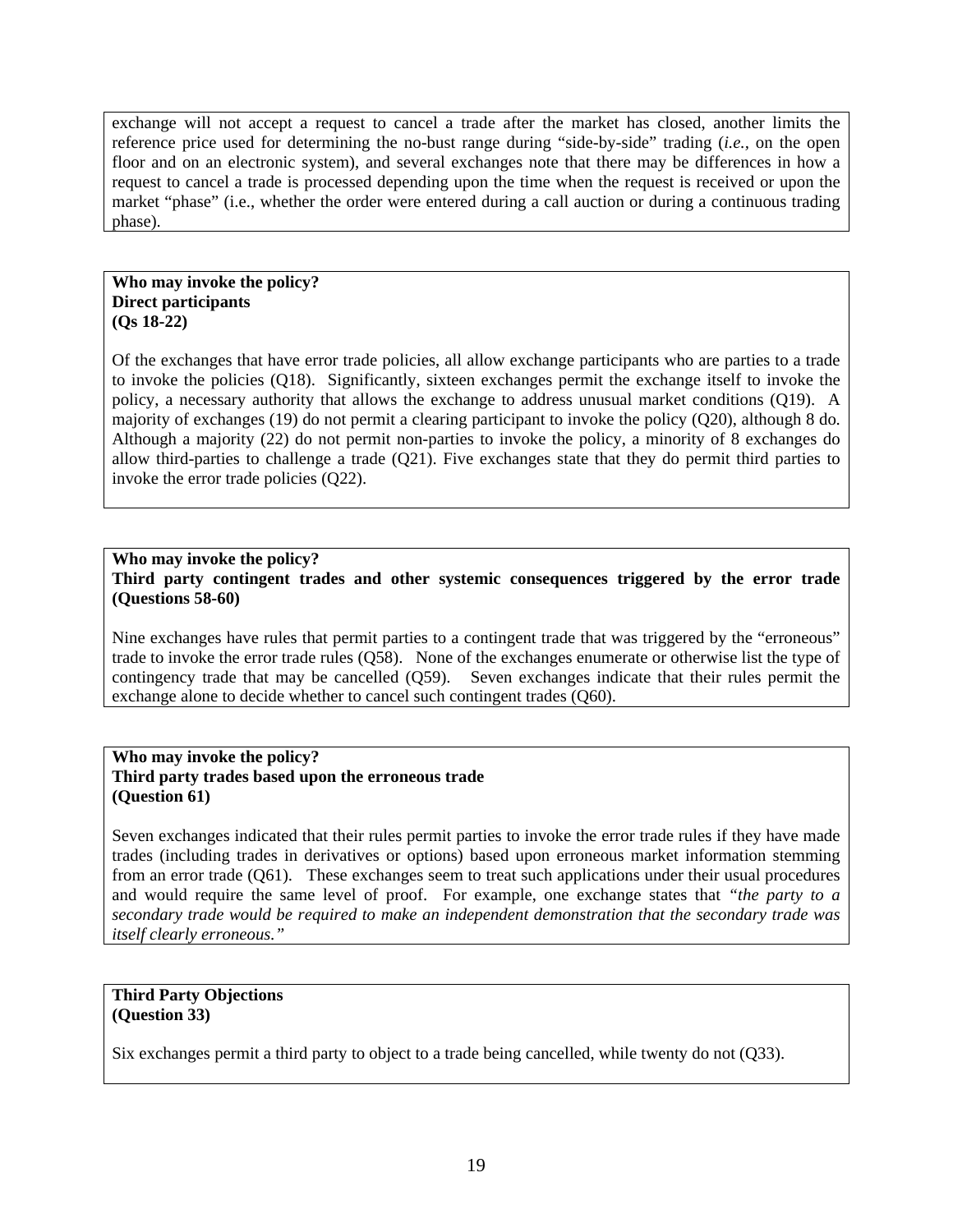### **Procedures (Questions 23-27)**

Exchange responses disclose a variety of procedural requirements regarding the verification of parties and the procedures to invoke the error trade policies. One half the exchanges specify a named person at the exchange who is responsible for verifying the identity of all parties to a trade (Q23) and a majority require that traders seeking to invoke the policy notify specific persons (Q24). Although a majority requires that challenged trades be submitted within a definite time frame, seven exchanges stated that they did not have an explicit timeframe (Q25). Eleven exchanges had rules that provide a procedure to address trades that are submitted outside of the mandated timeframes (Q26). Exchanges are about evenly divided in whether they require a specific application form to invoke the error trade policies (Q27).

### **Notification Requirements (Questions 28-34) and (Questions 47-50)**

**Notice requirements of challenge and taken under review.** There is little uniformity among exchanges regarding notification requirements. In response to Survey question 28, which asked if the exchange is required to provide notice that a trade has been challenged *and* taken under review, 15 exchanges responded "yes" and 11 responded "no." These responses are ambiguous however (due to the nature of the question) as not all exchanges provide notice of a challenge but some do provide notice when they determine to accept a trade for consideration as a possible error trade. A "no" response also may reflect that the exchange does not have an explicit error trade rule that *requires* such notice but that other rules or policies results in such notice being provided (*See, e.g.* FWB Frankfurter Wertpapierborse – there is an internal rule that requires the Market Supervision department to notify the parties as well as all exchange participants). Six exchanges require notice to be provided within a defined timeframe, while 20 do not provide an explicit timeframe (Q31).

**Notice regarding the decision whether to cancel.** The responses to question 47 regarding whether there is a requirement to provide notice of a decision disclose that eighteen exchanges have rules that *require*  notice of decision. Again, as noted above, these responses may reflect the objective state of having an explicit rule, but do not necessarily indicate that the exchange does not provide notice in fact or according to a different rule or policy. Of these exchanges, seven have instituted definite timeframes for providing notice of the decision (Q48) and eight state that they institute special messaging procedures to try to highlight the cancellation message (Q50).

 **Mechanism for notice**. Approximately one half the exchanges responding mandate the mechanism for providing notice (Q30 and Q49)), typically by telephone to the parties, through the trading system message function, e-mail or by fax.

**Special provisions to highlight messages.** The exchanges also divide almost evenly in whether they take any special procedures to highlight in some fashion error trade notices. Eight exchanges state that they provide special mechanism for notifying parties and/or the market of the decision to cancel a trade (Q50)

Notice to regulator. There is uniformity with regard to notification of the regulator; no exchange has a rule requiring notification to its regulator of a challenge prior to correcting the trade (Q29). Exchanges that indicated they do institute special procedures refer briefly to special messaging functions and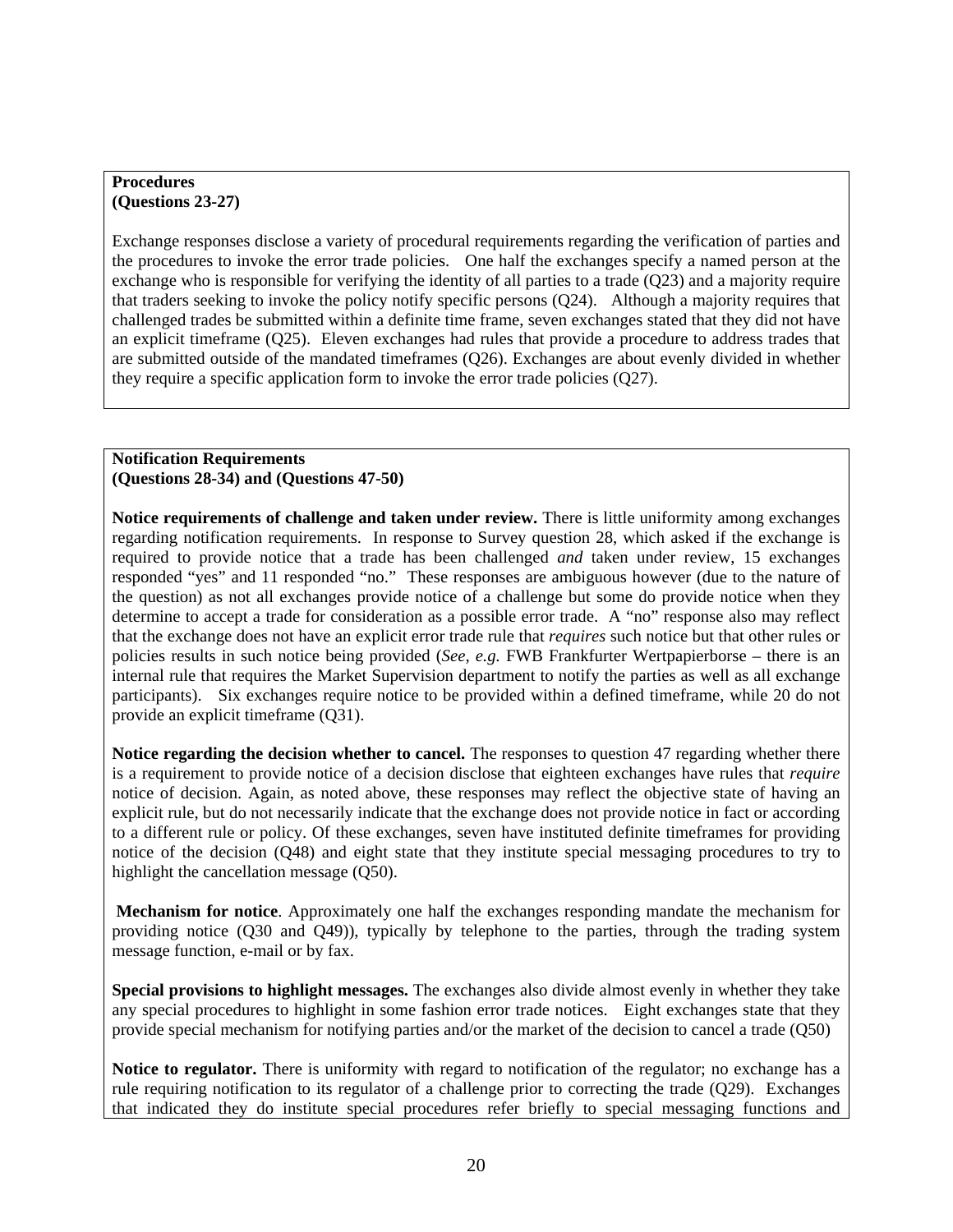individual attempts to telephone parties (Q32) but do not otherwise provide greater detail.

**"No-Bust" Criteria (Questions 35-37)** 

**No-Bust range**. Thirteen exchanges have adopted "no-bust" ranges (a defined range of prices that are presumed to be normal and not subject to cancellation); fourteen exchanges have not adopted such ranges. (Q35).

**Cancellations within No-bust range permitted.** Nine exchanges that have no-bust ranges provide authority for the exchange to bust a trade notwithstanding that the trade fell within the no-bust range (Q36). Reasons stated include where the trade was the result of error and the cancellation achieves a fair and orderly market outcome; if parties agree; if resulting from "multiple consecutive transactions" with the same market maker in a short time period; in case of system error; due to trading violations; to protect the financial integrity, reputation or interests of the exchange or if the trade may cause undue financial burden).

**Cancellations with regard to the securities component of an index.** Two exchanges prohibit or condition the cancellation of a security that is a component of an underlying index (Q37). (No further explanation provided.)

### **Exchange procedures to determine whether to cancel a trade (Questions 38-46)**

Survey responses to the procedural questions disclose a variety of approaches:

- Timeframe (Q38): Is there a mandatory time frame for the exchange to render a decision? 12 yes/15 no.
- (Q39) Is there a rule that states that, in the absence of the notification of the decision within a specified timeframe, the trade is maintained? 5 yes/21 no.
- Who decides (Q40): Do the rules state which official decides whether to cancel a trade? 18 yes/9 no.
- Criteria for Deciding (Q41): Do written criteria exist that guide the decision making process? 20 yes/7 no.
- $(Q42)$ : Do the rules provide for the circumstances under which a trade is not cancelled? 15 yes/12 no.
- Appeal (Q43): Do the rules permit the parties to an error trade to appeal the exchange's decision? 9 yes/17 no.
- (Q44): Do the rules permit a third party to appeal the exchange's decision? If "yes", please describe the appeal process. 3 yes/23 no.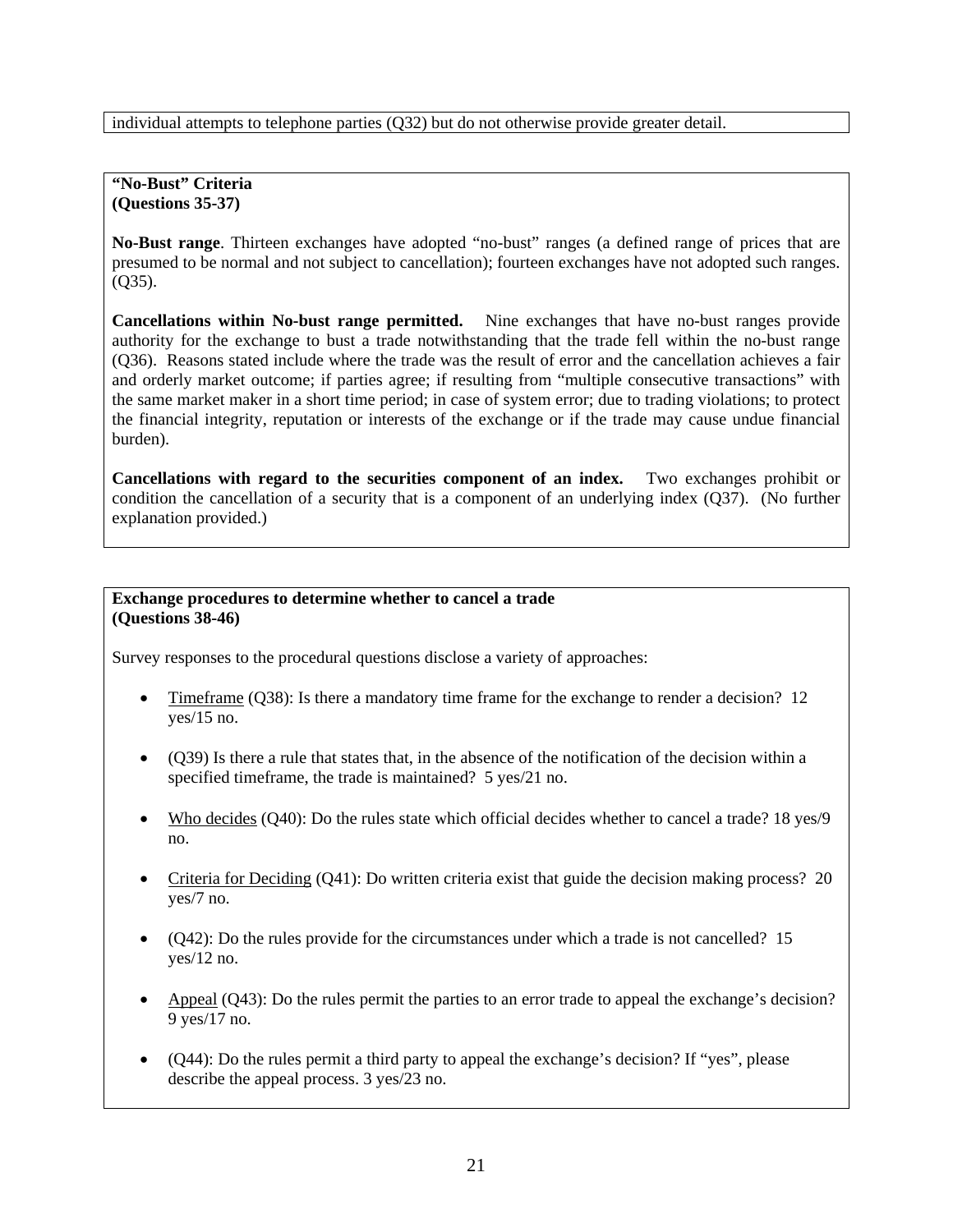- Consent of the parties (Q45): Is the consent of the parties to the trade required by the exchange? 11 yes/16 no.
- Consent of the parties (Q46): Assuming that consent of both parties is required: do exchange rules permit the exchange to make a decision in the absence of both parties' agreement? 8 yes/18 no.

### **Cancellation (Questions 51-55)**

Mechanics of "cancellation" (Q51): See Survey Responses for specific details. Actions include: reverse the trade, transfer positions between market participants, cash adjustments, price adjustments, trade cancellation.

Voluntary adjustments of price (Q52): Seven exchanges state that if a trade is subject to cancellation, the parties to the trade may keep the trade but voluntarily agree to adjust the price. Twenty exchanges stated that they did not allow such voluntary adjustments. Of the exchanges that permit voluntary adjustments, only one mandates a certain timeframe for reporting the adjustment to the clearinghouse (Q53).

### **Other actions if trade is not cancelled (Questions 54-55)**

Other remedies in addition to cancellation (Q54): Eleven exchanges indicated that their rules permit remedies other than cancellation, including allowing the parties to agree to cash settlement, rebooking price, and cash adjustments, or to negotiate an offsetting trade or adjust the size of the trade.

Other remedies if a trade is not cancelled (Q55): Nine exchanges have rules that regulate attempts by parties to reverse a trade that the exchange has not determined could be cancelled. Of these, some do not permit voluntary reversals (and suggest that such conduct may be actionable under disciplinary procedures), while others consider such decisions as business decisions that may be left to the parties.

#### **Reporting of corrective actions (Question 56)**

Eleven exchanges indicate that their error trade rules mandate how any action taken in response to an error trade must be reported and to whom (Q56). Reports typically go to exchange or clearing house operations centers.

### **Treatment of parties to a trade that are involved in a combination trade (Question 57)**

Question 57 asked whether "the rules address what happens when a party to an error trade is involved in a combination trade (*e.g.,* party that caused an error trade entered into a spread position)?" In response,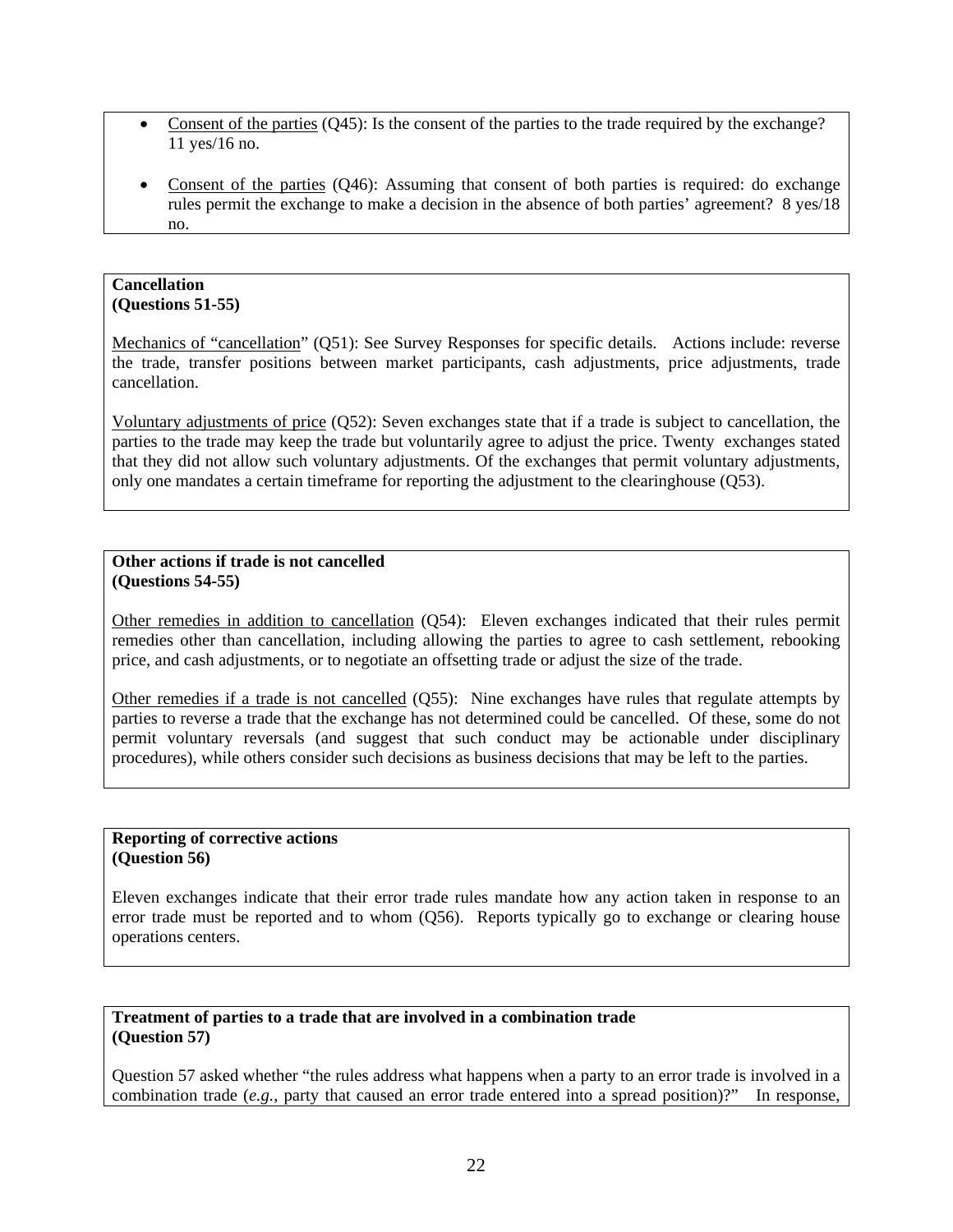twenty exchanges stated that their rules did not address such situations. Five exchanges responded that they did have such rules. For example, at one exchange *"the party who enters an outright order that causes an error trade on an auto-legged spread will be deemed to be the counterparty to the good leg of the spread. Parties to the transaction will reverse and claim the transactions as indicated through the applicable clearing house procedures."* Another exchange states that the error trade rule *"is applied on a leg-by-leg basis as if it was the combination of different trades."*

#### **Fees (Question 62)**

Responding exchanges divided evenly as to whether they charge fees or assess penalties for a cancelled trade (Q32).

### **Dispute Resolution (Questions 63-67)**

Voluntary adjustments to cover losses (Q63). Seven exchanges stated that their rules permit the parties to the cancelled trade to agree to financial adjustments to cover any losses.

Dispute resolution mechanism (Q64). Eleven of the responding exchanges stated that their rules provide a dispute resolution mechanism in the event the parties disagree as to financial liability (Q64). Sixteen stated that they do not have such a mechanism.

Affirmative duties to resolve disputed trades (Q65). Eight exchanges indicated that their rules imposed affirmative duties on parties to resolve disputed trades.

Allocation of losses (Q66). Three exchanges rules' allocate losses that result from a trade.

### **Measures to minimize erroneous trades (Questions 68-70)**

The majority of exchanges attempt to minimize the occurrence of error trades in the following ways:

Price limits (Q68). Nineteen exchanges indicate that they set price limits for the purpose of minimizing error trades.

Technology (Q69). Nineteen exchanges state that they have instituted technological mechanisms or improvements to their trading systems that are intended to minimize error trades. Examples include "filters" and "price validation functionality" programs that issue warning and error messages to the entering participant and request confirmation of the trade. The exchange that has such programs notes that "participants, in many cases, have the ability to override warnings and push the order into the market." Another exchange designed a program that detects conditions where the consecutive triggering of stop orders would result in trades in excess of the no-bust range.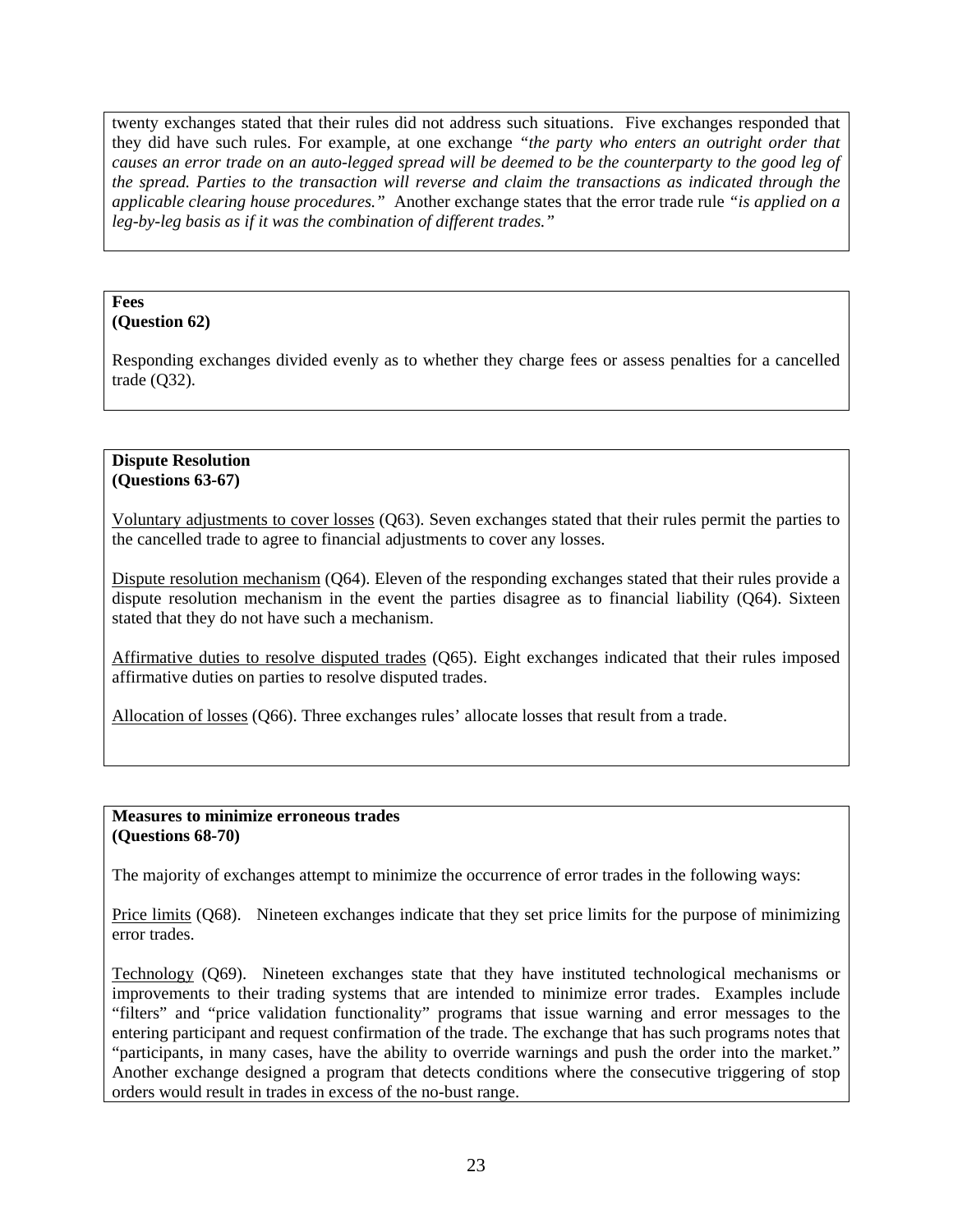Requirements on participants (Q70). Seventeen exchanges indicate that the exchange imposes a requirement that its participants institute technology or procedures for the purpose of minimizing error trades. Examples include filters, warning messages and order confirmation procedures built into the electronic system.

### **Surveillance and examination (Questions 71-72)**

Surveillance specific for error trades (Q71). Twenty-three exchanges indicated that they conduct surveillance to identify error trades. Of the three exchanges that responded "no", one did not have any error trade rules, one did not explain its response and the other's answer suggested that surveillance did in fact take place but that it did not specifically target error trades. These responses may be the result of an overly restrictive reading of the question.

Role of regulator (Q72). Twenty-three exchanges indicated that the regulator or self-regulatory organization examined the exchange for error trade policies and procedures.

### **Other material provisions (Question 73)**

Examples include: one exchange has a broad reaching "fair and orderly market" obligation that allows it to use its discretion to select any course of action to re-establish a fair and orderly market. Another exchange mentions a rule that obligates parties to a transaction to correct transaction records by T+1.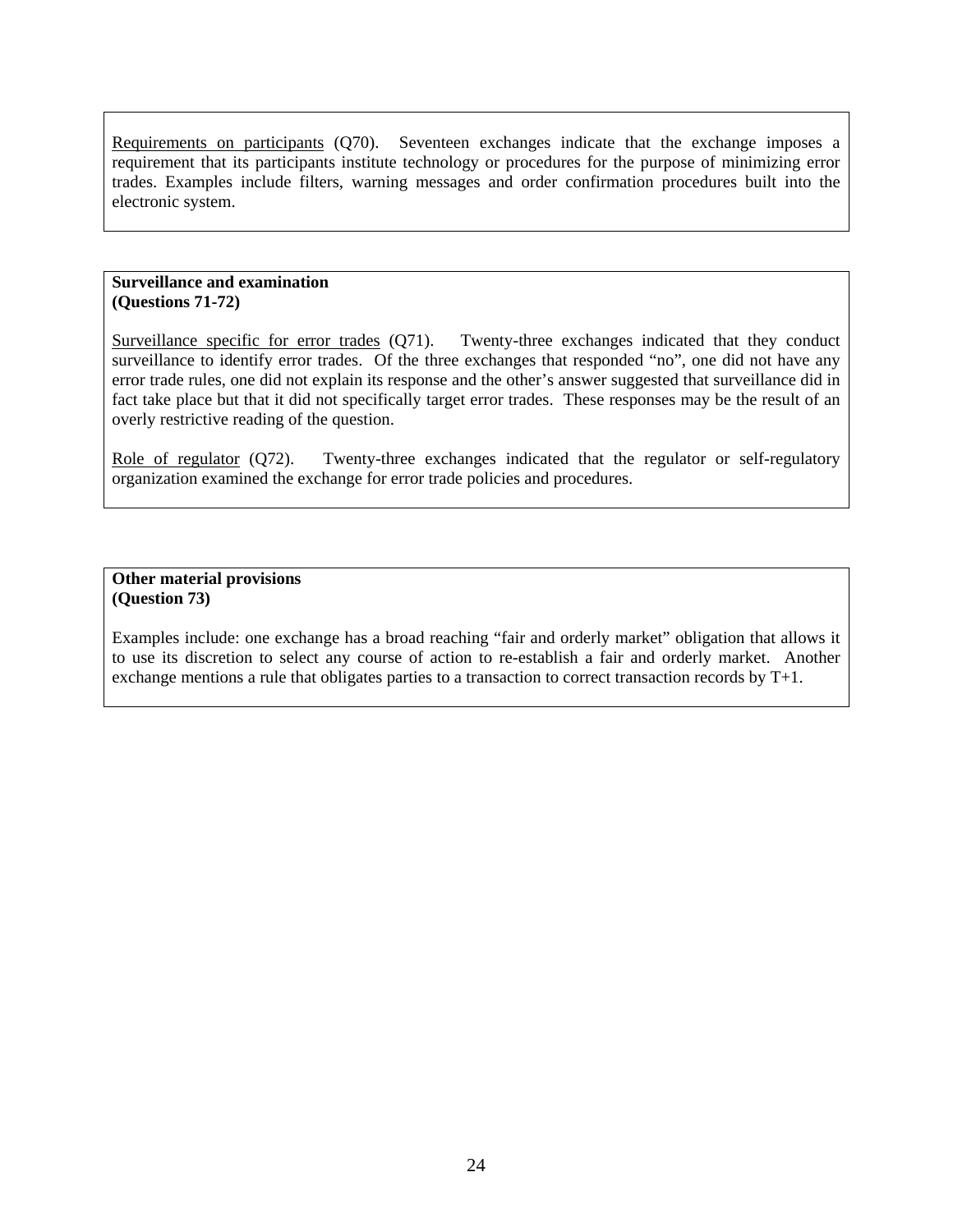# **Appendix B**

# **Summary of Survey Responses Provided by Regulators**

# **(A) Do you have any rules that specifically address error trades?**

| <b>Jurisdictions</b>                  | <b>Responses</b>                                                                                                                                                                                                                                                                                                                                                                                                                                                                            |
|---------------------------------------|---------------------------------------------------------------------------------------------------------------------------------------------------------------------------------------------------------------------------------------------------------------------------------------------------------------------------------------------------------------------------------------------------------------------------------------------------------------------------------------------|
| <b>Australia</b>                      | Subject to statutory requirements (see B below) the trading rules of<br>Australia's licensed financial markets are substantially determined,<br>supervised and enforced by the licensees. Australia's principal licensed<br>markets, Australian Stock Exchange Limited (ASX) and Sydney Futures<br>Exchange Limited (SFE) have rules providing for the cancellation of error<br>trades.                                                                                                     |
| <b>Brazil</b>                         | There are no particular CVM rules addressing error trades, but the general<br>rules concerning trading in the secondary markets are applicable. For<br>example, Section 1 of CVM Instruction #168 states that exchanges must<br>establish special trading procedures (e.g., auctions) to trades that represent<br>abnormal prices or quantities of securities.                                                                                                                              |
| <b>Ontario and Quebec</b><br>(Canada) | Neither the Autorité des marchés financiers (AMF) nor the Ontario<br>Securities Commission (OSC) have rules that specifically address error<br>trades. In Canada, rules that specifically address error trades are either<br>adopted by the exchange or by its market regulator and incorporated into the<br>exchange's or the market regulator's Rule Book.                                                                                                                                |
| <b>France</b>                         | Error trades are addressed in the rules of the exchange, Euronext. The error<br>trade policy set out in the Euronext RuleBook is supplemented by more<br>detail procedures set out in the Euronext Trading Manual.<br>There is no specific rule established by the Autorité des Marchés Financiers<br>(AMF) dealing with error trades. This issue would be dealt with under the<br>more high level principles set out in the AMF Regulations concerning<br>Regulated markets and exchanges. |
| <b>Germany</b>                        | Rules that specifically address error trade policies and procedures are<br>adopted by stock exchanges and incorporated in their Rule Books. In this<br>respect, please refer to stock exchanges' responses to the questionnaire.                                                                                                                                                                                                                                                            |
| <b>Hong Kong</b>                      | Error trade policies and procedures are set out in rules of exchanges<br>including the Stock Exchange of Hong Kong and Hong Kong Futures<br>Exchange. The exchanges also issued circulars to participants to explain<br>arrangements for handling error trades.<br>There is no other rule established by the Securities and Futures Commission<br>to deal with error trades.                                                                                                                |
| <b>Italy</b>                          | Rules that specifically address error trade policies and procedures are<br>adopted by stock exchanges (Borsa Italiana SpA, TLX SpA and MTS SpA)<br>and incorporated in their Rule Books. In this respect, please refer to stock<br>exchanges responses to the questionnaire.                                                                                                                                                                                                                |
| <b>Japan</b>                          | or trade policies and procedures are set out in rules of securities exchanges.<br>The exchanges also publish those rules on their website.<br>There is no other rule established by the Financial Services Agency to deal<br>with error trades.                                                                                                                                                                                                                                             |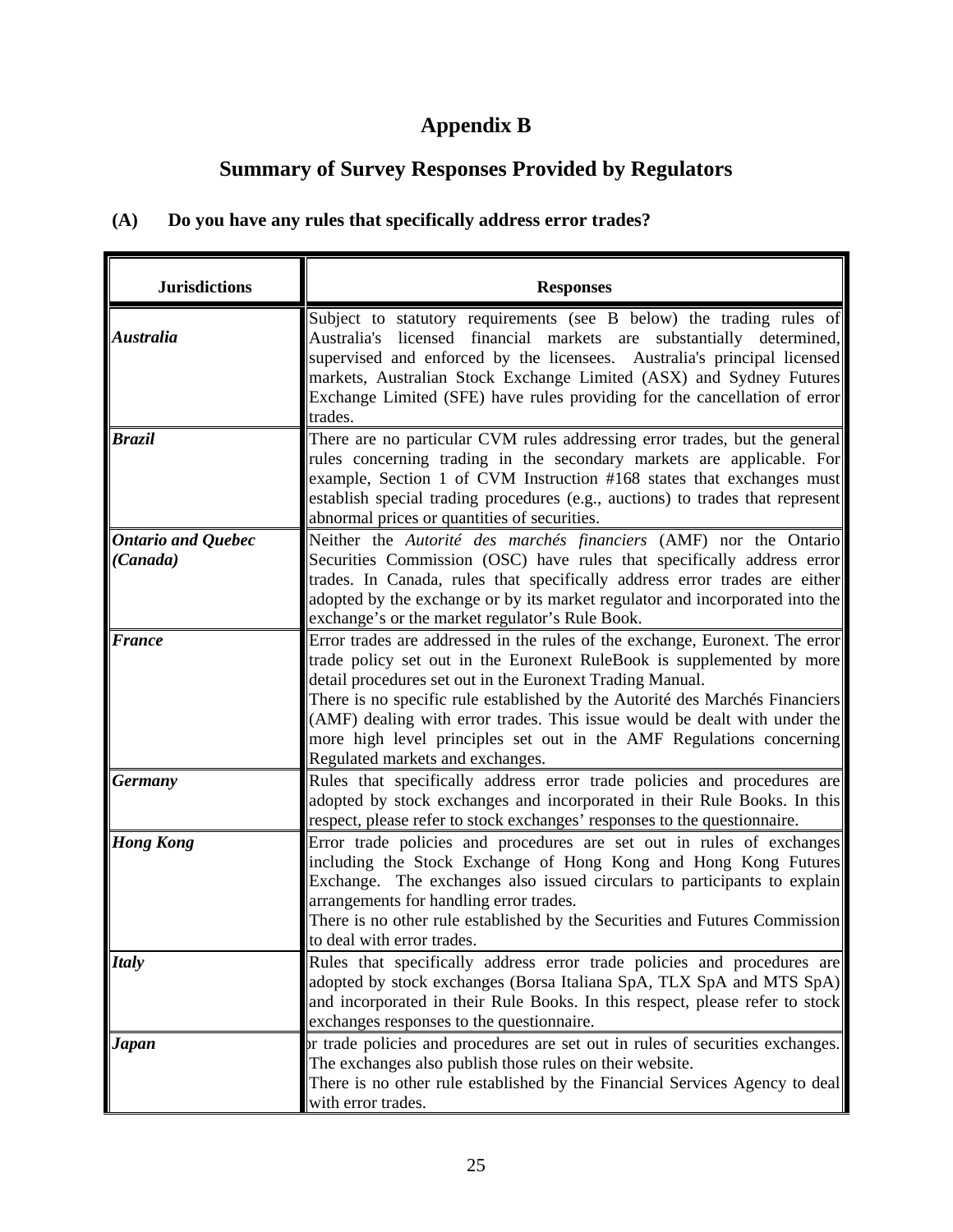| Error trade policies and procedures are set out in the rules of the exchanges<br>as well as member's circulars which are directives issued to participants<br>pursuant to the Articles of Association of the Exchange. There are no other<br>rules established by the SC to deal with error trades.                                                                                                                                                                                                                                                                                                                                                                                                                                                                                                                                                                                                                                                                                                                                                                                                                                                                                                                                                                                                   |
|-------------------------------------------------------------------------------------------------------------------------------------------------------------------------------------------------------------------------------------------------------------------------------------------------------------------------------------------------------------------------------------------------------------------------------------------------------------------------------------------------------------------------------------------------------------------------------------------------------------------------------------------------------------------------------------------------------------------------------------------------------------------------------------------------------------------------------------------------------------------------------------------------------------------------------------------------------------------------------------------------------------------------------------------------------------------------------------------------------------------------------------------------------------------------------------------------------------------------------------------------------------------------------------------------------|
| A) The BMV regulation doesn't specify the trading errors, nevertheless in<br>case of atypical movements in price, trading in the security will be halted<br>until it is clarified if the movement was caused by mistake or not.<br>B) The CNBV Circular 10-237 defines a trading error when the operator<br>makes a mistake during the input process.                                                                                                                                                                                                                                                                                                                                                                                                                                                                                                                                                                                                                                                                                                                                                                                                                                                                                                                                                 |
| Error trade policies are set out in the Singapore Exchange (SGX) Securities<br>Trading Rules and Derivatives Trading Rules, for the securities and futures<br>markets respectively. The MAS does not have rules that specifically address<br>error trades.                                                                                                                                                                                                                                                                                                                                                                                                                                                                                                                                                                                                                                                                                                                                                                                                                                                                                                                                                                                                                                            |
| Circular 1/2001 of the SIBE (Spanish Electronic Market), about the<br>operating rules of this market, includes the possibility of canceling a trade. In<br>this sense, the rule 2 states that "exceptionally, an operation may be<br>cancelled with the consent of the contracting parties always provided the<br>appropriate authorization has been granted by the Supervision Department or<br>the Trading and Control Committee". The usual practice to cancel error<br>trades is to introduce an order by the same market members in the system<br>with the same price and volume and contrary sign to that to be cancelled. So<br>the net position of each member does not vary.<br>vever, MEFF (the derivatives market) has specific rules. The Circular 23/02<br>of MEFF regulates the procedure to correct those trades considered<br>erroneous.<br>NAF (an electronic platform for Spanish Public Debt) has a specific rule, the<br>Instrucción Operativa 3/2002 about the orders handling. The point 5 of this<br>rule deals with the trade errors and other incidences.<br>MTS Spain (an electronic market for Spanish government bonds) has another<br>specific rule, the Instrucción Operativa nº 6 that regulates the cancellation of<br>contracts and extraordinary market incidences. |
| The Directive No. 15 "Handling of Mistrades" of the SWX Swiss Exchange<br>(see www.swx.com/swx/w15-300e.pdf).<br>Art. 26 of the Rules about Trading in Stock of the BX berne exchange.                                                                                                                                                                                                                                                                                                                                                                                                                                                                                                                                                                                                                                                                                                                                                                                                                                                                                                                                                                                                                                                                                                                |
| UK regulations for Recognised Investment Exchanges ('RIE') do not address<br>error trades specifically. However, the Recognition Requirements for<br>exchanges have a number of requirements (supplemented by FSA guidance)<br>of relevance to the issue of error trades.                                                                                                                                                                                                                                                                                                                                                                                                                                                                                                                                                                                                                                                                                                                                                                                                                                                                                                                                                                                                                             |
| 1. An RIE must ensure that business conducted by means of their facilities is<br>conducted in an orderly manner and so as to provide proper protection to<br>investors. In assessing an exchange's compliance with this requirement, the<br>FSA may have regard, in particular, to the extent to which an exchange's<br>rules, procedures and arrangements for monitoring and overseeing the use of<br>its facilities provide appropriate safeguards for investors against fraud or<br>misconduct, recklessness, negligence or incompetence by users of its<br>facilities. (FSA Handbook, Recognised Investment Exchanges and<br>Recognised Clearing Houses ('REC') 2.6).<br>2. An RIE must ensure that access to its facilities is subject to criteria                                                                                                                                                                                                                                                                                                                                                                                                                                                                                                                                               |
|                                                                                                                                                                                                                                                                                                                                                                                                                                                                                                                                                                                                                                                                                                                                                                                                                                                                                                                                                                                                                                                                                                                                                                                                                                                                                                       |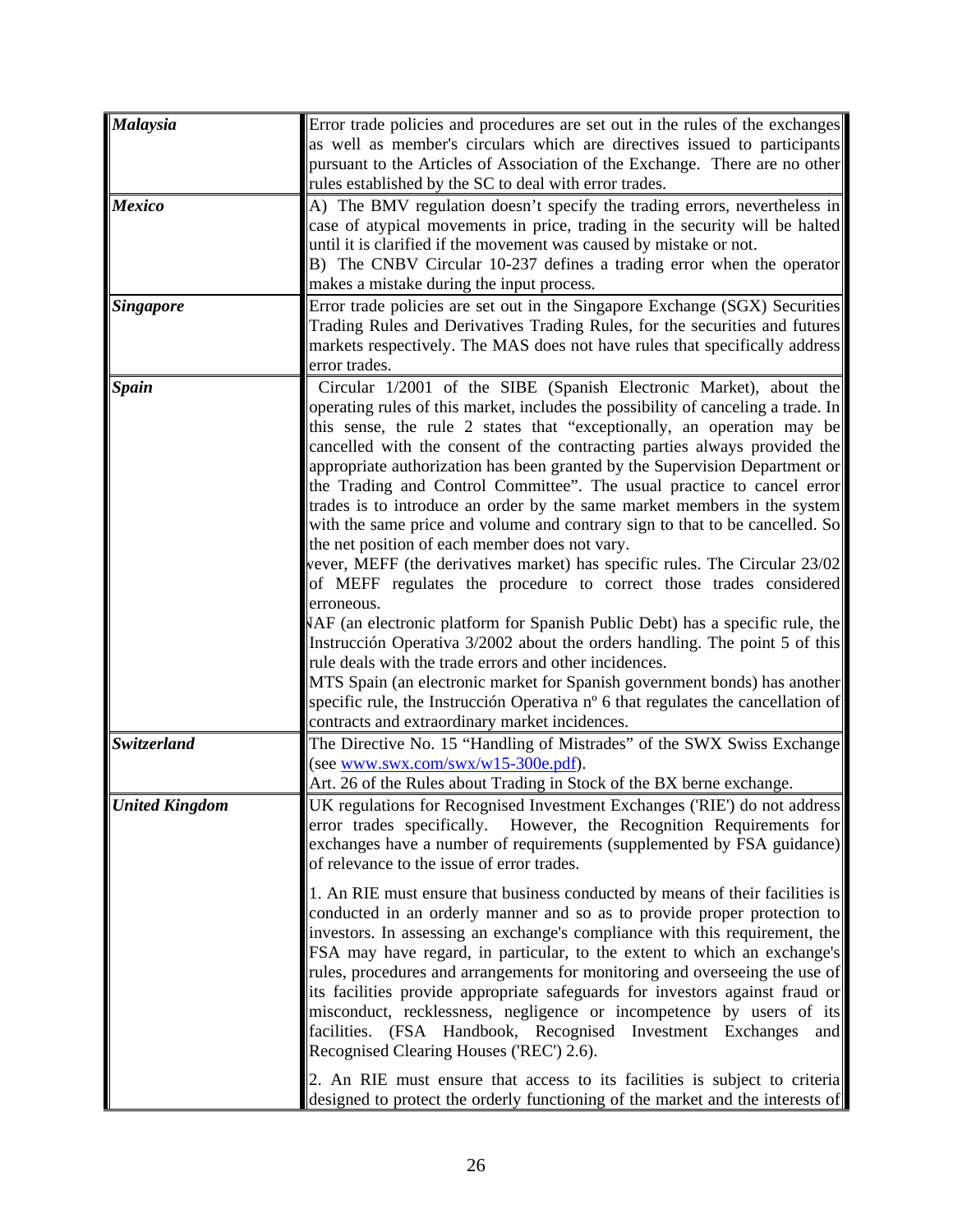|                | investors. FSA guidance here addresses the issue of the technical competence<br>of persons with access to the facilities and the controls on input instructions<br>by third parties. (REC 2.7)               |
|----------------|--------------------------------------------------------------------------------------------------------------------------------------------------------------------------------------------------------------|
|                | The following Recognition Requirements may also be relevant if error trades<br>involve a breach of exchange rules or lead to disputes or complaints.                                                         |
|                | 1. An RIE must have effective arrangements for monitoring and enforcing<br>compliance with its rules and investigating and resolving complaints about<br>persons using the exchange's facilities (REC 2.15). |
|                | 2. An RIE must have effective arrangements for the investigation and<br>resolution of complaints arising in connection with the performance of or<br>failure to perform its regulatory functions (REC 2.16)  |
| <b>US SEC</b>  | Rules that address error trades are promulgated by SROs, not the SEC.<br>Please refer to the SRO answers to the questionnaire.                                                                               |
| <b>US CFTC</b> | NO.                                                                                                                                                                                                          |

# **(B) Do you approve or review error trade rules?**

<span id="page-26-0"></span> $\overline{a}$ 

| <b>Jurisdictions</b>                  | <b>Responses</b>                                                                                                                                                                                                                                                                                                                                                                                                                                                                                                                                                                                                                                                                                                                                                                                                                                                                                                                                                                                                                             |
|---------------------------------------|----------------------------------------------------------------------------------------------------------------------------------------------------------------------------------------------------------------------------------------------------------------------------------------------------------------------------------------------------------------------------------------------------------------------------------------------------------------------------------------------------------------------------------------------------------------------------------------------------------------------------------------------------------------------------------------------------------------------------------------------------------------------------------------------------------------------------------------------------------------------------------------------------------------------------------------------------------------------------------------------------------------------------------------------|
| <i><b>Australia</b></i>               | Under the applicable law (the Corporations Act 2001) a federal government<br>minister (the Minister) has the power to disallow any amendments made to<br>the operating rules of a licensed financial market. The Minister must<br>consider whether the changes are consistent with the obligations the licensee<br>has under the law and in particular the obligation to ensure that the market is<br>a fair, orderly and transparent market. ASIC provides advice to the Minister<br>on each occasion that the rules are amended, including whether in ASIC's<br>view the Minister should disallow the amendments (in which case if<br>disallowed the amendments will cease to be of effect). In this context ASIC<br>has reviewed and approved the error trade rules adopted by ASX and SFE.<br>An applicant licensee must also have its rules approved by the Minister<br>before the Minister is able to grant the applicant an Australian market licence.<br>This process also involves the provision of advice to the Minister by ASIC. |
| <b>Brazil</b>                         | [Yes. Accordingly to the current exchanges regulation (Monetary Council<br>Resolution #2.690), previously to implementation all relevant exchange rules<br>must be reviewed and approved by CVM, what includes error trades policies.                                                                                                                                                                                                                                                                                                                                                                                                                                                                                                                                                                                                                                                                                                                                                                                                        |
| <b>Ontario and Quebec</b><br>(Canada) | The AMF and the OSC would review and approve error trade rules, and any<br>amendment to them, for the exchanges for which they are the lead<br>regulator <sup>35</sup> . Both commissions would also review and approve rules, and any                                                                                                                                                                                                                                                                                                                                                                                                                                                                                                                                                                                                                                                                                                                                                                                                       |

<sup>&</sup>lt;sup>35</sup> There is a "lead regulator" model for the oversight of the Canadian exchanges (Bourse de Montréal, TSX and TSX Venture). This means that one regulator is responsible for establishing and conducting the oversight program of each of these exchanges. There may be one or more exempting regulators of each exchange that rely on the oversight of the lead regulator. The AMF is the lead regulator of Bourse de Montréal, the Alberta and British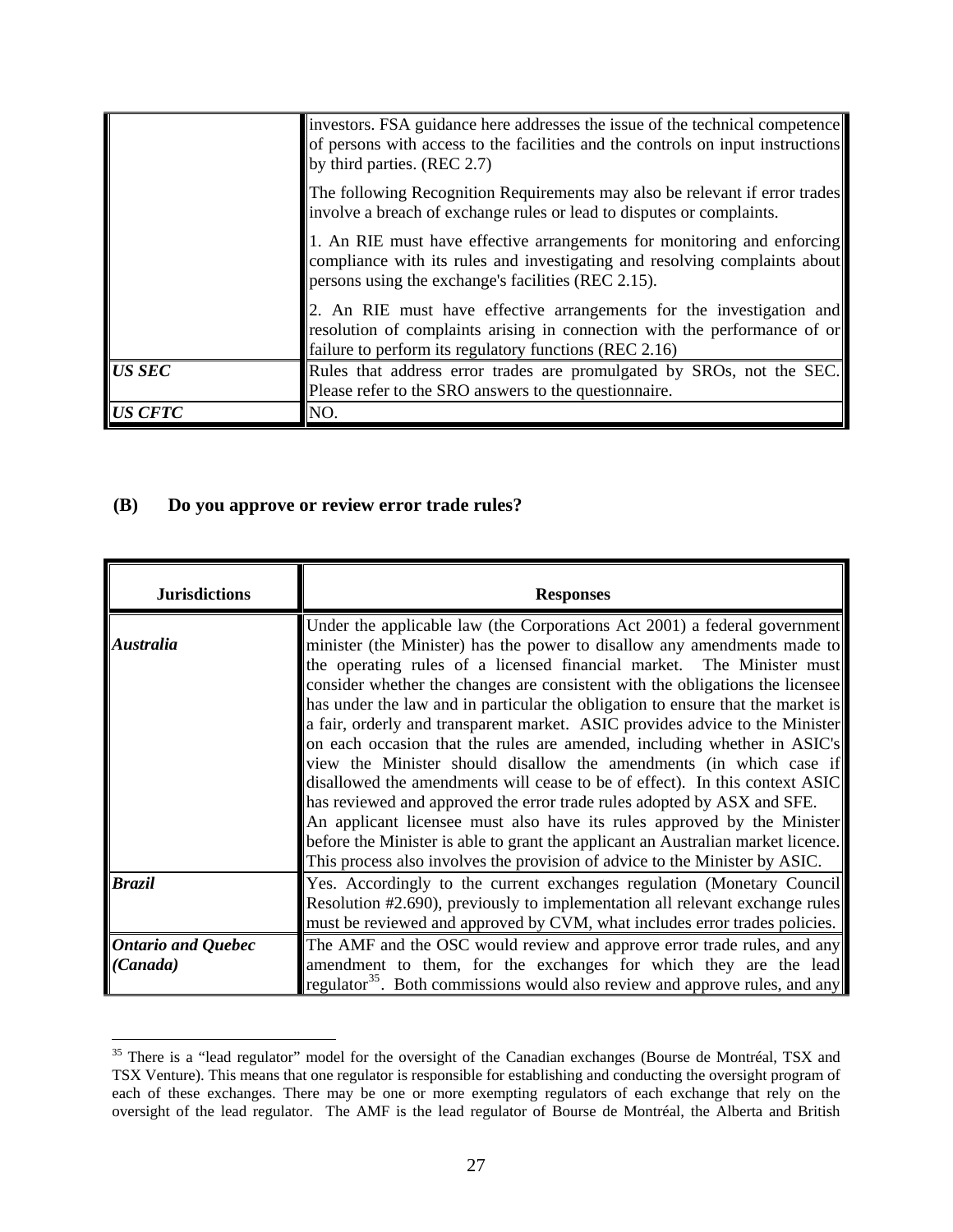|                  | amendments to them, submitted by the market regulator that an exchange                |
|------------------|---------------------------------------------------------------------------------------|
|                  | may have contracted with to perform its market regulation.                            |
|                  | Rules may be submitted to the OSC by the exchange for which it is the lead            |
|                  | regulator (TSX), by the exchange recognized in Ontario (CNQ) or by the                |
|                  | market regulator. Similarly, rules are submitted to the AMF directly by the           |
|                  | exchange for which it is the lead regulator (Bourse de Montréal) or by the            |
|                  | market regulator.                                                                     |
|                  | Currently, there is one Canadian equity market regulator, Market Regulation           |
|                  | Services Inc. $(RS)$ <sup>36</sup> , with which three exchanges (TSX, TSX Venture and |
|                  | CNQ) and one alternative trading system have contracted with to perform               |
|                  | their market regulation.                                                              |
|                  | Rules developed by RS are reviewed and adopted by both the AMF and by                 |
|                  | the OSC, as well as by the other commissions that have recognized it as an            |
|                  | SRO (Alberta, British Columbia and Manitoba Securities Commissions).                  |
|                  | Both TSX and CNQ have contracted with RS to perform their market                      |
|                  | regulation function. The Bourse de Montréal has not contracted with RS to             |
|                  | perform its market regulation. This exchange performs this function                   |
|                  | internally.                                                                           |
|                  | The joint lead regulators of TSX Venture would also review and approve                |
|                  | error trade rules, and any amendments to them, developed by this exchange             |
|                  | or submitted by RS.                                                                   |
| <b>France</b>    | Yes, as the Rules of a Regulated market, and any change to those Rules, are           |
|                  | subject to the prior approval of the AMF. The Trading Manual is reviewed at           |
|                  | AMF staff level.                                                                      |
| <b>Germany</b>   | The rules of every exchange in Germany comprise error trade rules. The                |
|                  | competent State - as opposed to a Federal - Ministry (incorporating the               |
|                  | Exchange Supervisory Authority) approves or reviews the exchange rules -              |
|                  | and all amendments of it – materially and may ask for changes. The                    |
|                  | competent Exchange Supervisory Authority conducts insofar supervision of              |
|                  | the self-governing exchange. The Supervision by the Exchange Supervisory              |
|                  | Authority of the organisational structure of the exchange as well as of all           |
|                  | trading and settlement rules and practices conducted on the exchange serves           |
|                  | the legal goal of maintaining and upholding market integrity, market                  |
|                  | transparency and investor protection.                                                 |
| <b>Hong Kong</b> | Yes. Rules of the exchanges should be reviewed and approved by the                    |
|                  | Securities and Futures Commission before they come into operation.                    |
| <b>Italy</b>     | Consob approves the Rules adopted by stock exchanges, as part of the                  |
|                  | authorisation procedure, and any modification to the above Rules to verify            |
|                  | that they are in conformity with Community law and sufficient to ensure the           |
|                  | transparency of the market, the orderly conduct of trading and the protection         |
|                  | of investors.                                                                         |
| <b>Japan</b>     | Yes. Rules of the exchanges should be reviewed and approved by the                    |
|                  | Financial Services Agency before they come into operation.                            |

 Columbia Securities Commissions are the joint lead regulators of the TSX Venture and the OSC is the lead regulator of TSX.

<span id="page-27-0"></span><sup>36</sup> There is a "principal regulator" model for the oversight of RS. This means that each of the Commissions in Canada that have recognized RS participate in the oversight of RS but one jurisdiction (the OSC) is the principal regulator responsible for coordinating the oversight program with the other jurisdictions.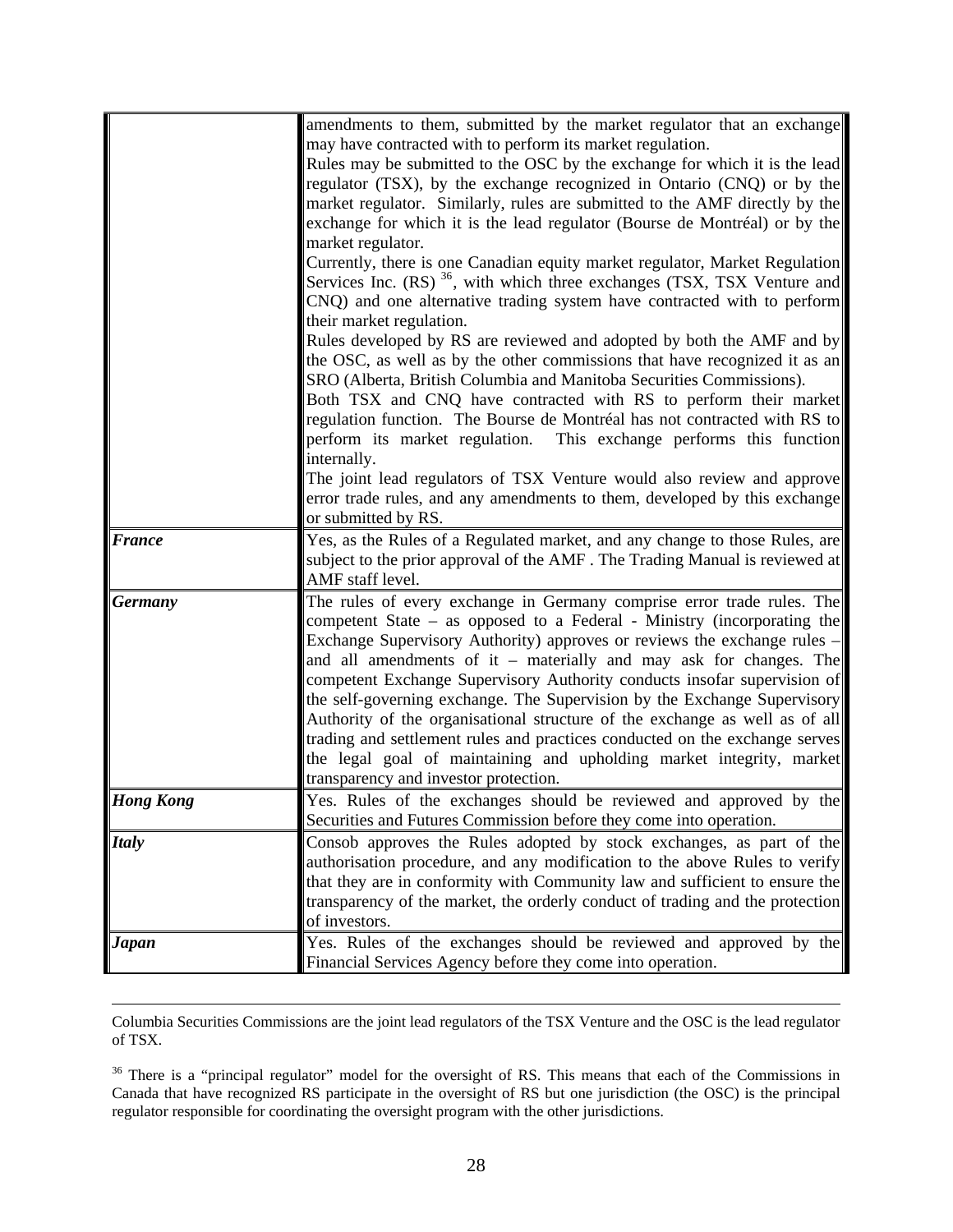| Malaysia              | Yes. The SC reviews and approves rules, including error trade rules, before       |
|-----------------------|-----------------------------------------------------------------------------------|
|                       | they come into operation. When the Exchange issues directives/member's            |
|                       |                                                                                   |
|                       | circulars, the SC may also be consulted or notified by the Exchange,              |
|                       | depending on the issues involved.                                                 |
| <b>Mexico</b>         | The CNBV has the capability to approve or review trading rules concerning         |
|                       | the stock market. Nowadays, Circular 10-237 defines a trading error when the      |
|                       | operator makes a mistake during the input process.                                |
| <b>Singapore</b>      | Yes. MAS reviews and approves all rules, including error trade rules, before      |
|                       | they come into operation. In addition, the MAS may initiate a review of the       |
|                       | exchanges' rules if such a review is necessary for the protection of investors    |
|                       | or to ensure fair dealing in a securities or futures market.                      |
| <b>Spain</b>          | All the rules, including the error trade rules, that the markets approve, as part |
|                       | of their functions of organising, running, regulating and supervising the         |
|                       | market, require the authorisation of the CNMV. So, the CNMV may suspend           |
|                       | or annul the abovementioned rules if it considers that they infringe the          |
|                       | legislation of the Securities markets or impair the correction and transparency   |
|                       | of the price formation process or the interest of investors.                      |
| Switzerland           | The SWX Swiss Exchange is authorized by the Swiss Federal Banking                 |
|                       | Commission (SFBC) but is also a self regulatory authority. Its Trading Rules      |
|                       | have to be approved by the SFBC. Basically issues directives about trading        |
|                       | without the formal approval of its supervisory authority. In fact, the SWX        |
|                       | always consults the SFBC before it puts the rules into force.                     |
|                       | The BX Berne exchange is authorized by the SFBC and has no self                   |
|                       | regulatory status. Therefore the Rules about trading in stock has to be           |
|                       | approved by the SFBC.                                                             |
| <b>United Kingdom</b> | In the UK, the onus is on the exchange to ensure that its rules comply with       |
|                       | the recognition requirements for exchanges (and any supplementary guidance        |
|                       | given by the FSA). The FSA does not formally approve exchange rules, but          |
|                       | exchanges generally pre-consult with the FSA in respect of proposed rule          |
|                       | changes. Additionally, the FSA may independently review an exchange's             |
|                       | rules (and related procedures), most usually if it has a cause for concern or is  |
|                       | conducting a thematic review. (See answer below)                                  |
| <b>US SEC</b>         | Yes. As part of our routine approval procedures for proposed SRO rules.           |
|                       |                                                                                   |
| <b>US CFTC</b>        | Yes. Under Commodity Exchange Act (CEA) section 5c(c) and CFTC rule               |
|                       | 40.6, designated contract markets or registered derivatives clearing              |
|                       | organizations may, subject to certain exceptions for agricultural commodities,    |
|                       | if it has filed copies of the rule with the CFTC and certifies that the rule      |
|                       | complies with the Commodity Exchange Act. This procedure allows the               |
|                       | CFTC staff to determine whether the rule violates any of the CEA's "core          |
|                       | principles" and if so, under section 5c(d) of the CEA, the CFTC is authorized     |
|                       | to order changes in the rule. See examples of error trade rule submissions at:    |
|                       | http://www.cftc.gov/submissions/subdcms0104.htm                                   |
|                       | 01/15/2004<br><b>CME</b><br>[e.g.,<br>and                                         |
|                       | http://www.cftc.gov/submissions/subdcms0903.htm<br>[e.g. $09/09/2003$ and         |
|                       | 09/04/2003 CME].                                                                  |
|                       | Alternatively, a rule may be submitted with a request for explicit CFTC           |
|                       | approval.                                                                         |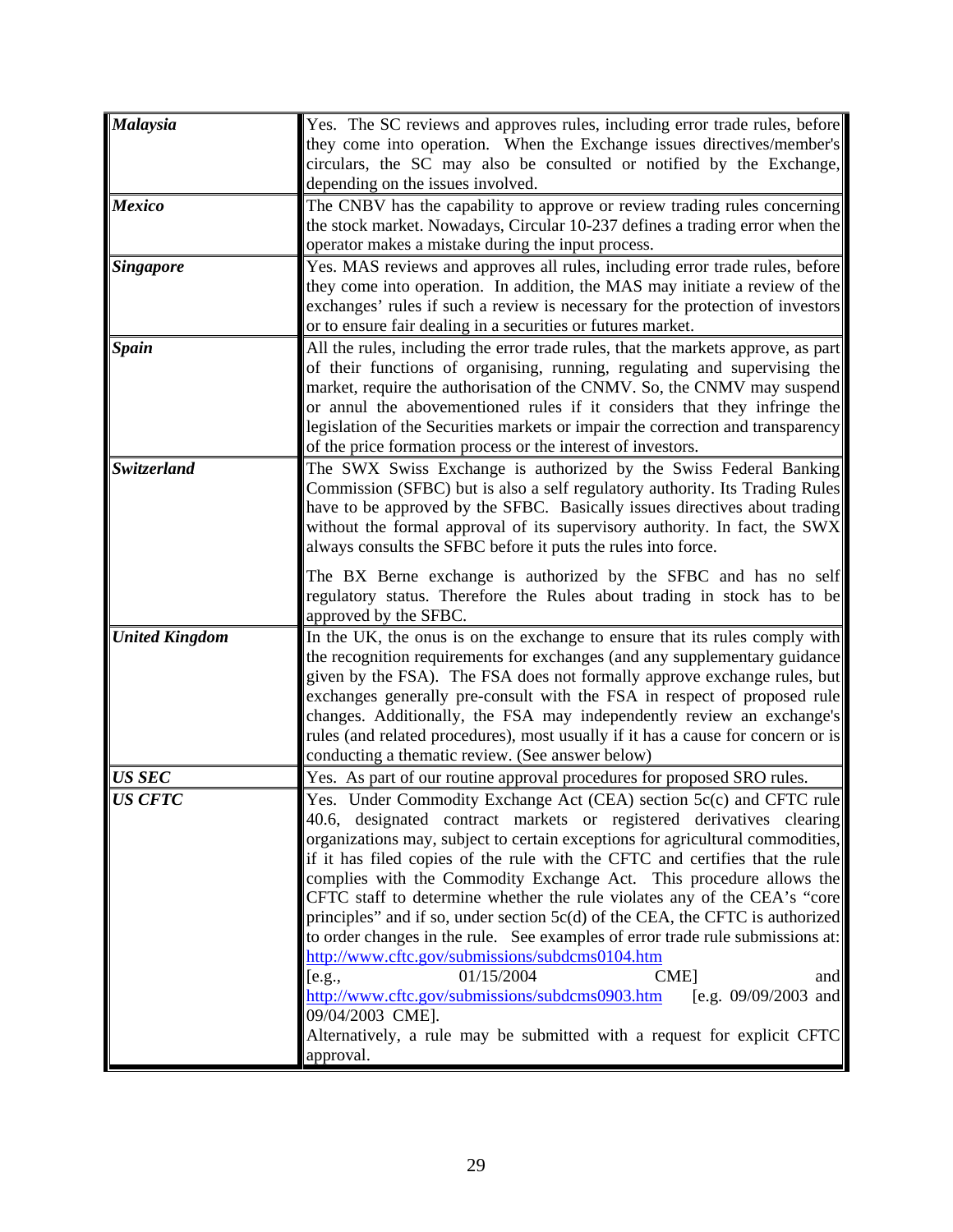# **(C) Do you conduct surveillance over the exchange/clearing house that examines error trade procedures or abuse?**

| <b>Jurisdictions</b>                  | <b>Responses</b>                                                                                                                                                                                                                                                                                                                                                                                                                                                                                                                                                                                                                                                                                                                                                                                                                                                                                                                                                                                                                                                                                                                                                                                                                                                                                                                                   |
|---------------------------------------|----------------------------------------------------------------------------------------------------------------------------------------------------------------------------------------------------------------------------------------------------------------------------------------------------------------------------------------------------------------------------------------------------------------------------------------------------------------------------------------------------------------------------------------------------------------------------------------------------------------------------------------------------------------------------------------------------------------------------------------------------------------------------------------------------------------------------------------------------------------------------------------------------------------------------------------------------------------------------------------------------------------------------------------------------------------------------------------------------------------------------------------------------------------------------------------------------------------------------------------------------------------------------------------------------------------------------------------------------|
| <b>Australia</b>                      | A person who is licensed to operate a financial market has an obligation<br>under the law to supervise the market. The operator of a clearing house<br>(licensed in Australia as a clearing and settlement facility) has an obligation<br>under the law to supervise the facility. This obligation requires licensees to<br>monitor participant compliance with the rules and to ensure that the rules are<br>enforced.                                                                                                                                                                                                                                                                                                                                                                                                                                                                                                                                                                                                                                                                                                                                                                                                                                                                                                                            |
|                                       | ASIC is responsible for supervising ASX and its clearing and settlement<br>facilities (Australian Clearing House Pty Limited and ASX Settlement and<br>Transfer Corporation Pty Ltd) as well as SFE and SFE Clearing Corporation<br>Pty Limited. In particular the law requires ASIC to undertake an assessment<br>in relation to how licensed financial markets and clearing and settlement<br>facilities have met their statutory obligation to supervise the market or facility<br>(as applicable). This involves an examination of how well the licensee has<br>supervised and enforced the rules.                                                                                                                                                                                                                                                                                                                                                                                                                                                                                                                                                                                                                                                                                                                                             |
|                                       | ASIC has not specifically assessed to date how effectively ASX supervises<br>and enforces compliance with its trade error rules. The applicable ASX rules<br>are relatively recent. They followed an assessment conducted by ASIC in<br>2002 which recommended that ASX's market rules should include the<br>provision to cancel an error trade without the prerequisite of mutual<br>counterparty consent, as was then the existing case.<br>In 2003 ASIC assessed SFE's practices in relation to its cancellation rules and                                                                                                                                                                                                                                                                                                                                                                                                                                                                                                                                                                                                                                                                                                                                                                                                                      |
|                                       | made recommendations about SFE's record keeping in regard to where it                                                                                                                                                                                                                                                                                                                                                                                                                                                                                                                                                                                                                                                                                                                                                                                                                                                                                                                                                                                                                                                                                                                                                                                                                                                                              |
|                                       | exercises discretion to cancel a trade.                                                                                                                                                                                                                                                                                                                                                                                                                                                                                                                                                                                                                                                                                                                                                                                                                                                                                                                                                                                                                                                                                                                                                                                                                                                                                                            |
| <b>Brazil</b>                         | Yes. The surveillance routines include abnormal price and/or quantities<br>detection, besides registering all trades canceled by the exchanges.                                                                                                                                                                                                                                                                                                                                                                                                                                                                                                                                                                                                                                                                                                                                                                                                                                                                                                                                                                                                                                                                                                                                                                                                    |
| <b>Ontario and Quebec</b><br>(Canada) | The OSC is responsible for conducting oversight (and surveillance) of TSX<br>and CNQ. The AMF is responsible for conducting the oversight (and<br>surveillance) of Bourse de Montréal. Since the Bourse de Montréal wholly<br>owns the clearing house for its products, the Canadian Derivatives Clearing<br>Corporation (CDCC), the AMF is also responsible for its oversight. The<br>AMF and the OSC are both responsible for the oversight of the Canadian<br>Depository for Securities Limited (CDS) which has procedures for non-<br>exchange traded broker-to-broker error trades.<br>The OSC reviews any rules submitted by TSX or CNQ, conducts periodic<br>examinations and reviews any information filed. The OSC has exempted<br>TSX Venture Exchange and Bourse de Montréal from recognition as<br>exchanges in Ontario and, although the OSC receives information about their<br>oversight, it is not responsible for conducting the oversight program.<br>The AMF reviews any rules submitted by Bourse de Montréal or CDCC,<br>conducts periodic examinations and reviews any information filed. The AMF<br>has exempted TSX and TSX Venture Exchange from recognition as an<br>exchange in Québec and, although the AMF receives information about their<br>oversight, it is not responsible for conducting the oversight program. |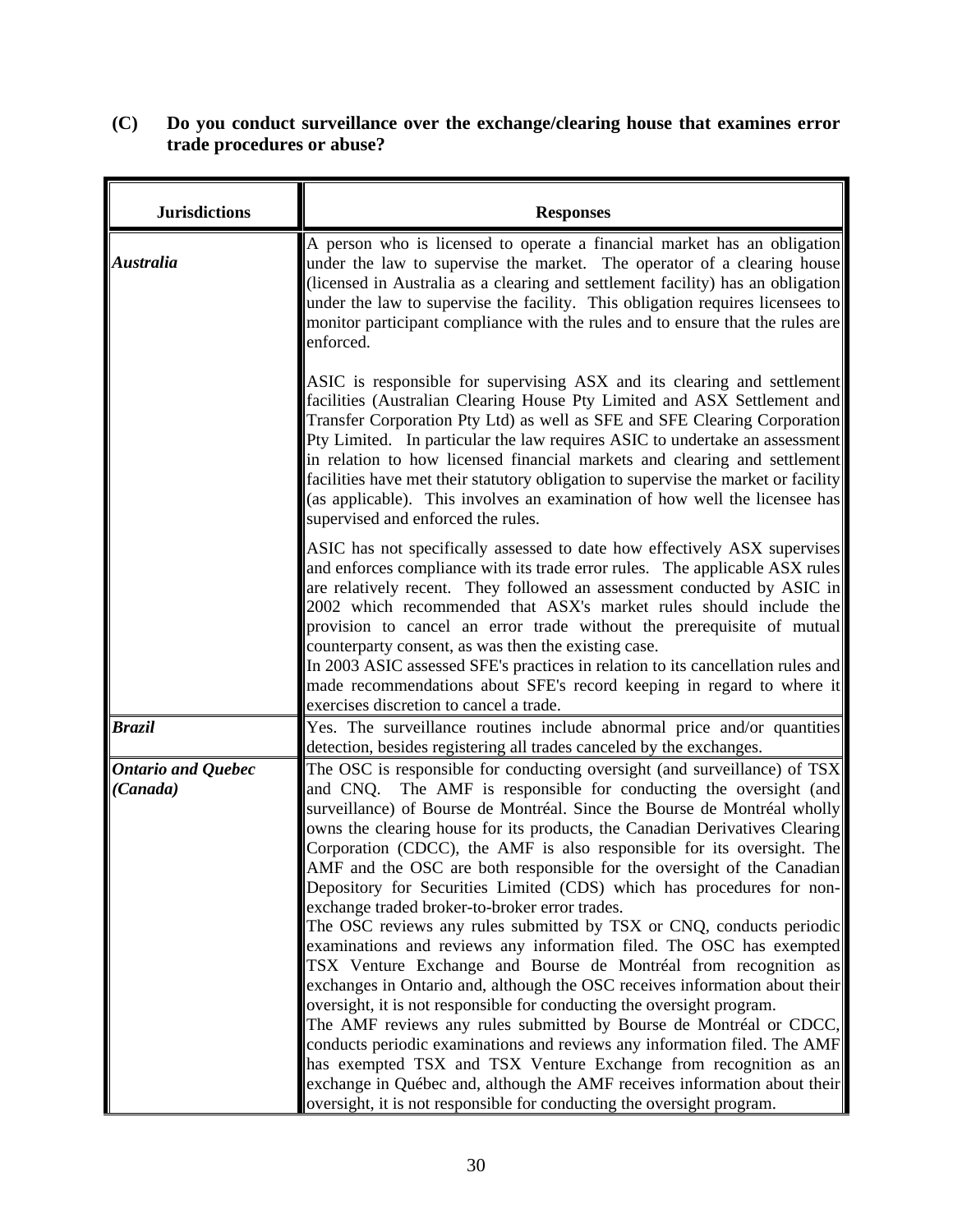|                  | The AMF and the OSC also conduct oversight of RS, the equity market                                                                                                                                                                                                                                                                                                                                                                                                                                                                                                                                                                                                                                                                                                                                                                                                                                                                                                                                                                                                                                                                                                                                         |
|------------------|-------------------------------------------------------------------------------------------------------------------------------------------------------------------------------------------------------------------------------------------------------------------------------------------------------------------------------------------------------------------------------------------------------------------------------------------------------------------------------------------------------------------------------------------------------------------------------------------------------------------------------------------------------------------------------------------------------------------------------------------------------------------------------------------------------------------------------------------------------------------------------------------------------------------------------------------------------------------------------------------------------------------------------------------------------------------------------------------------------------------------------------------------------------------------------------------------------------|
|                  | regulator, which may examine error trades from a market integrity                                                                                                                                                                                                                                                                                                                                                                                                                                                                                                                                                                                                                                                                                                                                                                                                                                                                                                                                                                                                                                                                                                                                           |
|                  | perspective.                                                                                                                                                                                                                                                                                                                                                                                                                                                                                                                                                                                                                                                                                                                                                                                                                                                                                                                                                                                                                                                                                                                                                                                                |
| <b>France</b>    | Yes. The AMF has a statutory responsibility for supervising and monitoring<br>the activities of regulated markets with a view to ensuring, among other<br>things, that a regulated market properly enforces its own rules and<br>procedures. The AFM also has a statutory responsibility for conducting<br>market surveillance in order to detect potential market abuse, including<br>market manipulation.<br>Reviews to determine how the regulated market enforces its rules, including<br>those dealing with error trades would be part of the AMF monitoring and<br>supervision role. Although the AMF has not so far conducted any specific<br>review dedicated to the implementation of its error trade policies by the<br>exchange, the AMF may request the exchange to provide any further<br>explanation and/or justification on an individual basis on a specific error<br>trade and the way its has been dealt with, including for market surveillance or<br>investigation purpose.                                                                                                                                                                                                             |
| <b>Germany</b>   | Every German exchange has to establish and maintain a Trading Surveillance<br>Unit which is being equipped (with staff as well as financial and material<br>resources) by the exchange. The Trading Surveillance Unit conducts public<br>duties and constitutes insofar a public body exercising public rights. It<br>monitors all transactions on the relevant exchange in order to review and<br>safeguard their conformity with exchange rules and all relevant German<br>capital market law, thus including surveillance of the compliance with error<br>trade procedures. The State's Exchange Supervisory Authority has the legal<br>power to overrule and to direct the Trading Surveillance Unit in the course of<br>its investigations and its other actions and proceedings.                                                                                                                                                                                                                                                                                                                                                                                                                      |
|                  | The competent Exchange Supervisory Authority may require exchanges, its<br>trading participants and the issuers of listed securities to give information and<br>to submit data including documents and records. It may also carry out<br>inspections of the exchange and the aforementioned.<br>Additionally, BaFin strives for investor protection, e.g. by supervising all<br>trades by German or non-EU-financial services enterprises in securities listed<br>on organized markets in Germany or the European Union or inside the<br>European Economic Area. Insider dealings, market manipulations and other<br>misdemeanours are being prosecuted by BaFin.<br>The financial players themselves, as credit institutions, financial services<br>institutions and other financial services enterprises (all being defined in the<br>relevant German laws) are licensed and supervised by BaFin with respect not<br>only to their solvency but also with respect to the rules of conduct and the<br>prohibitions of the German Securities Trading Act and other legal provisions.<br>Clearing Houses in Germany refrain from non-clearing business and do<br>therefore not examine error trades as such. |
| <b>Hong Kong</b> | Yes. The Securities and Futures Commission has a statutory responsibility                                                                                                                                                                                                                                                                                                                                                                                                                                                                                                                                                                                                                                                                                                                                                                                                                                                                                                                                                                                                                                                                                                                                   |
|                  | for supervising and monitoring the activities of exchanges. Those activities                                                                                                                                                                                                                                                                                                                                                                                                                                                                                                                                                                                                                                                                                                                                                                                                                                                                                                                                                                                                                                                                                                                                |
|                  | include the trading, clearing and settlement operations, market surveillance,                                                                                                                                                                                                                                                                                                                                                                                                                                                                                                                                                                                                                                                                                                                                                                                                                                                                                                                                                                                                                                                                                                                               |
|                  | regulation and risk management functions. In discharge of its statutory                                                                                                                                                                                                                                                                                                                                                                                                                                                                                                                                                                                                                                                                                                                                                                                                                                                                                                                                                                                                                                                                                                                                     |
|                  | responsibility, the Securities and Futures Commission may carry out onsite                                                                                                                                                                                                                                                                                                                                                                                                                                                                                                                                                                                                                                                                                                                                                                                                                                                                                                                                                                                                                                                                                                                                  |
|                  | review on operations of the exchanges.                                                                                                                                                                                                                                                                                                                                                                                                                                                                                                                                                                                                                                                                                                                                                                                                                                                                                                                                                                                                                                                                                                                                                                      |
|                  | In relation to error trades, the Securities and Futures Commission does not                                                                                                                                                                                                                                                                                                                                                                                                                                                                                                                                                                                                                                                                                                                                                                                                                                                                                                                                                                                                                                                                                                                                 |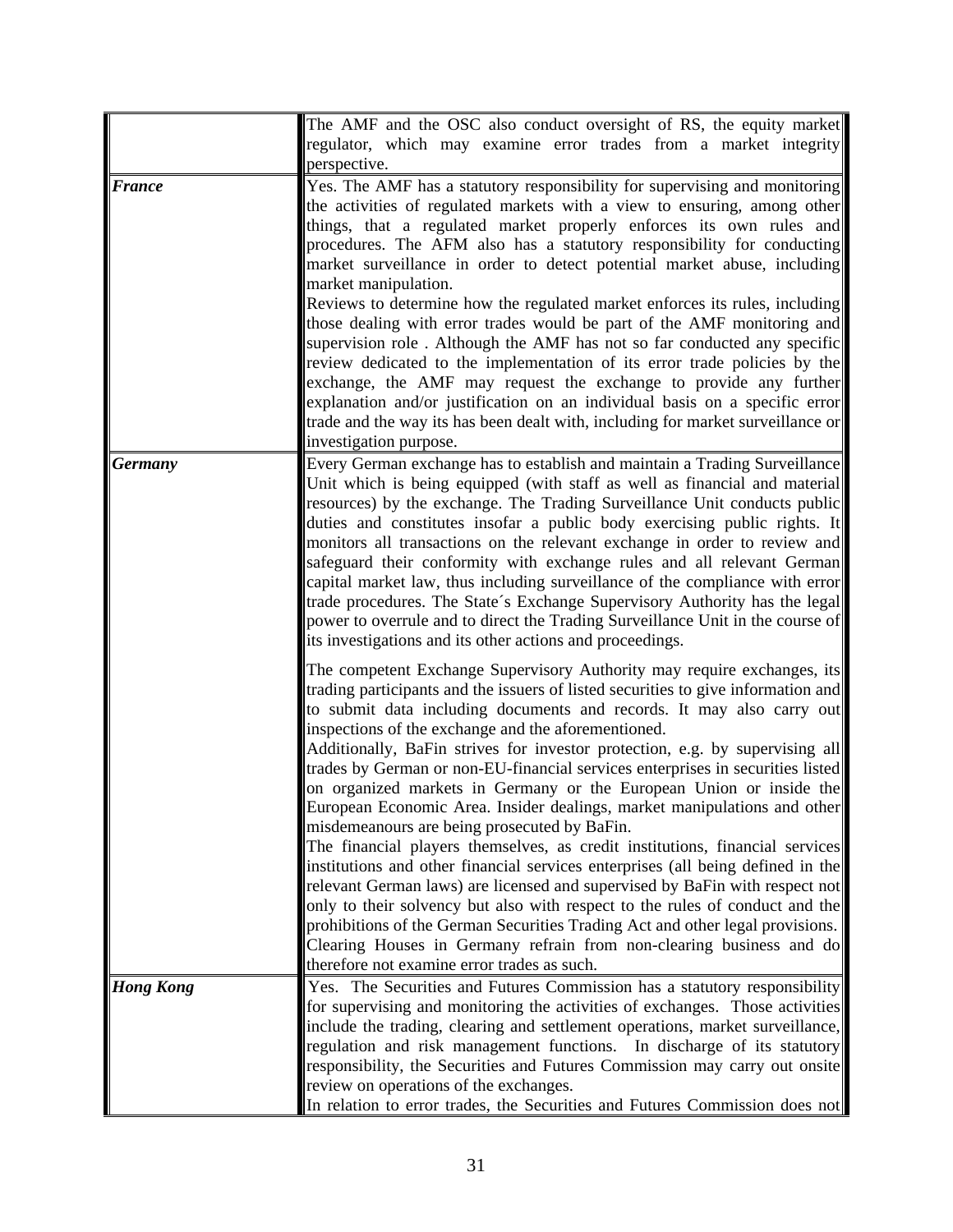|              | conduct regular review to determine whether the exchanges enforce the rules<br>concerning error trades properly. Nevertheless, if a situation warrants further<br>investigation, the Securities and Futures Commission may request the<br>exchanges to provide information (e.g., details of the error trade and how the<br>error is resolved) on an individual basis.                                                                                                                                                                                                                                                                                                                                                                                                                                                                                                                                                                                                                                                                                                                                                                                                                                                                                                                 |
|--------------|----------------------------------------------------------------------------------------------------------------------------------------------------------------------------------------------------------------------------------------------------------------------------------------------------------------------------------------------------------------------------------------------------------------------------------------------------------------------------------------------------------------------------------------------------------------------------------------------------------------------------------------------------------------------------------------------------------------------------------------------------------------------------------------------------------------------------------------------------------------------------------------------------------------------------------------------------------------------------------------------------------------------------------------------------------------------------------------------------------------------------------------------------------------------------------------------------------------------------------------------------------------------------------------|
| <b>Italy</b> | The stock exchange provides the structures and services of the market, adopts<br>all the measures required for the efficient operation of the market and verifies<br>compliance with the rules.<br>Stock exchanges are subject to supervision by Consob. In this respect,<br>Consob checks that market rules are likely to ensure the aims referred before<br>are effectively achieved and may require stock exchanges to amend market<br>rules to eliminate any problems it finds.                                                                                                                                                                                                                                                                                                                                                                                                                                                                                                                                                                                                                                                                                                                                                                                                    |
|              | Consob may require stock exchanges to communicate data and information<br>and to transmit documents and records on a periodic or other basis in the<br>manner and within the time limits it shall establish. It may also carry out<br>inspections of such companies and require the exhibition of documents and<br>the adoption of measures it deems necessary.                                                                                                                                                                                                                                                                                                                                                                                                                                                                                                                                                                                                                                                                                                                                                                                                                                                                                                                        |
|              | In cases of necessity and as a matter of urgency, Consob may adopt the<br>measures required for the purposes of ensuring the transparency of the<br>market, the orderly conduct of trading and the protection of investors,<br>including its acting in the place of the stock exchange.<br>The entity (Monte Titoli SpA) providing netting, clearing and settlement and<br>gross settlement for non-derivative financial instruments that are admitted to<br>the centralized administration system adopts rules governing the<br>organization and functioning of settlement systems. Monte Titoli manages the<br>systems relating to the acquisition, matching, correction and routing of<br>transactions to net settlement (RRG-Net) and to gross settlement (RRG-Rel).<br>The transactions entered by participants in the RRG systems are processed<br>by the systems during the following phases (which are detailed in the<br><i>operating documents):</i>                                                                                                                                                                                                                                                                                                                         |
|              | a) acquisition of the transactions undergoing the following processes:<br>1. validation, by type of transaction entered, which performs automated<br>controls on the format and accuracy of the basic data of each<br>transaction;<br>2. valuation, carried out only if there were no errors in the validation<br>phase, which calculates the accounting value by transaction type;<br>3. correction of transactions, which allows the users to change or<br>cancel transactions entered. Correction of transactions, if it involves<br>changes, is again subject to validation and valuation;<br>b) matching, for transactions that have successfully passed the acquisition<br>phase, which verifies the correspondence of data indicated for the same<br>contract by the contracting parties, according to specific matching keys for<br>each type of transaction;<br>c) automatic cancellation of unmatched transactions;<br>d) automatic updates of transactions deriving from corporate actions carried<br>out on the financial instruments being traded;<br>e) routing and resubmission of transactions to net settlement (for the RRG-<br>NET system) and gross settlement (for the RRG-REL system).<br>The RRG system supplies the RRG participants with complete information |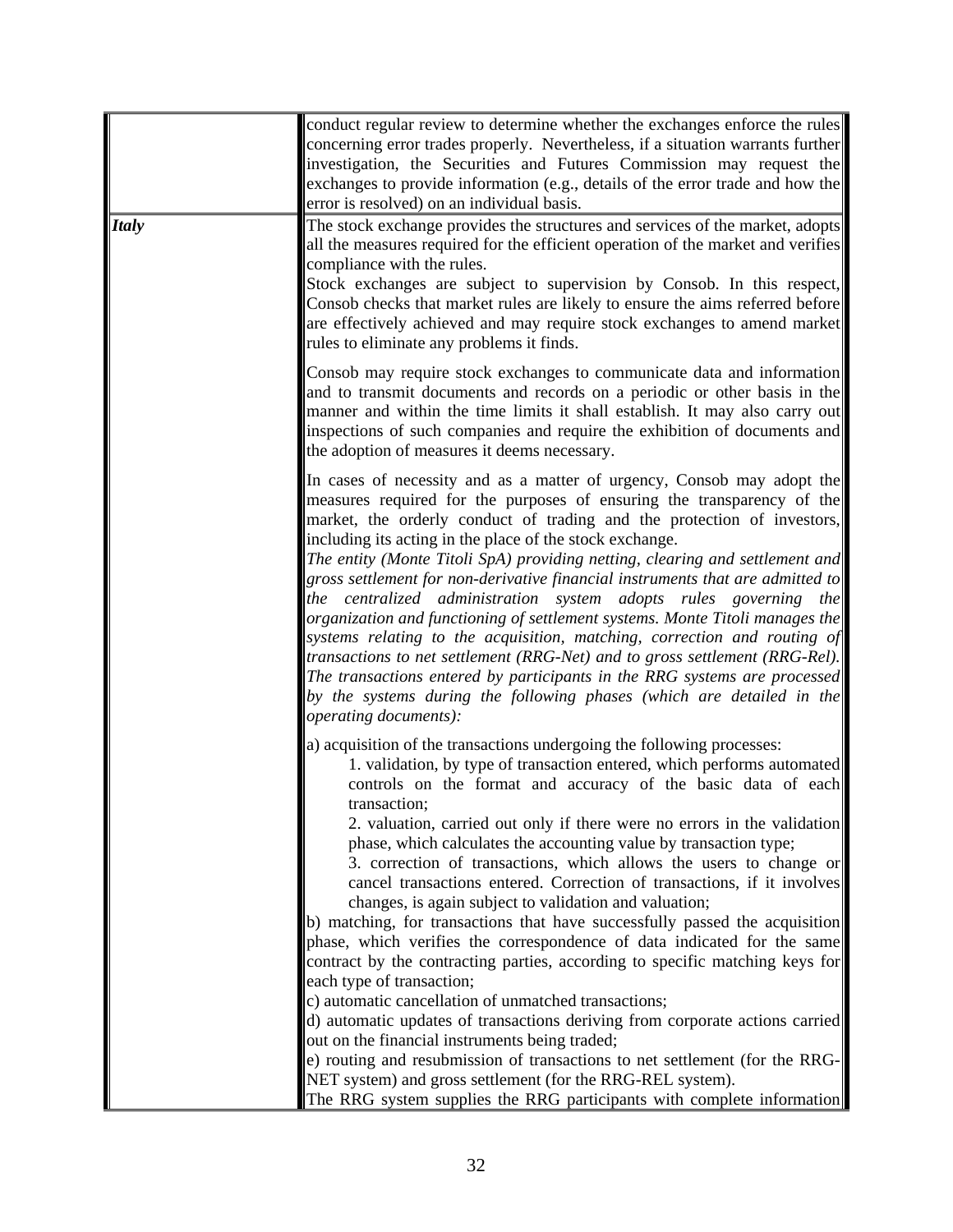| on the status of their transactions. Such information will be provided<br>automatically, in the cases specified in the operating documents, as well as<br>upon request of the participants themselves.<br>The supervision of clearing, settlement and guarantee system is carried out by<br>the Bank of Italy and Consob. To this end, the Bank of Italy and Consob may<br>require system managers, the company and market participants to provide<br>information and records concerning the clearing and settlement of<br>transactions and may carry out inspections.                                                                                                                                                                                                                                                                                                                                                                                                                                                                                                                                                                                                                                                                                                                                                                                                                                                                                                                                                                                                                                                                 |
|----------------------------------------------------------------------------------------------------------------------------------------------------------------------------------------------------------------------------------------------------------------------------------------------------------------------------------------------------------------------------------------------------------------------------------------------------------------------------------------------------------------------------------------------------------------------------------------------------------------------------------------------------------------------------------------------------------------------------------------------------------------------------------------------------------------------------------------------------------------------------------------------------------------------------------------------------------------------------------------------------------------------------------------------------------------------------------------------------------------------------------------------------------------------------------------------------------------------------------------------------------------------------------------------------------------------------------------------------------------------------------------------------------------------------------------------------------------------------------------------------------------------------------------------------------------------------------------------------------------------------------------|
| Yes. The Financial Services Agency has a statutory responsibility for<br>supervising and monitoring the activities of exchanges, and conducts general<br>examination to exchanges occasionally. The Financial Services Agency also<br>has authority to be submitted relevant record from exchanges when the need<br>arises.                                                                                                                                                                                                                                                                                                                                                                                                                                                                                                                                                                                                                                                                                                                                                                                                                                                                                                                                                                                                                                                                                                                                                                                                                                                                                                            |
| The SC performs regulatory oversight function over the Exchange which<br>includes periodic review of its efficiency and effectiveness as an<br>Exchange/Front Line Regulator. Potential abuses or any departures from<br>procedures would be addressed through the review.                                                                                                                                                                                                                                                                                                                                                                                                                                                                                                                                                                                                                                                                                                                                                                                                                                                                                                                                                                                                                                                                                                                                                                                                                                                                                                                                                             |
| Yes, the CNBV has an area in charge of analysing trading and atypical<br>trading is reviewed.                                                                                                                                                                                                                                                                                                                                                                                                                                                                                                                                                                                                                                                                                                                                                                                                                                                                                                                                                                                                                                                                                                                                                                                                                                                                                                                                                                                                                                                                                                                                          |
| As a regulator of its markets, SGX conducts market surveillance to detect<br>unusual trading activities and violation of its trading rules or procedures.                                                                                                                                                                                                                                                                                                                                                                                                                                                                                                                                                                                                                                                                                                                                                                                                                                                                                                                                                                                                                                                                                                                                                                                                                                                                                                                                                                                                                                                                              |
| MAS, as the statutory regulatory, carries out independent surveillance on a<br>selective basis to monitor that SGX is performing effectively its regulatory<br>responsibilities of maintaining a fair and orderly market. As part of its<br>regulatory powers, MAS may also request the exchange to provide data and<br>information relating to error trades should the need arise.                                                                                                                                                                                                                                                                                                                                                                                                                                                                                                                                                                                                                                                                                                                                                                                                                                                                                                                                                                                                                                                                                                                                                                                                                                                    |
| ny decision or action of the departments of surveillance of the markets in<br>order to handle error trades must be communicated to the CNMV, which will<br>approve or disapprove such decision or performance.<br>he CNMV will condition the approval of the corporate by-laws, operating<br>regulations and amendments of the markets subject to supervision by the<br>CNMV to the necessary changes to guarantee the compliance with the rules<br>governing the official secondary market and with the basic principles of the<br>Securities Market Act (transparency of the market, the orderly conduct of<br>trading and the protection of investors).<br>he governing bodies of the markets shall oversee the transparent and orderly<br>conduct of trading and price formation by complying with the trading rules.<br>With this aim the governing bodies must be provided with the necessary<br>means to carry out their activities of surveillance and supervision of the<br>markets.<br>If the markets that are subject to supervision by the CNMV must immediately<br>inform the CNMV of whatsoever matters or actions which may imply the<br>violation of the regulations which must necessarily be complied with or a<br>departure from the principles on which securities markets regulations are<br>founded.<br>he markets will assist the CNMV when this considers it necessary as a result<br>of its activities of supervision, inspection and sanction.<br>IBERCLEAR is the Spanish Central Securities Depository which is in charge<br>of both the Register of Securities, held in book-entry form, and the Clearing |
|                                                                                                                                                                                                                                                                                                                                                                                                                                                                                                                                                                                                                                                                                                                                                                                                                                                                                                                                                                                                                                                                                                                                                                                                                                                                                                                                                                                                                                                                                                                                                                                                                                        |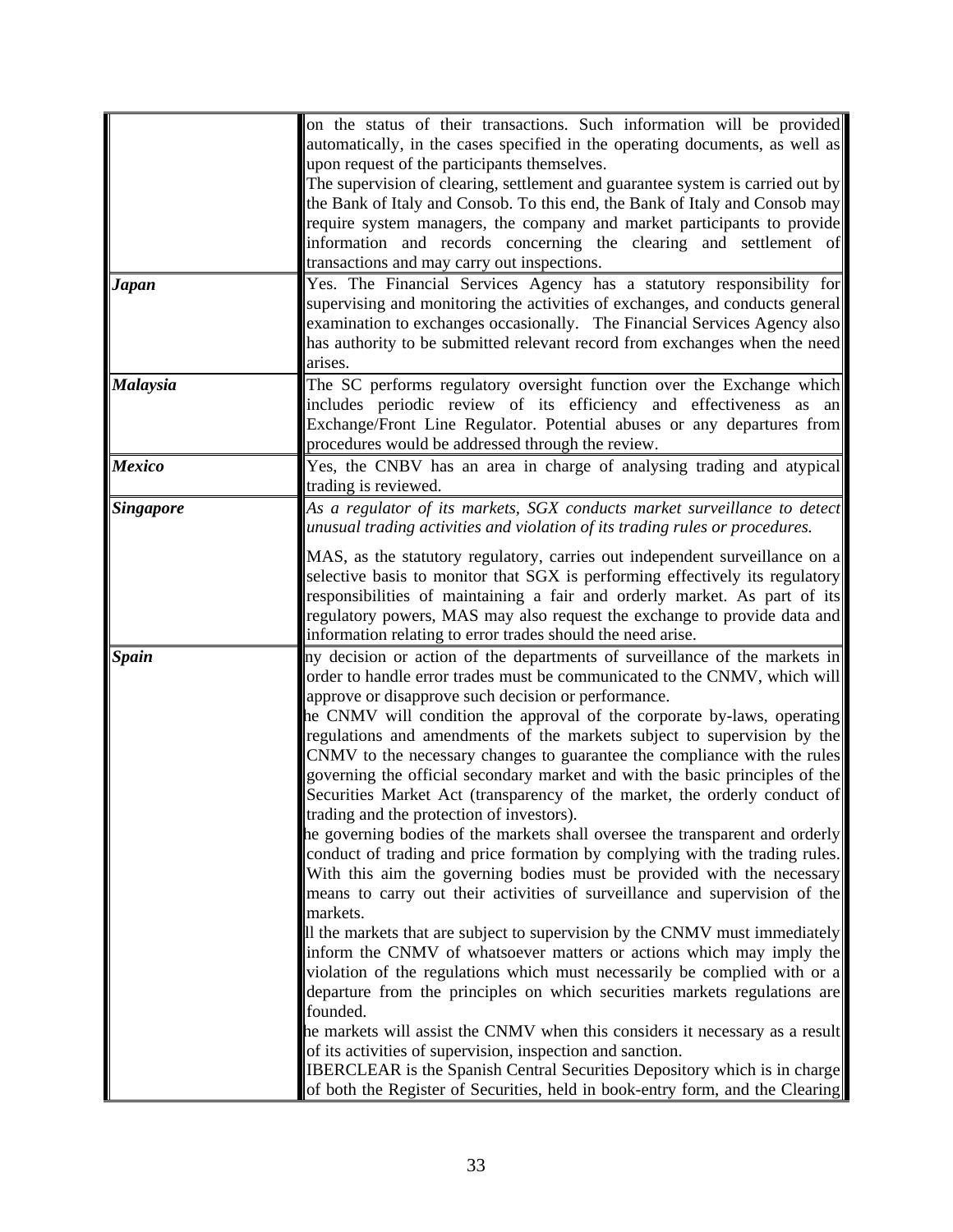|                       | & Settlement of all trades from the Spanish stock exchanges, the public debt<br>market, the AIAF fixed income market. To achieve this, IBERCLEAR uses 2<br>Technical platforms - SCLV and CADE, which allows Participants to benefit<br>from technical solutions, such as a high level of automated procedures and a<br>high grade connection to IBERCLEAR. SCLV is under the supervision of the<br>CNMV and CADE under the supervision of Bank of Spain. These platforms<br>must provide their supervisors with all the information about the activities of<br>registration, clearance and settlement that the supervisors require.                                                                                                                                                                                                                                                                                                                                                                                                                                                                                                                                                                                                                                                                                                                                                                                                                                                                                                             |
|-----------------------|--------------------------------------------------------------------------------------------------------------------------------------------------------------------------------------------------------------------------------------------------------------------------------------------------------------------------------------------------------------------------------------------------------------------------------------------------------------------------------------------------------------------------------------------------------------------------------------------------------------------------------------------------------------------------------------------------------------------------------------------------------------------------------------------------------------------------------------------------------------------------------------------------------------------------------------------------------------------------------------------------------------------------------------------------------------------------------------------------------------------------------------------------------------------------------------------------------------------------------------------------------------------------------------------------------------------------------------------------------------------------------------------------------------------------------------------------------------------------------------------------------------------------------------------------|
| Switzerland           | The SFBC conducts surveillance over the exchange SWX Swiss Exchange as<br>well as over the clearing house x-clear Ltd The x-clear Ltd. is supervised by<br>the department "banks and stock dealers" of the CSFB. Consequently it has<br>to the SWX Swiss Exchange.                                                                                                                                                                                                                                                                                                                                                                                                                                                                                                                                                                                                                                                                                                                                                                                                                                                                                                                                                                                                                                                                                                                                                                                                                                                                               |
| <b>United Kingdom</b> | Following a significant 'error trade' on the London Stock Exchange in May<br>2001, the FSA conducted a thematic review of error trade arrangements on<br>UK exchanges. Although that review did not recommend rule changes, it did<br>recommend that the FSA should give greater weight to reviewing exchange<br>access controls as part of its annual risk review of individual exchanges.                                                                                                                                                                                                                                                                                                                                                                                                                                                                                                                                                                                                                                                                                                                                                                                                                                                                                                                                                                                                                                                                                                                                                      |
| <b>US SEC</b>         | Our Office of Compliance, Inspections and Examinations (OCIE)<br>Yes.<br>conducts routine examinations of the SROs regarding their policies and<br>procedures for addressing error trades. The SEC also examines broker-<br>dealers based on risk factors regarding their policies and procedures for<br>addressing error trades, and compliance with relevant SRO rules. However,<br>it is the SROs that have routine responsibility for broker-dealer examinations<br>in this area.                                                                                                                                                                                                                                                                                                                                                                                                                                                                                                                                                                                                                                                                                                                                                                                                                                                                                                                                                                                                                                                            |
| <b>US CFTC</b>        | Yes. The CFTC maintains an ongoing oversight program that examines the<br>adequacy of the exchanges' compliance programs with regard to those core<br>principles that relate to market surveillance, trade practice surveillance, audit<br>trail and recordkeeping requirements, disciplinary matters, and exchange<br>governance. The importance of error trade surveillance was underscored by<br>the collapse of Barings PLC in 1995, which involved significant use of a firm<br>error account. In light of this case, the CFTC reviews each exchange's<br>surveillance program for error trades to ensure that it is adequate to monitor<br>for this type of abuse. http://www.cftc.gov/opa/press95/opabulrer.htm<br>In addition, should market surveillance detect anomalous trading activity<br>related to error trades, the CFTC staff would (and has) focused its attention<br>on the matter.<br>U.S. regulation of futures and option markets is governed by the Commodity<br>Exchange Act (CEA or Act), as amended, 7 U.S.C. § 1 et seq., and is<br>administered by the Commodity Futures Trading Commission (CFTC or<br>Commission). The Act establishes a framework that contemplates direct<br>industry self-regulation for exchanges and intermediaries, under Commission<br>oversight. $37$<br>To maintain designation as a contract market (DCM), a DCM must comply<br>with certain core principles. Primary responsibility for ensuring that an<br>exchange is operating in compliance with the core principles belongs to the |

<span id="page-33-0"></span> $37$  Section 3(b) of the Act states that one of the purposes of the Act is to serve the public interest "through a system" of effective self-regulation of trading facilities, clearing systems, market participants and market professionals under the oversight of the Commission."

 $\overline{a}$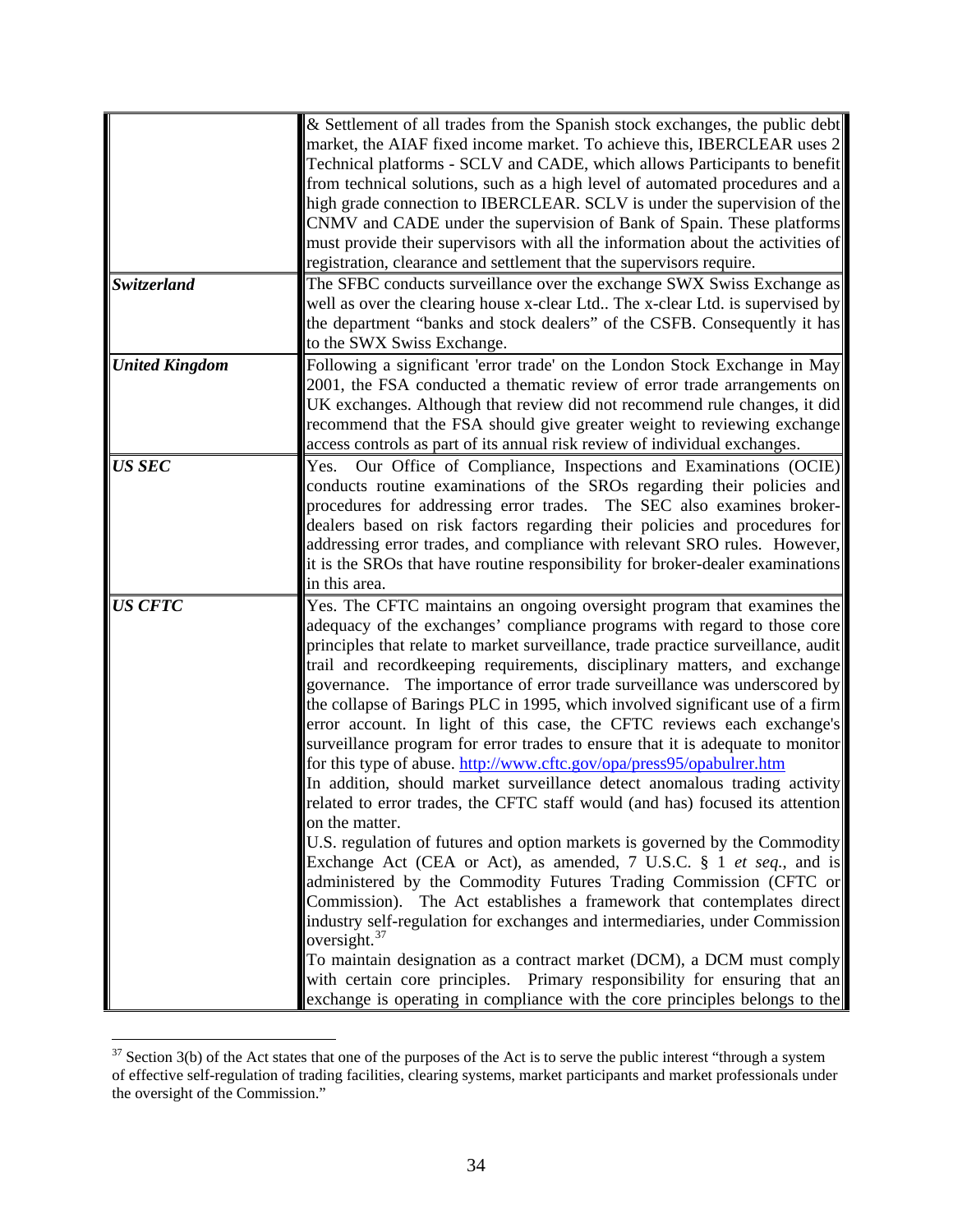| exchange itself. The Commission's Division of Market Oversight (DMO) is          |
|----------------------------------------------------------------------------------|
| responsible for overseeing the adequacy of the exchanges' compliance             |
| programs with regard to those core principles that relate to market              |
| surveillance, trade practice surveillance, audit trail and recordkeeping         |
| requirements, disciplinary matters, and exchange governance.<br><b>DMO</b>       |
| accomplishes this through periodic examinations known as rule enforcement        |
| reviews (RERs). $38$                                                             |
| To comply with core principles, DCMs conduct routine compliance activities       |
| to monitor for possible trading abuses, such as trading ahead of customer        |
| orders, wash trading, and noncompetitive trading, for market manipulations       |
| and price distortions, and for violations of speculative position limit and      |
| position reporting rules. DCMs also maintain programs that include the           |
| authority and ability to discipline and limit, or suspend the activities of a    |
| member or market participant, as well as the authority and ability to terminate  |
| the activities of a member or participant pursuant to clear and fair standards.  |
| The efficacy of a DCM's routine compliance activities is analyzed during the     |
| course of an RER examination. To illustrate the comprehensiveness of the         |
| examinations conducted by DMO to ensure that exchanges are adequately            |
| enforcing their rules, examples of some of the areas that are reviewed are set   |
| forth below:                                                                     |
| <b>Market Surveillance</b>                                                       |
| Review programs for monitoring prices, volume, open interest, large              |
| trader positions and clearing member positions to detect possible                |
| manipulations and to ensure orderly contract liquidations.                       |
| Review programs for enforcing speculative position limits and large<br>$\bullet$ |
| trader reporting requirements.                                                   |
| Examine samples of contract expiration files to verify that                      |
| surveillance activities during the expiring month are properly carried           |
| out and adequately documented, paying particular attention to any                |
| problem expirations to determine how the exchange handled them.                  |
| <b>Trade Practice Surveillance</b>                                               |
| Analyze the quality of "hits" or "exceptions" that are generated by              |
| automated surveillance systems that are used to identify potential               |
| trading abuses for further investigation. Systems look for fraudulent            |
| activity such as front-running, wash trading, and noncompetitive                 |
| trading, among others.                                                           |
| Examine all exchange investigations completed during the target                  |
| period under review for thoroughness and timeliness.                             |
| <b>Disciplinary Programs</b>                                                     |
| Examine all sanctions imposed on members during the target period                |
| for sufficiency.                                                                 |
| Review the timeliness with which a matter moves through the                      |
| disciplinary process from issuance of charges to final disposition.              |
| DMO conducts an RER of each exchange approximately once every two                |
| years. Each RER takes eight-to-nine months to complete, and findings and         |
| recommendations are included in a written report to the Commission.              |

<span id="page-34-0"></span> $38$  Under this structure, the exchange, acting as a self-regulatory organization (SRO), is viewed as the "primary" regulator, and the CFTC is viewed as an "oversight" regulator.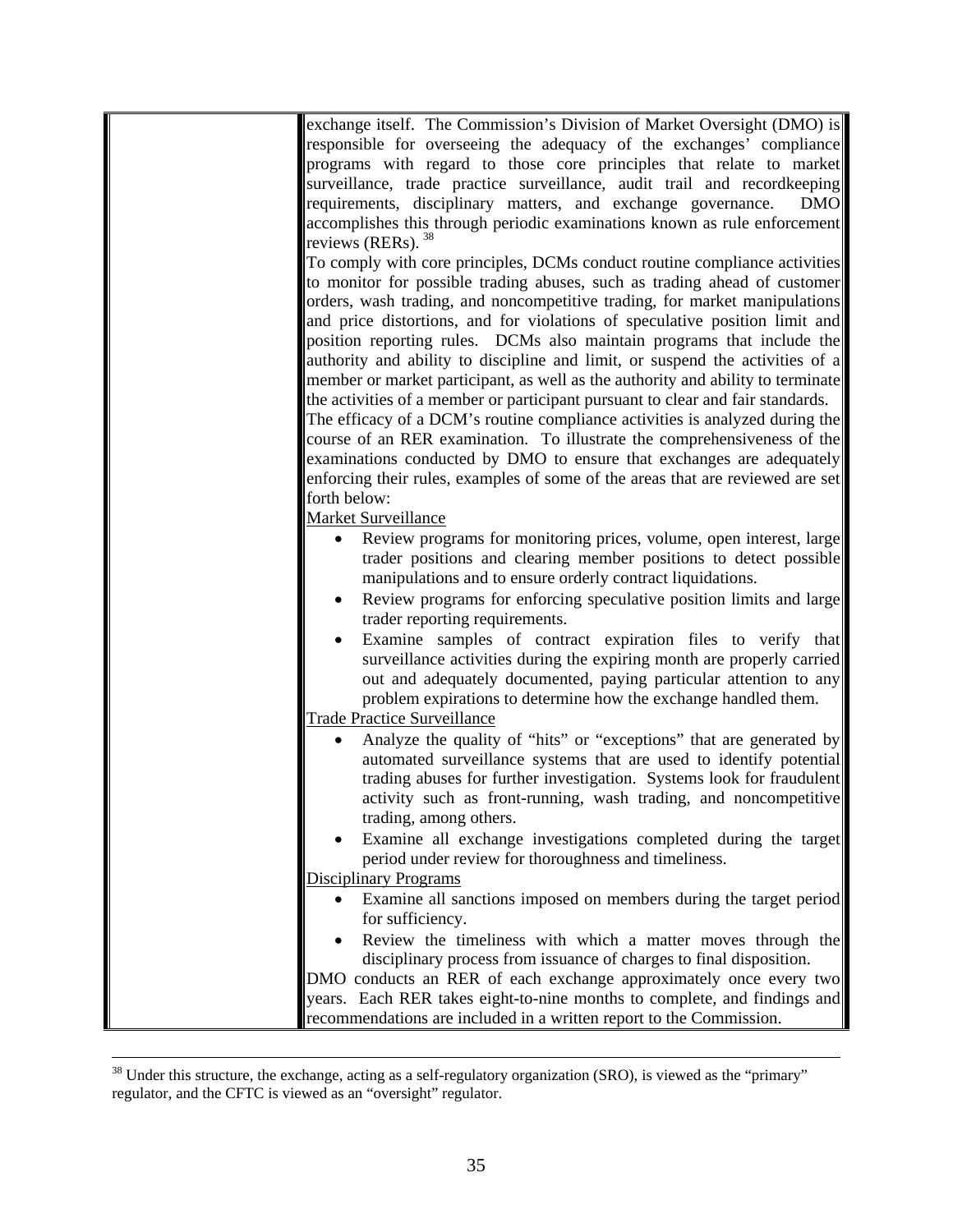# **APPENDIX C**

# **Feedback Statement on the Public Comments Received on the Technical Committee Consultation Report – Policies on Error Trades**

Comments were received from the following organizations on the IOSCO Technical Committee *Consultation Report* - *Policies on Error Trades*:

- 1. Bolsas y Mercados Espanoles (BME)
- 2. Gruppo Borsa Italiana (Borsa Italiana)
- 3. Sao Paulo Stock Exchange (BOVESPA)
- 4. UBS Group (UBS)

The Technical Committee and its Standing Committee on the Regulation of Secondary markets (TCSC-2) took those comments into account in preparing the final report entitled *Policies on Error Trades*.

# Overall Approach and Scope of Report

In general, all the comments received were very supportive of the consultation report and emphasized, as discussed in *Recommendation 1,* that explicit policies on handling erroneous trades were needed in recognition of the effect such trades may have on the price formation process and market integrity and the confidence of market participants.

All the bodies that provided comments agreed on the scope and overall framework of the report, which articulates broad high level, non-prescriptive principles that exchanges should address, but recognizes that each exchange must be permitted the flexibility to craft its error trade policies consistent with each exchange's unique trading philosophy. For example:

- "The Sao Paulo Stock Exchange agrees with the recommendations and arguments on error trades resulting from the survey conducted by IOSCO." BOVESPA
- "The report details successfully the main issues.... [its] approach is helpful as there is not a policy which is better than the others… and it will be the philosophy of each exchange as well as the consistency with its other rules [that] determines the error trade policy that better fits each exchange." (BME)
- "We are very supportive of the work that IOSCO and its technical and Standing Committees have conducted so far and we strongly share the open approach adopted. The design of error trade policies should be left to the exchanges' discretion in the framework of IOSCO's recommendations, in order to take account of the characteristics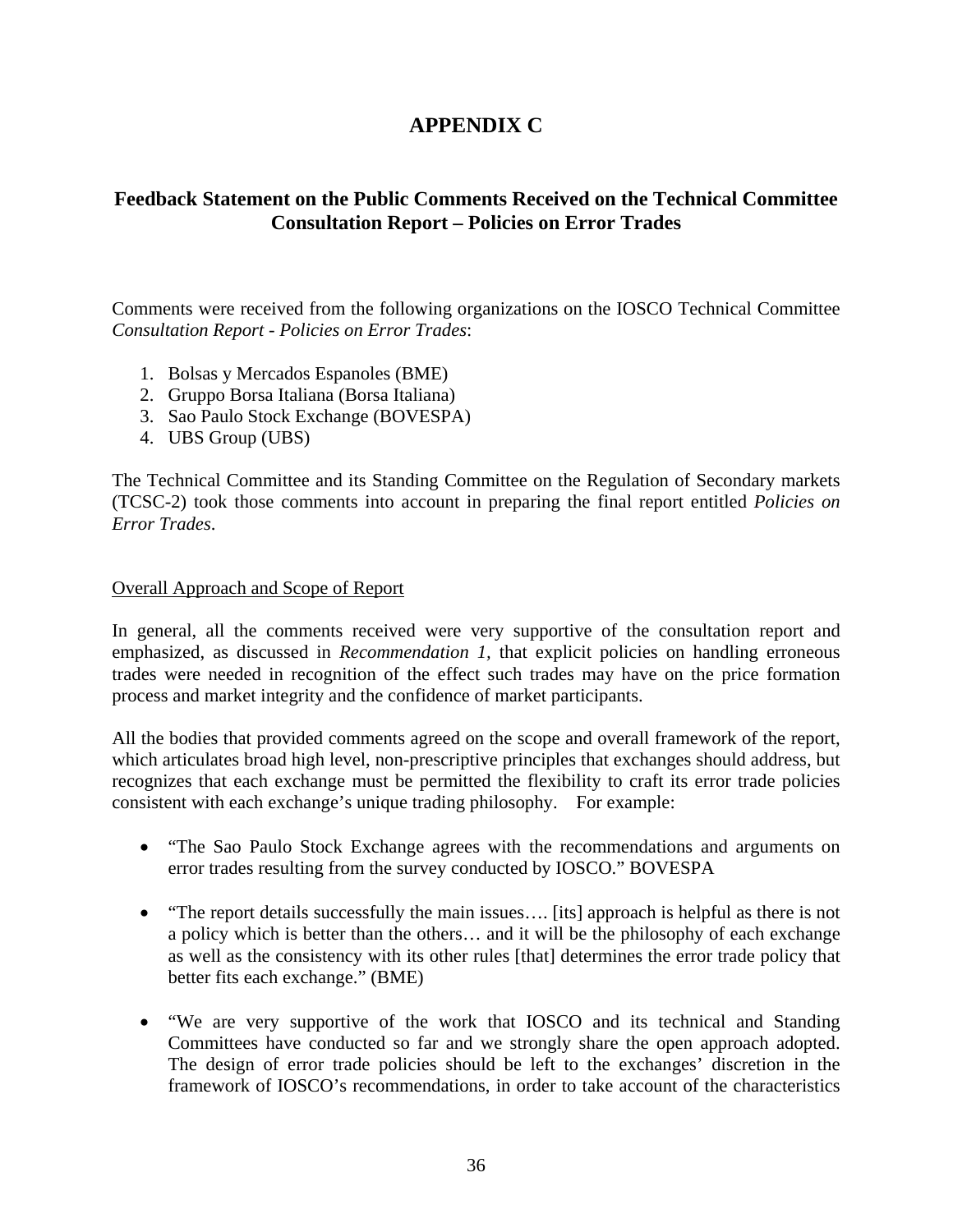of each market structure and to quickly and effectively manage emergency situations caused by error trades." Borsa Italiana

• "UBS welcomes the approach of IOSCO to provide a framework to exchanges and regulators for error trade policies that will support a consistent and transparent handling of error trades across the markets." UBS

UBS welcomed the flexibility and non prescriptive nature of the recommendations, but noted that "a consistent and reliable approach across the various markets in respect of handling error trades would be welcome." TCSC-2 had discussed this issue in its deliberations and concluded that a flexible non prescriptive approach was not only consistent with IOSCO's regulatory approach, but was necessary in order to reflect the variations in "trading philosophy" that exchanges may bring to the issue of deciding when to cancel a trade. *See* page 3 of the Report. The need to preserve exchange flexibility to craft error trade policies consistent with its trading philosophy similarly led the Standing Committee to reject explicitly favoring a harmonized approach as apparently suggested by UBS ("".... a consistent and reliable approach across the various markets in respect of handling error trades would be welcomed." *See* UBS 1. Adoption of policies). To some extent, TCSC-2 agrees that *in general* a harmonized approach across markets would be welcomed. Nonetheless, the Standing Committee recognized that such a goal should be achieved through voluntary market actions, spurred on perhaps through greater transparency (one of the Report's principles) and not by an imposed standard.

 BME stated that "it is important that the error trades regulation allow the exchange to act on its own without waiting for the trader who made the error to call." The report's call for flexibility would certainly encompass this freedom of action.

# Comprehensiveness

Both BME and UBS suggested items to be addressed in the "Comprehensiveness" section of the report.

For example, BME suggested that this section explicitly note "actions taken by the exchange that do not cancel but correct the price…" UBS suggested the inclusion of "measures for the situation in which the exchange itself is responsible for the error trades…. and "pre-published parameters that define error trades." The Standing Committee believes that the general admonition to include "what constitutes an error trade" would subsume BME's concerns. Similarly, UBS's concern would be addressed in the admonition to address "what constitutes an error trade." The Standing Committee also notes that the definition of error trade used in the report subsumes transactions that are executed in error either due to the actions of a market user or through malfunction of a trading system. *See* page 1 of the Report.

UBS's suggestion that "…it has to be insured that no customer related information need be disclosed…." is well taken but adequately covered by jurisdictions' existing privacy laws. Again, the approach taken was not to articulate specific content, as this would probably lead to a more prescriptive type of document.